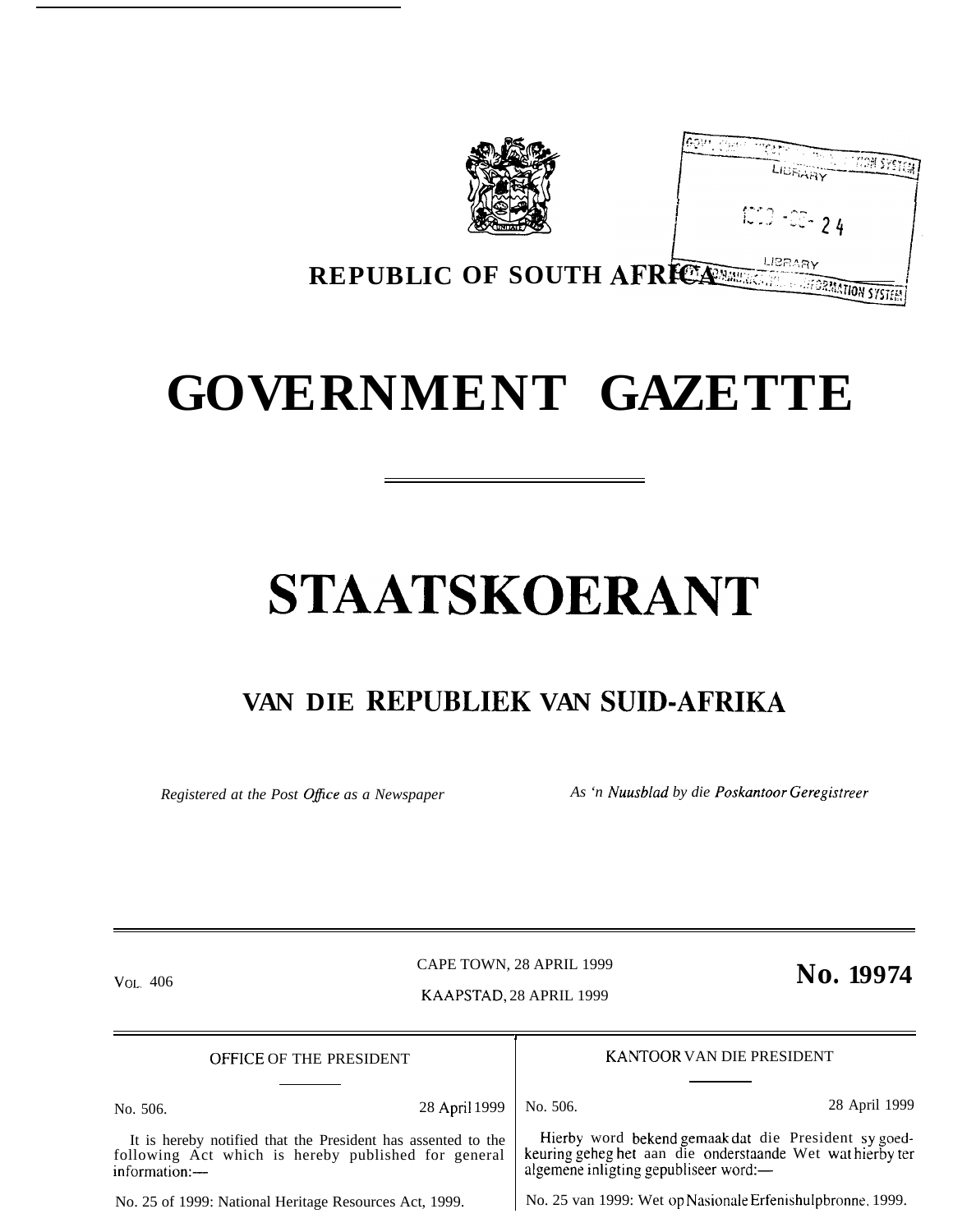# **ACT**

**To introduce an integrated and interactive system for the management of the national heritage resources; to promote good government at all levels, and empower civil society to nurture and conserve their heritage resources so that they may be bequeathed to future generations; to lay down general principles for governing heritage resources management throughout the Republic; to introduce an integrated system for the identification, assessment and management of the heritage resources of South Africa; to establish the South African Heritage Resources Agency together with its Council to co-ordinate and promote the management of heritage resources at national level; to set norms and maintain essential national standards for the management of heritage resources in the Republic and to protect heritage resources of national significance; to control the export of nationally significant heritage objects and the import into the Republic of cultural property illegally exported from foreign countries; to enable the provinces to establish heritage authorities which must adopt powers to protect and manage certain categories of heritage resources; to provide for the protection and management of conservation-worthy places and areas by local authorities; and to provide for matters connected therewith.**

# PREAMBLE

This legislation aims to promote good management of the national estate, and to enable and encourage communities to nurture and conserve their legacy so that it may be bequeathed to future generations. Our heritage is unique and precious and it cannot be renewed. It helps us to define our cultural identity and therefore lies at the heart of our spiritual well-being and has the power to build our nation. It has the potential to affirm our diverse cultures, and in so doing shape our national character.

Our heritage celebrates our achievements and contributes to redressing past inequities. It educates, it deepens our understanding of society and encourages us to empathise with the experience of others. It facilitates healing and material and symbolic restitution and it promotes new and previously neglected research into our rich oral traditions and customs.

# TABLE OF CONTENTS

- 1. Application and interpretation<br>2. Definitions
- **Definitions**

#### **CHAPTER I**

#### **SYSTEM FOR MANAGEMENT OF NATIONAL HERITAGE RESOURCES**

## *Part 1: General Principles*

- 3. National estate
- 4. Application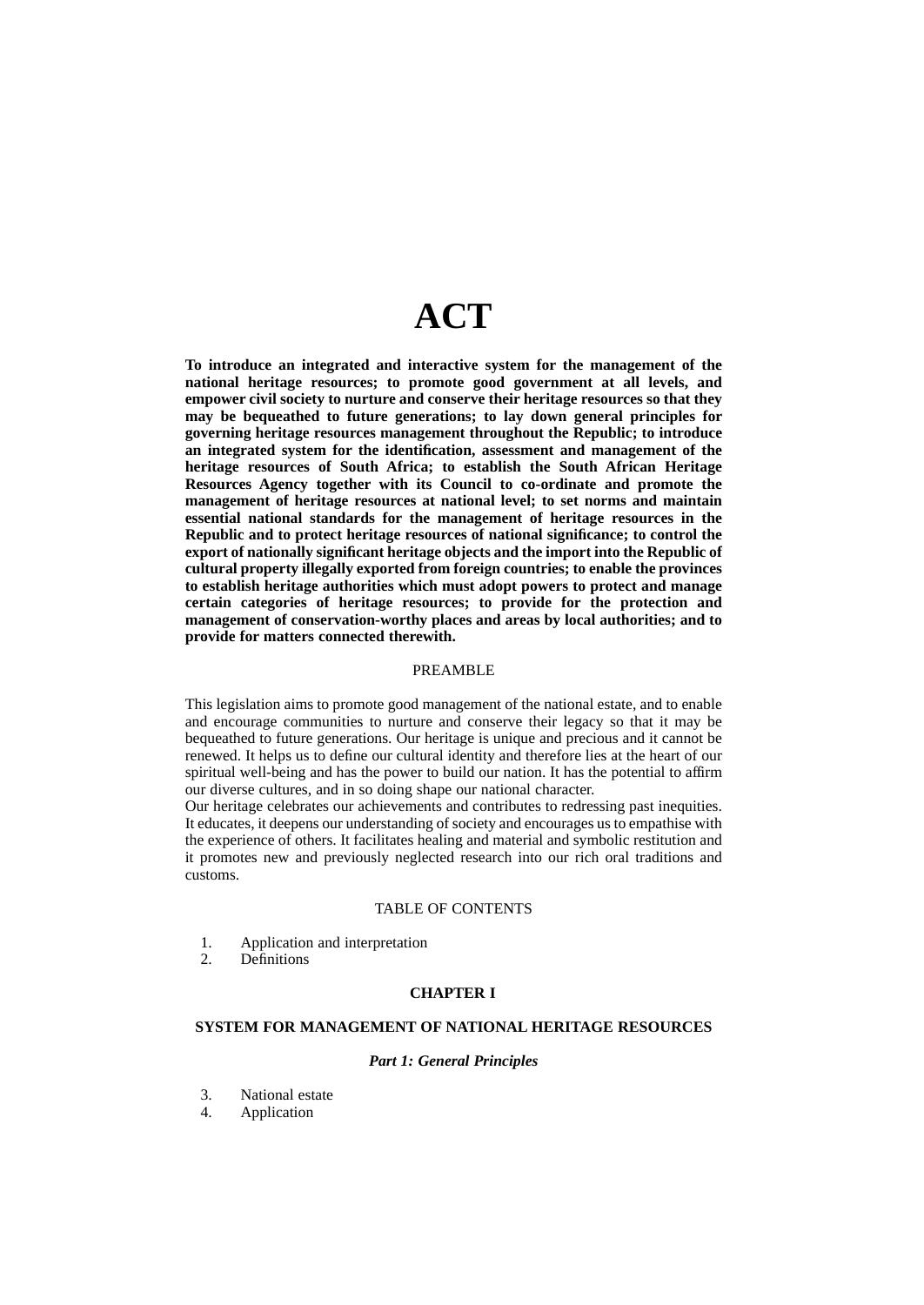- 5. General principles for heritage resources management
- 6. Principles for management of heritage resources
- 7. Heritage assessment criteria and grading
- 8. Responsibilities and competence of heritage resources authorities and local authorities for identification and management of national estate
- 9. Rights, duties and exemptions of State and supported bodies 10. General principles of procedure
- General principles of procedure

# *Part 2: Constitution, functions, powers and duties of heritage authorities*

- 11. Establishment of SAHRA
- 12. Object of SAHRA<br>13. Functions, powers
- Functions, powers and duties of SAHRA
- 14. Establishment and constitution of SAHRA Council<br>15. Chairperson of Council
- 15. Chairperson of Council<br>16. Functions of Council
- Functions of Council
- 17. Meetings of Council<br>18. Committees of Council
- 18. Committees of Council<br>19. Reimbursement of expe
- Reimbursement of expenses of members of Council and committees
- 20. Employees of Council<br>21. Finances and property
- 21. Finances and property<br>22. Reports
- Reports
- 23. Establishment of provincial heritage resources authorities
- 24. Functions, powers and duties of provincial heritage resources authority
- 25. General powers and duties of heritage resources authorities
- 26. Delegation of functions or powers of heritage resources authorities

# **CHAPTER II**

# **PROTECTION AND MANAGEMENT OF HERITAGE RESOURCES**

#### *Part 1: Formal Protections*

- 27. National heritage sites and provincial heritage sites
- 28. Protected areas<br>29. Provisional prot
- Provisional protection
- 30. Heritage registers<br>31 Heritage areas
- 31. Heritage areas<br>32. Heritage object
- Heritage objects

# *Part 2: General Protections*

- 33. Import of objects protected in terms of laws of foreign states
- 34. Structures
- 35. Archaeology, palaeontology and meteorites
- 36. Burial grounds and graves<br>37. Public monuments and mer-
- Public monuments and memorials
- 38. Heritage resources management

#### *Part 3: Management*

- 39. Inventory of national estate
- 40. National heritage resources assistance programme 41. Restitution of heritage objects
- Restitution of heritage objects
- 42. Heritage agreements
- 43. Incentives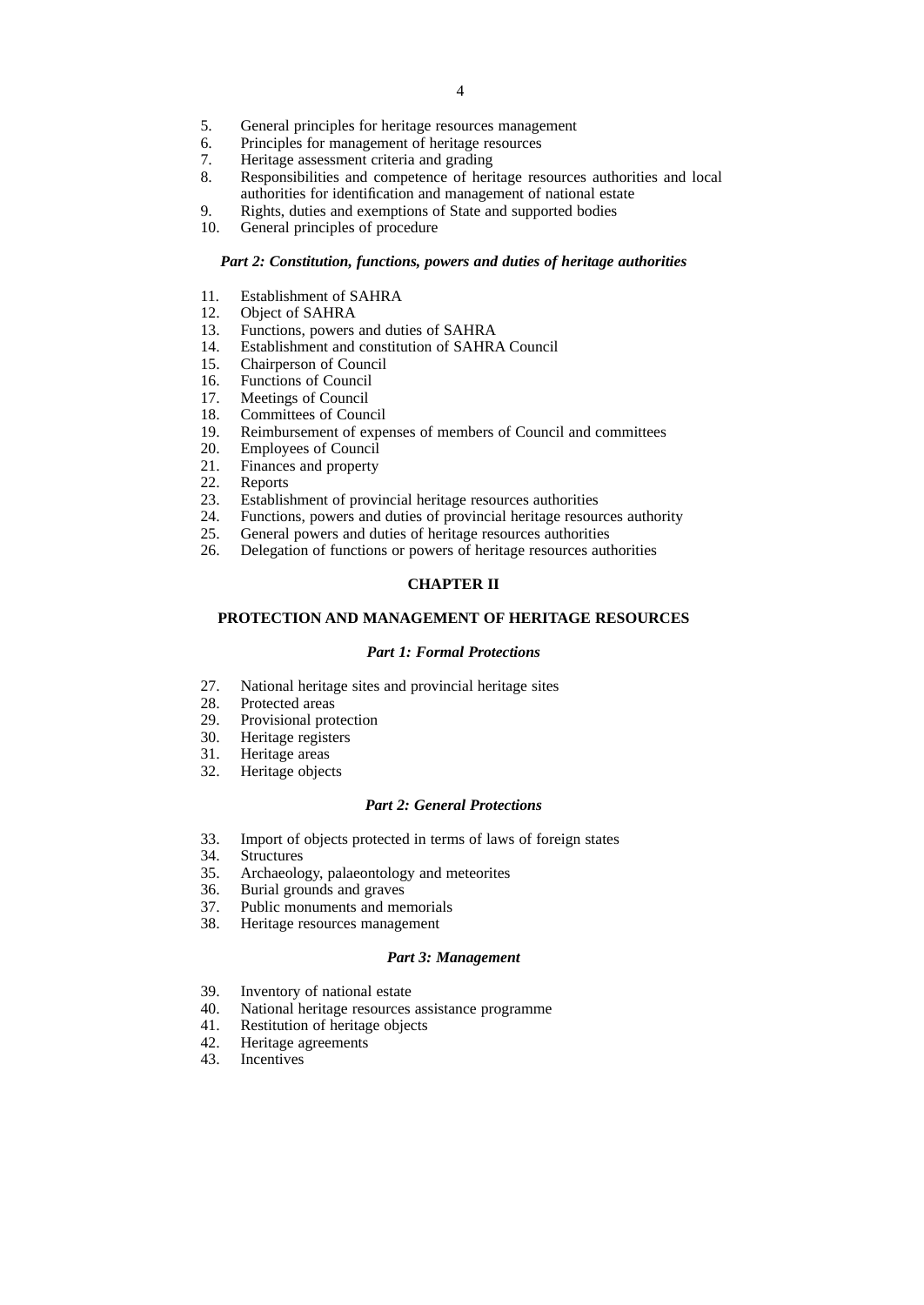- 44. Presentation of protected resources
- 45. Compulsory repair order
- 46. Expropriation
- 47. General policy

# **CHAPTER III**

# **GENERAL PROVISIONS**

#### *Part 1: Enforcement, appeals, offences and penalties*

- 48. Permits
- 49. Appeals
- 50. Appointment and powers of heritage inspectors
- 51. Offences and penalties

# *Part 2: Miscellaneous*

- 52. Notices
- 53. Delegation of powers by Minister or MEC
- 54. By-laws by local authorities
- 55. Limitation of liability
- 56. Exercise of powers outside Republic
- 57. Applicability of provincial legislation
- 58. Transitional provisions and consequential amendments
- 59. Regulations
- 60. Repeal
- 61. Short title and commencement

# **SCHEDULE**

**BE** IT ENACTED by the Parliament of the Republic of South Africa, as follows:—

#### **Application and interpretation**

**1.** This Act binds the State.

#### **Definitions**

- **2.** In this Act, unless the context requires otherwise—
	- (i) ''alter'' means any action affecting the structure, appearance or physical properties of a place or object, whether by way of structural or other works, by painting, plastering or other decoration or any other means; (xiiil)
	- (ii) ''archaeological'' means—
		- *(a)* material remains resulting from human activity which are in a state of disuse and are in or on land and which are older than 100 years, including artefacts, human and hominid remains and artificial features and structures;
		- *(b)* rock art, being any form of painting, engraving or other graphic 15 representation on a fixed rock surface or loose rock or stone, which was executed by human agency and which is older than 100 years, including any area within 10m of such representation;
		- *(c)* wrecks, being any vessel or aircraft, or any part thereof, which was wrecked in South Africa, whether on land, in the internal waters, the 20 territorial waters or in the maritime culture zone of the Republic, as defined respectively in sections 3, 4 and 6 of the Maritime Zones Act, 1994 (Act No. 15 of 1994), and any cargo, debris or artefacts found or associated therewith, which is older than 60 years or which SAHRA considers to be worthy of conservation; and 25

10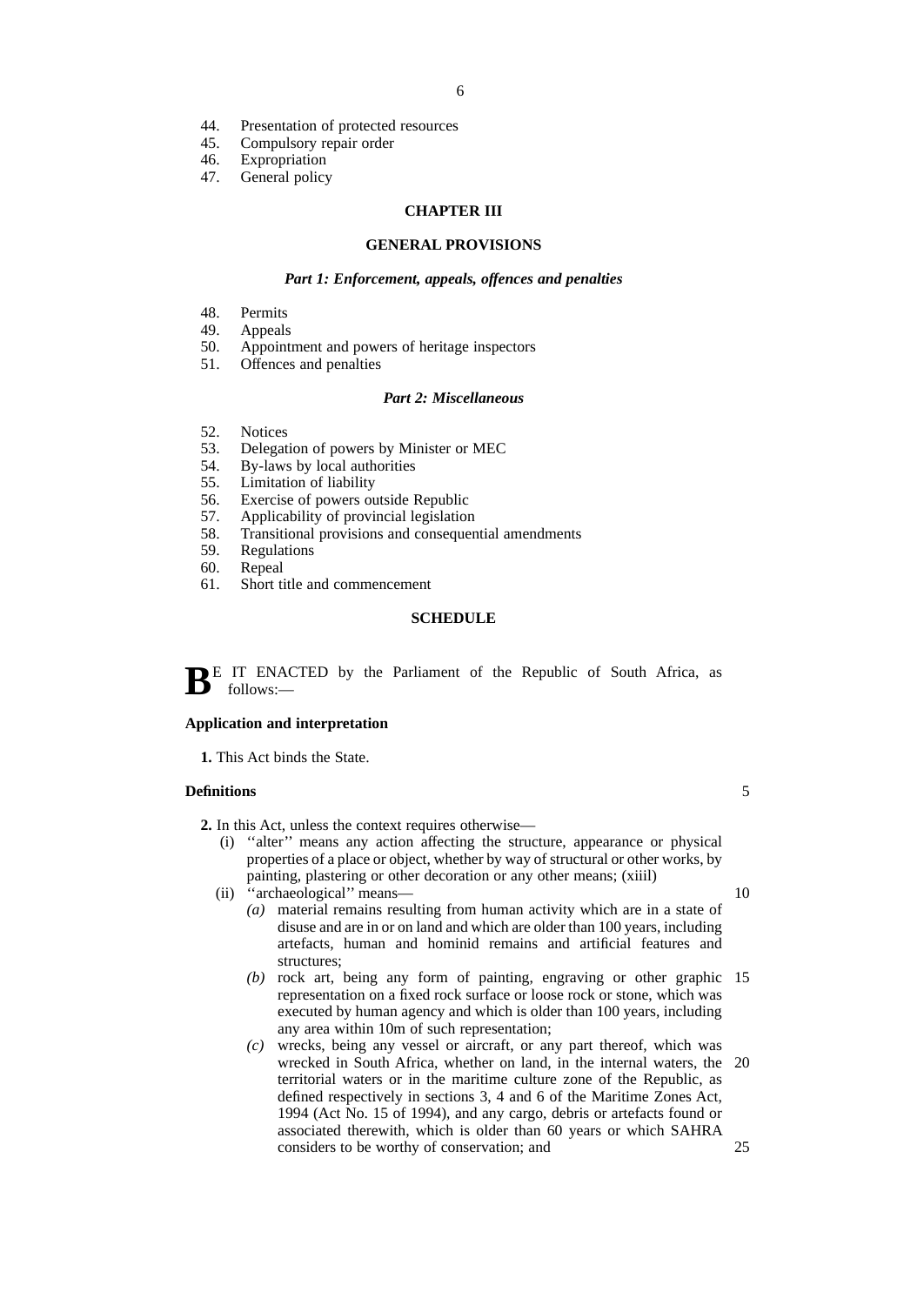8

- *(d)* features, structures and artefacts associated with military history which are older than 75 years and the sites on which they are found; (ii)
- (iii) ''conservation'', in relation to heritage resources, includes protection, maintenance, preservation and sustainable use of places or objects so as to safeguard their cultural significance; (vi)
- (iv) ''Council'' means the Council of the South African Heritage Resources Agency established in terms of section 14; (xxxv)
- (v) ''cultural property agreement'' in relation to a foreign state, means an agreement between South Africa and a foreign state or an international agreement to which South Africa and a foreign state are both parties, relating 10 to the prevention of illicit international traffic in cultural property; (xx)
- (vi) ''cultural significance'' means aesthetic, architectural, historical, scientific, social, spiritual, linguistic or technological value or significance; (xix)
- (vii) ''Department'' means the national department responsible for arts and culture and heritage; (viii)
- (viii) ''development'' means any physical intervention, excavation, or action, other than those caused by natural forces, which may in the opinion of a heritage authority in any way result in a change to the nature, appearance or physical nature of a place, or influence its stability and future well-being, including—
	- *(a)* construction, alteration, demolition, removal or change of use of a place 20 or a structure at a place;
	- *(b)* carrying out any works on or over or under a place;
	- *(c)* subdivision or consolidation of land comprising, a place, including the structures or airspace of a place;
	- *(d)* constructing or putting up for display signs or hoardings;
	- *(e)* any change to the natural or existing condition or topography of land; and *(f)* any removal or destruction of trees, or removal of vegetation or topsoil;
	- (xxix)
	- (ix) ''Director-General'' means the Director-General of the Department; (ix)
	- (x) ''expropriate'' means the process as determined by the terms of and according 30 to procedures prescribed in the Expropriation Act, 1975 (Act No. 63 of 1975); (xxviii)
- (xi) ''foreign cultural property'', in relation to a reciprocating state, means any object that is specifically designated by that state as being of importance for archaeology, history, literature, art or science; (vii) 35
- (xii) ''*Gazette*'' means the *Government Gazette*; (xl)
- (xiii) ''grave'' means a place of interment and includes the contents, headstone or other marker of such a place, and any other structure on or associated with such place; (xvi)
- (xiv) ''heritage agreement'' means an agreement referred to in section 42; (xiii) 40
- (xv) ''heritage register'' means a list of heritage resources in a province; (xiv)
- (xvi) ''heritage resource'' means any place or object of cultural significance; (xi)
- (xvii) ''heritage resources authority'' means the South African Heritage Resources Agency, established in terms of section 11, or, insofar as this Act is applicable in or in respect of a province, a provincial heritage resources authority; (xii) 45
- (xviii) ''heritage site'' means a place declared to be a national heritage site by SAHRA or a place declared to be a provincial heritage site by a provincial heritage resources authority; (xv)
	- (xix) ''improvement'', in relation to heritage resources, includes the repair, restoration and rehabilitation of a place protected in terms of this Act; (xivl) 50
	- (xx) ''land'' includes land covered by water and the air space above the land; (xvii) (xxi) ''living heritage'' means the intangible aspects of inherited culture, and may
		- include—
			- *(a)* cultural tradition;
			- *(b)* oral history;
			- *(c)* performance;
			- *(d)* ritual;
			- *(e)* popular memory;

55

5

15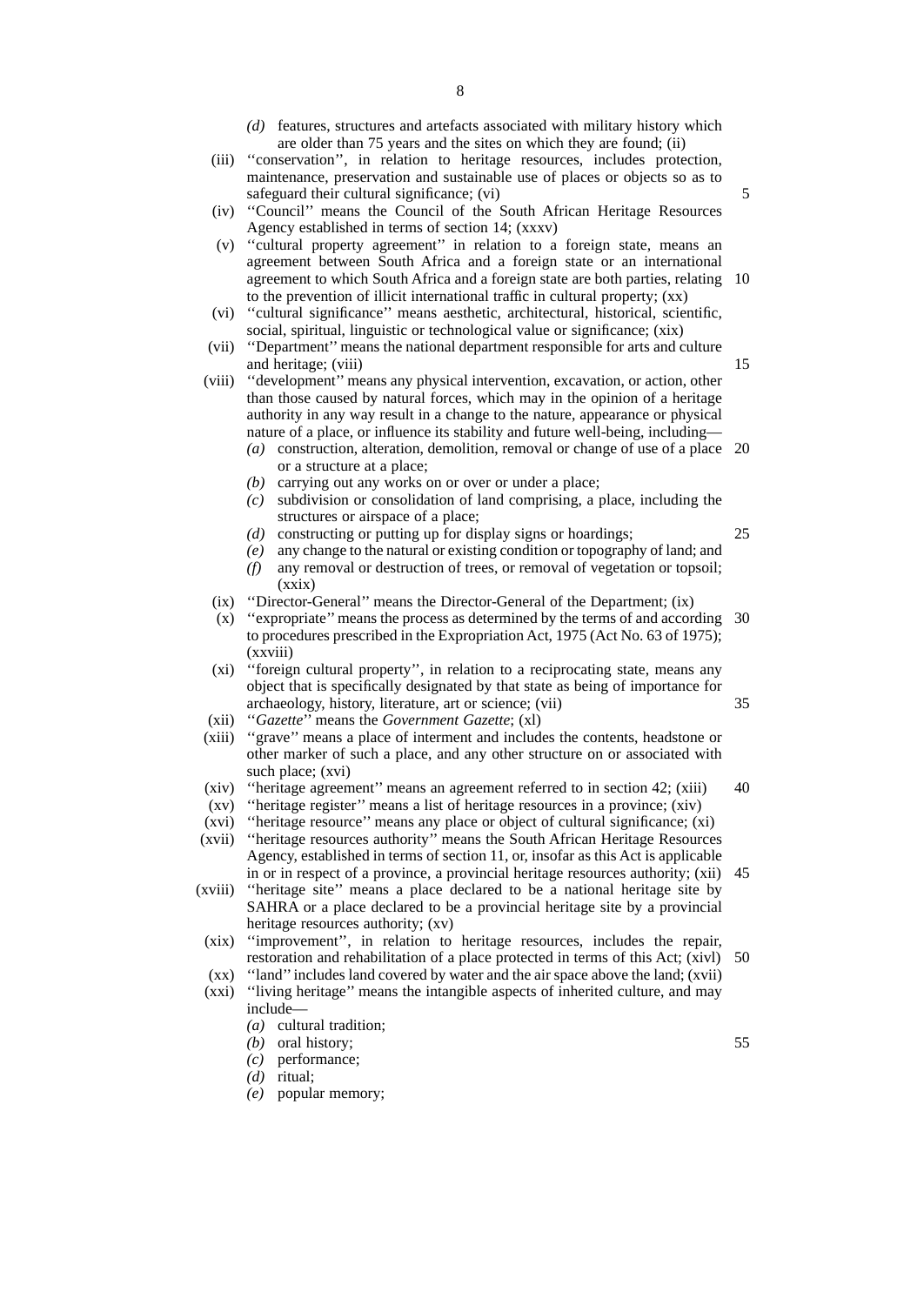- *(f)* skills and techniques;
- *(g)* indigenous knowledge systems; and
- *(h)* the holistic approach to nature, society and social relationships; (xxi)
- (xxii) ''local authority'' means a municipality as defined in section 10B of the Local Government Transition Act, 1993 (Act No. 209 of 1993); (xxxii)
- (xxiii) ''management'', in relation to heritage resources, includes the conservation, presentation and improvement of a place protected in terms of this Act; (v)
- (xxiv) ''MEC'', unless otherwise stated and insofar as a provision of this Act is applicable in or in respect of a province, means the member of the executive council of a province responsible for cultural matters; (xxii)
- (xxv) ''meteorite'' means any naturally-occurring object of extraterrestrial origin;  $(xxiii)$
- (xxvi) ''Minister'' means the Minister responsible for arts and culture; (xxiv)
- (xxvii) ''national estate'' means the national estate as defined in section 3; (xxv)
- (xxviii) ''national symbols'' means any heraldic representation so determined under 15 section 5 of the Heraldry Act, 1963 (Act No. 18 of 1963); (xxvi)
- (xxix) ''object'' means any movable property of cultural significance which may be protected in terms of any provisions of this Act, including—
	- *(a)* any archaeological artefact;
	- *(b)* palaeontological and rare geological specimens;
	- *(c)* meteorites; and
	- *(d)* other objects referred to in section 3; (xvil)
- (xxx) ''owner'' includes the owner's authorised agent and any person with a real interest in the property and—
	- *(a)* in the case of a place owned by the State or State-aided institutions, the 25 Minister or any other person or body of persons responsible for the care, management or control of that place;
	- *(b)* in the case of tribal trust land, the recognised traditional authority; (x)
- (xxxi) ''palaeontological'' means any fossilised remains or fossil trace of animals or plants which lived in the geological past, other than fossil fuels or fossiliferous 30 rock intended for industrial use, and any site which contains such fossilised remains or trance; (xxxi)
- (xxxii) ''place'' includes—
	- *(a)* a site, area or region;
	- *(b)* a building or other structure which may include equipment, furniture, 35 fittings and articles associated with or connected with such building or other structure;
	- *(c)* a group of buildings or other structures which may include equipment, furniture, fittings and articles associated with or connected with such group of buildings or other structures; 40
	- *(d)* an open space, including a public square, street or park; and
	- *(e)* in relation to the management of a place, includes the immediate surroundings of a place; (xxxiii)
- (xxxiii) ''planning'' means urban and regional planning, as contemplated in the Physical Planning Act, 1991 (Act No. 125 of 1991), and provincial town 45 planning and land use planning legislation; (iii)
- (xxxiv) ''planning authority'' means an office of the State, including a province, a local authority or a regional authority, which is invested with a physical planning capacity; (iv)
- (xxxv) ''prescribe'' means prescribed by regulation; (xvl)
- (xxxvi) ''presentation'' includes—
	- *(a)* the exhibition or display of;
	- *(b)* the provision of access and guidance to;
	- *(c)* the provision, publication or display of information in relation to; and
	- *(d)* performances or oral presentations related to,

heritage resources protected in terms of this Act; (i)

55

50

5

10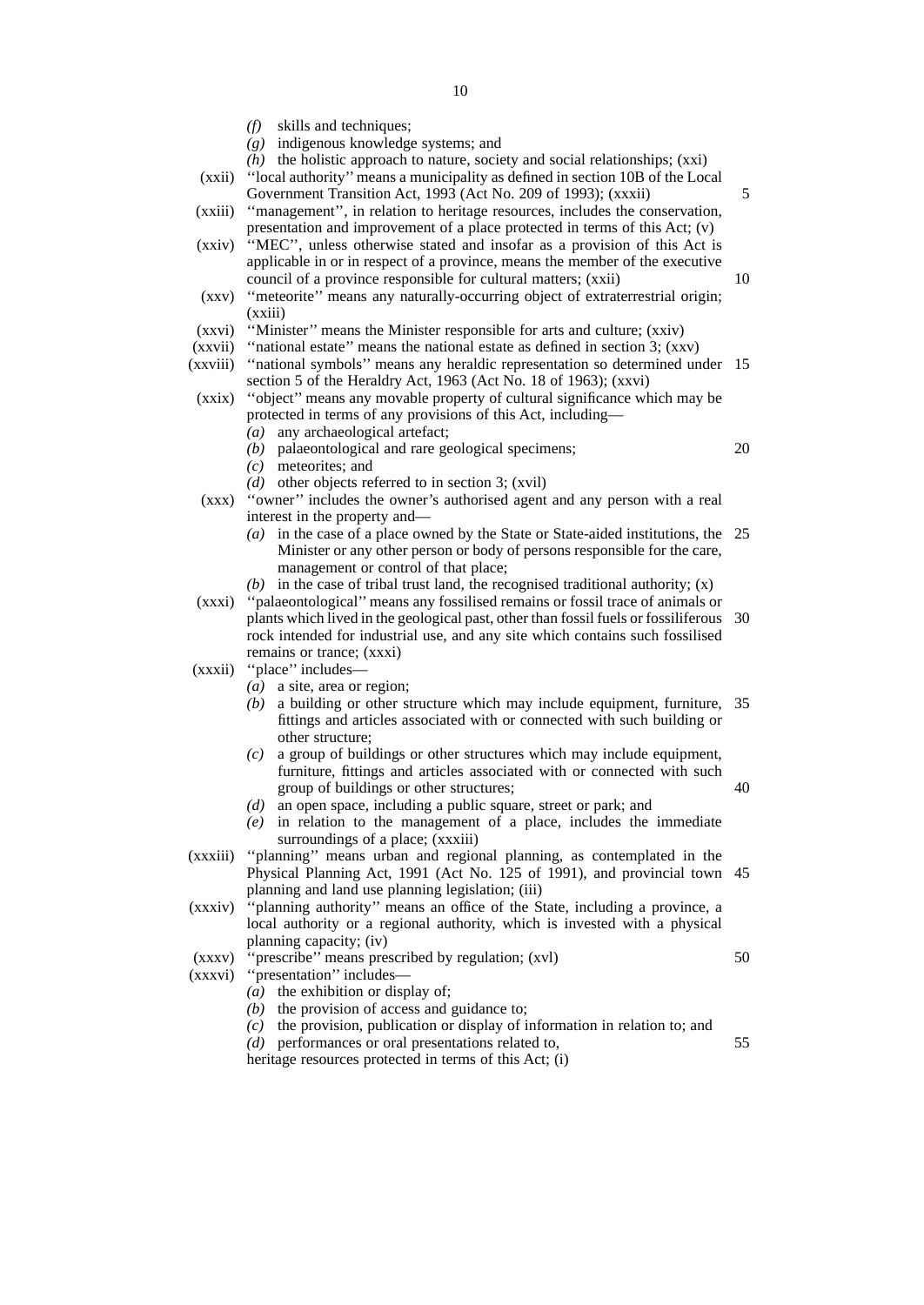- (xxxvii) ''provincial heritage resources authority'', insofar as this Act is applicable in a province, means an authority established by the MEC under section 23; (xxxiv)
- (xxxviii) ''public monuments and memorials'' means all monuments and memorials—
	- *(a)* erected on land belonging to any branch of central, provincial or local government, or on land belonging to any organisation funded by or established in terms of the legislation of such a branch of government; or 5
	- *(b)* which were paid for by public subscription, government funds, or a public-spirited or military organisation, and are on land belonging to any private individual; (xxx)
- (xxxix) ''reciprocating state'' means a foreign state that is party to a cultural property agreement; (xviil)
	- (xl) ''regulations'' means regulations made under this Act; (xxxvi)
	- (xil) ''SAHRA'' means the South African Heritage Resources Agency, established in terms of section 11; (xxxvii)
	- (xiil) ''site'' means any area of land, including land covered by water, and including any structures or objects thereon; (xiil)
	- (xiiil) ''State'' includes a province; (xxxix)
	- (xivl) ''structure'' means any building, works, device or other facility made by people and which is fixed to land, and includes any fixtures, fittings and 20 equipment associated therewith; (xil)
	- (xvl) ''supported body'' means a body funded or financially supported by the State, and includes State-owned enterprises; (xxvii)
	- (xvil) ''this Act'' includes the regulations; (xviii)
- (xviil) ''victims of conflict'' means—
	- *(a)* certain persons who died in any area now included in the Republic as a direct result of any war or conflict as specified in the regulations, but excluding victims of conflict covered by the Commonwealth War Graves Act, 1992 (Act No. 8 of 1992);
	- *(b)* members of the forces of Great Britain and the former British Empire 30 who died in active service in any area now included in the Republic prior to 4 August 1914;
	- *(c)* persons who, during the Anglo-Boer War (1899-1902) were removed as prisoners of war from any place now included in the Republic to any place outside South Africa and who died there; and
	- *(d)* certain categories of persons who died in the ''liberation struggle'' as defined in the regulations, and in areas included in the Republic as well as outside the Republic; (xxxviii)
- (xviiil) ''wreck'' has the meaning given under the definition of ''archaeological'' in this section. (xviiil)

# **CHAPTER I**

#### **SYSTEM FOR MANAGEMENT OF NATIONAL HERITAGE RESOURCES**

#### *Part 1: General Principles*

# **National estate**

**3.** (1) For the purposes of this Act, those heritage resources of South Africa which are 45 of cultural significance or other special value for the present community and for future generations must be considered part of the national estate and fall within the sphere of operations of heritage resources authorities.

(2) Without limiting the generality of subsection (1), the national estate may include—

- *(a)* places, buildings, structures and equipment of cultural significance;
- *(b)* places to which oral traditions are attached or which are associated with living heritage;
- *(c)* historical settlements and townscapes;
- *(d)* landscapes and natural features of cultural significance;

25

10

15

35

40

55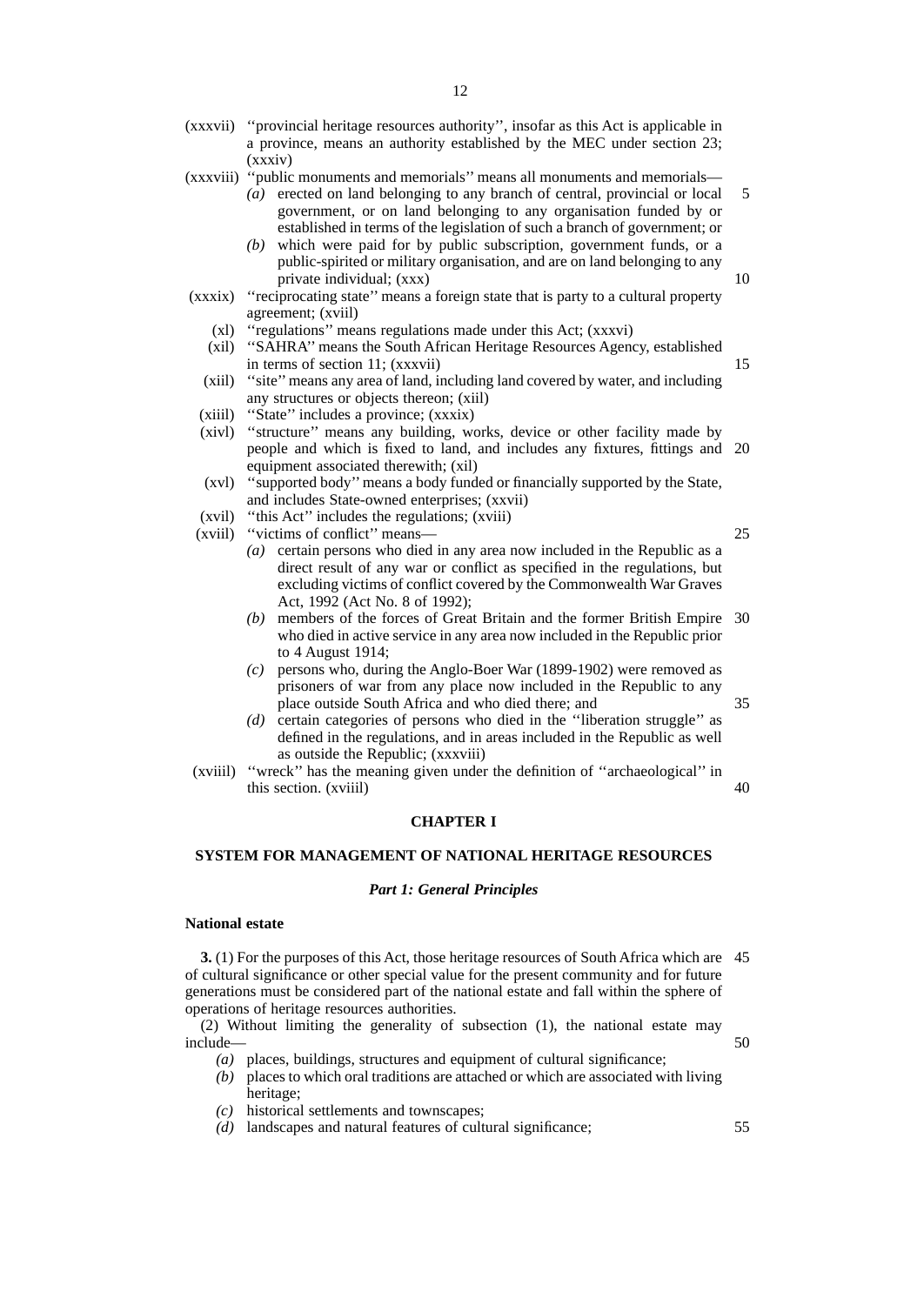- *(e)* geological sites of scientific or cultural importance;
- *(f)* archaeological and palaeontological sites;
- *(g)* graves and burial grounds, including—
	- (i) ancestral graves;
		- (ii) royal graves and graves of traditional leaders;
		- (iii) graves of victims of conflict;
		- (iv) graves of individuals designated by the Minister by notice in the *Gazette*;
		- (v) historical graves and cemeteries; and
		- (vi) other human remains which are not covered in terms of the Human Tissue Act, 1983 (Act No. 65 of 1983);
- *(h)* sites of significance relating to the history of slavery in South Africa;
- *(i)* movable objects, including—
	- (i) objects recovered from the soil or waters of South Africa, including archaeological and palaeontological objects and material, meteorites and rare geological specimens;
	- (ii) objects to which oral traditions are attached or which are associated with living heritage;
	- (iii) ethnographic art and objects;
	- (iv) military objects;
	- (v) objects of decorative or fine art;
	- (vi) objects of scientific or technological interest; and
	- (vii) books, records, documents, photographic positives and negatives, graphic, film or video material or sound recordings, excluding those that are public records as defined in section  $1(xiv)$  of the National Archives of South Africa Act, 1996 (Act No. 43 of 1996).

(3) Without limiting the generality of subsections (1) and (2), a place or object is to be considered part of the national estate if it has cultural significance or other special value because of—

- *(a)* its importance in the community, or pattern of South Africa's history;
- *(b)* its possession of uncommon, rare or endangered aspects of South Africa's 30 natural or cultural heritage;
- *(c)* its potential to yield information that will contribute to an understanding of South Africa's natural or cultural heritage;
- *(d)* its importance in demonstrating the principal characteristics of a particular class of South Africa's natural or cultural places or objects; 35
- *(e)* its importance in exhibiting particular aesthetic characteristics valued by a community or cultural group;
- *(f)* its importance in demonstrating a high degree of creative or technical achievement at a particular period;
- *(g)* its strong or special association with a particular community or cultural group 40 for social, cultural or spiritual reasons;
- *(h)* its strong or special association with the life or work of a person, group or organisation of importance in the history of South Africa; and
- *(i)* sites of significance relating to the history of slavery in South Africa.

# **Application**

**4.** This Chapter establishes the national system for the management of heritage resources which it applies throughout the Republic and—

*(a)* also applies to the actions of the State and a local authority;

- *(b)* serves as guidelines by reference to which any heritage resources authority, whether established in terms of this Act or any other law, and any other 50 competent authority must exercise any discretion or take any decision in terms of this Act or any other law dealing with heritage resources management;
- *(c)* serves as the general framework with which—
	- (i) any heritage resources authority must perform its functions and make recommendations; and

20

5

10

15

25

45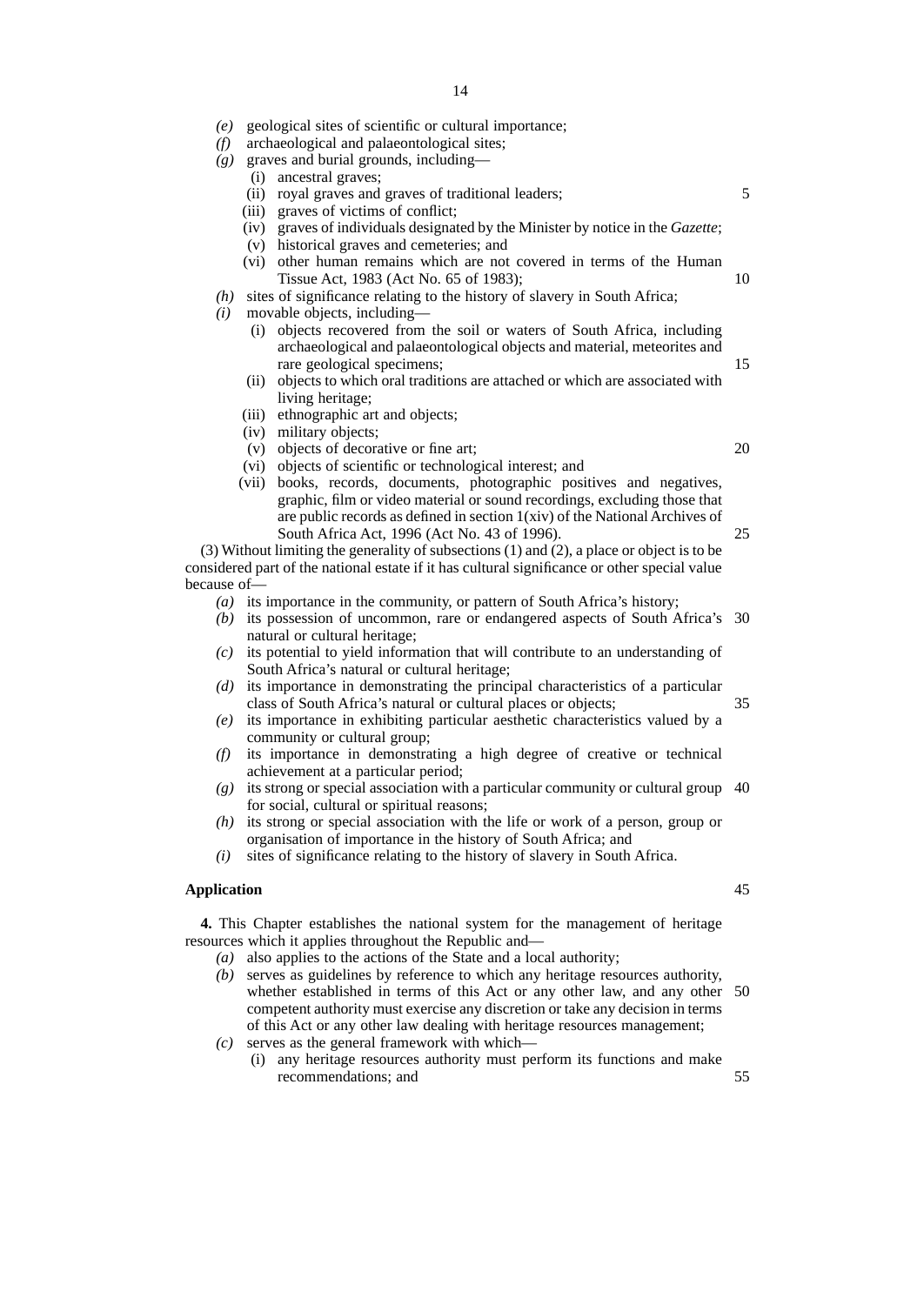- (ii) those recommendations must be considered by any competent authority in terms of this Act or any other law dealing with heritage resources management; and
- *(d)* establishes the South African Heritage Resources Agency to manage the national estate and makes provision for the establishment of provincial heritage resources authorities to manage provincial and local heritage resources. 5

## **General principles for heritage resources management**

**5.** (1) All authorities, bodies and persons performing functions and exercising powers in terms of this Act for the management of heritage resources must recognise the 10 following principles:

- *(a)* Heritage resources have lasting value in their own right and provide evidence of the origins of South African society and as they are valuable, finite, non-renewable and irreplaceable they must be carefully managed to ensure their survival;
- *(b)* every generation has a moral responsibility to act as trustee of the national heritage for succeeding generations and the State has an obligation to manage heritage resources in the interests of all South Africans;
- *(c)* heritage resources have the capacity to promote reconciliation, understanding and respect, and contribute to the development of a unifying South African 20 identity; and
- *(d)* heritage resources management must guard against the use of heritage for sectarian purposes or political gain.

(2) To ensure that heritage resources are effectively managed—

- *(a)* the skills and capacities of persons and communities involved in heritage 25 resources management must be developed; and
- *(b)* provision must be made for the ongoing education and training of existing and new heritage resources management workers.

(3) Laws, procedures and administrative practices must—

*(a)* be clear and generally available to those affected thereby;

30

15

- *(b)* in addition to serving as regulatory measures, also provide guidance and information to those affected thereby; and
- *(c)* give further content to the fundamental rights set out in the Constitution.

(4) Heritage resources form an important part of the history and beliefs of communities and must be managed in a way that acknowledges the right of affected 35 communities to be consulted and to participate in their management.

(5) Heritage resources contribute significantly to research, education and tourism and they must be developed and presented for these purposes in a way that ensures dignity and respect for cultural values.

(6) Policy, administrative practice and legislation must promote the integration of 40 heritage resources conservation in urban and rural planning and social and economic development.

(7) The identification, assessment and management of the heritage resources of South Africa must—

- *(a)* take account of all relevant cultural values and indigenous knowledge 45 systems;
- *(b)* take account of material or cultural heritage value and involve the least possible alteration or loss of it;
- *(c)* promote the use and enjoyment of and access to heritage resources, in a way consistent with their cultural significance and conservation needs;

- *(d)* contribute to social and economic development;
- *(e)* safeguard the options of present and future generations; and
- *(f)* be fully researched, documented and recorded.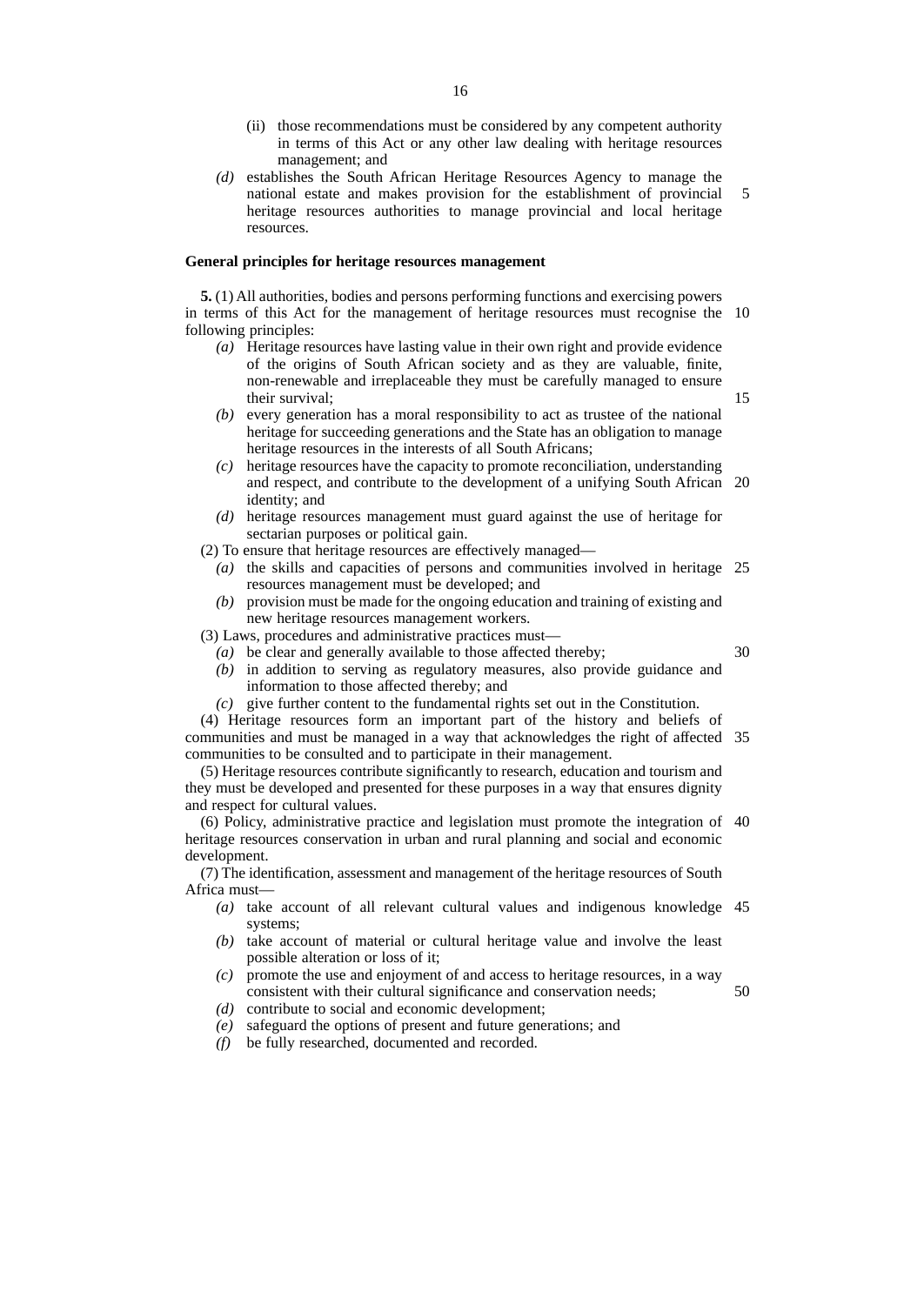#### **Principles for management of heritage resources**

- **6.** (1) SAHRA, after consultation with the Minister, may by notice in the *Gazette (a)* prescribe any principle for heritage resources management in addition to, but not inconsistent with, the principles set out in section 5;
	- *(b)* prescribe any principle as set out in section 5 in greater detail, but not inconsistent therewith; 5
	- *(c)* publish for general information national policy relating to heritage resources management or any aspect thereof which is consistent with the principles set out in section 5 or prescribed under paragraphs *(a)* and *(b)*,

whereupon such principle or policy must apply throughout the Republic.

10

15

25

(2) A provincial heritage resources authority may, by notice in the *Provincial Gazette*—

- *(a)* prescribe any principles for heritage resources management in addition to, but not inconsistent with, the principles set out in section 5 or prescribed by SAHRA under subsection (1);
- *(b)* prescribe any principle as set out in section 5 or prescribed by SAHRA under subsection (1) in greater detail, but not inconsistent therewith; and
- *(c)* publish for general information provincial policy relating to heritage resources management or any aspect thereof which is consistent with the principles set out in section 5 or prescribed under subsection (1) or paragraphs 20 *(a)* and *(b)* of this subsection,

whereupon such principle or policy shall apply in the province on the basis set out in section 5.

(3) A heritage resources authority must, before prescribing any principle or general policy under subsection (1) or (2)—

- (i) make a draft of such principle or policy available to the public; and
- (ii) consider any comment on such draft received from any person during a reasonable period after such publication.

## **Heritage assessment criteria and grading**

**7.** (1) SAHRA, in consultation with the Minister and the MEC of every province, 30 must by regulation establish a system of grading of places and objects which form part of the national estate, and which distinguishes between at least the categories—

- *(a)* Grade I: Heritage resources with qualities so exceptional that they are of special national significance;
- *(b)* Grade II: Heritage resources which, although forming part of the national 35 estate, can be considered to have special qualities which make them significant within the context of a province or a region; and
- *(c)* Grade III: Other heritage resources worthy of conservation,

and which prescribes heritage resources assessment criteria, consistent with the criteria set out in section 3(3), which must be used by a heritage resources authority or a local 40 authority to assess the intrinsic, comparative and contextual significance of a heritage resource and the relative benefits and costs of its protection, so that the appropriate level of grading of the resource and the consequent responsibility for its management may be allocated in terms of section 8.

(2) A heritage resources authority may prescribe detailed heritage assessment criteria, 45 consistent with the criteria set out in section 3(3), for the assessment of Grade II and Grade III heritage resources in a province.

# **Responsibilities and competence of heritage resources authorities and local authorities for identification and management of national estate**

**8.** (1) There is a three-tier system for heritage resources management, in which 50 national level functions are the responsibility of SAHRA, provincial level functions are the responsibility of provincial heritage resources authorities and local level functions are the responsibility of local authorities. Heritage resources authorities and local authorities are accountable for their actions and decisions and the performance of functions under this system. 55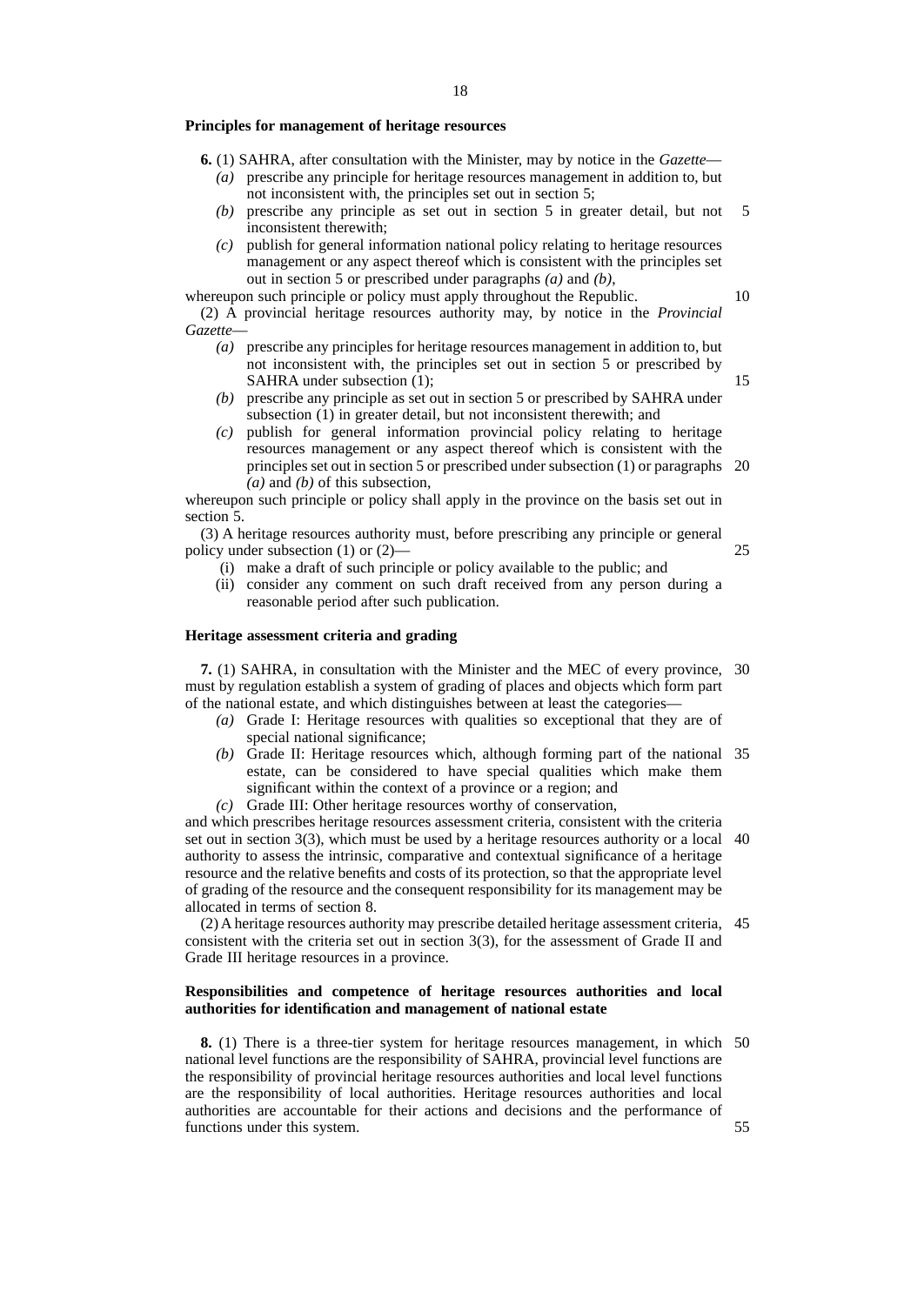(2) SAHRA is responsible for the identification and management of Grade I heritage resources and heritage resources in accordance with the applicable provisions of this Act, and shall co-ordinate and monitor the management of the national estate in the Republic.

(3) A provincial heritage resources authority is responsible for the identification and management of Grade II heritage resources and heritage resources which are deemed to be a provincial competence in terms of this Act. 5

(4) A local authority is responsible for the identification and management of Grade III heritage resources and heritage resources which are deemed to fall within their competence in terms of this Act.

(5) For the purpose of any application for a permit or other authorisation to perform any action which is controlled in terms of this Act or provincial heritage legislation, a formal protection by a heritage resources authority at a higher level takes precedence over any formal or general protection at a local level, without prejudice to any incentives offered at any level.

(6) *(a)* A provincial heritage resources authority or a local authority shall not perform any function in terms of this Act or any other law for the management of heritage resources unless it is competent to do so. The capacity of a provincial heritage resources authority or local authority shall be assessed in terms of criteria prescribed by the Minister, including the availability of adequate staff, expertise, experience and 20 administrative systems, to be applied—

- (i) by SAHRA, in the assessment of the capacity of provincial authorities to perform specific functions in relation to prescribed categories of heritage resources; and
- (ii) by provincial heritage resources authorities, to establish the capacity of local 25 authorities to perform any function under this Act:

Provided that, in the event of a dispute, the matter shall be submitted to arbitration.

*(b)* If an authority at provincial or local level does not have the capacity or is not competent to perform a specific function for which it is responsible under this section, that function shall be performed on an agency basis by an authority at a higher level or 30 a competent authority on the same level.

*(c)* A provincial heritage resources authority or a local authority shall apply to the relevant authority for the assessment of its competence under paragraph *(a)* in the manner prescribed by the assessing authority, and may apply for reassessment within the period and on the conditions prescribed by the assessing authority.

*(d)* The assessing authority may at any time, and shall at least every two years, reassess the competence of a subordinate authority and review the assumption of functions and powers under this Act.

# **Rights, duties and exemptions of State and supported bodies**

**9.** (1) All branches of the State and supported bodies must give heritage resources 40 authorities such assistance in the performance of their functions as is reasonably practicable.

(2) All branches of the State and supported bodies must, on the request of a heritage resources authority, make available for its use and incorporation into its data base any information which it has on record on heritage resources under its control: Provided that 45 the body supplying such information may set out conditions regarding the disclosure and distribution of such information by the heritage resources authority.

(3) Each State department and supported body must—

- *(a)* maintain and conserve the heritage resources under its control in accordance with standards and procedures set out in regulations by SAHRA in 50consultation with the Department of Public Works;
- *(b)* submit annually to SAHRA a report on the maintenance and development of such resources;

15

35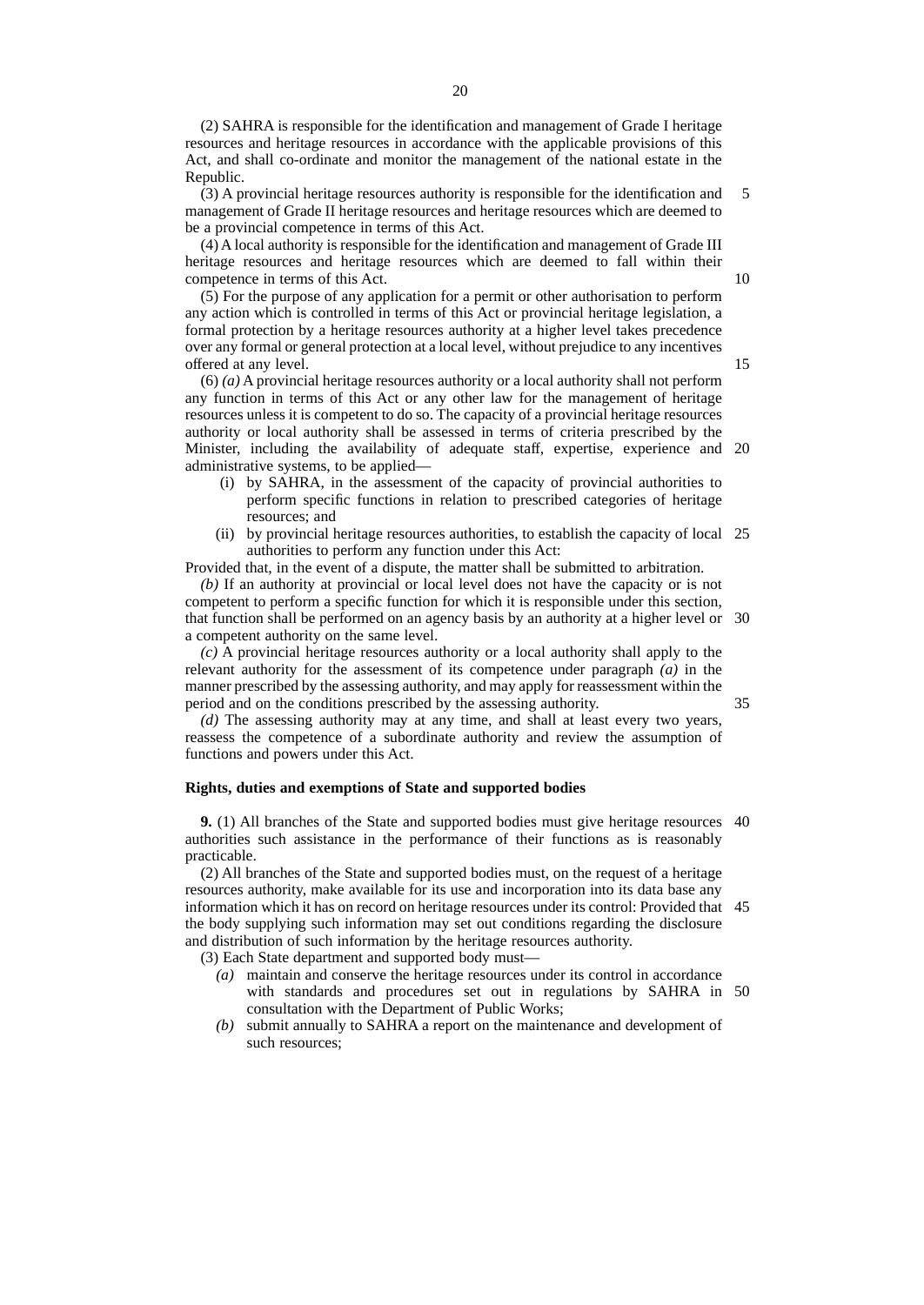- *(c)* in accordance with regulations, on the request of the Minister, or within 10 years from the commencement of this Act, compile and submit to SAHRA, information on and an inventory of such heritage resources;
- *(d)* on the request of the Minister and in accordance with regulations, prepare management plans for specified heritage resources;

5

50

- *(e)* not take any action that adversely affects such a resource unless the authority concerned is satisfied that there is no feasible and prudent alternative to the taking of that action and that all measures that can reasonably be taken to minimise the adverse effect will be taken;
- *(f)* at the initiation of the planning process of the project, or at least 90 days 10 before taking any action that could adversely affect such heritage resource, whichever is the greater, inform SAHRA of the proposed action and give them a reasonable opportunity to consider and comment on it; and
- *(g)* where the destruction of such heritage resources is permitted in terms of this Act, record such resources in accordance with standards set by SAHRA and 15 undertake any other mitigating actions which may be required by SAHRA.

(4) Where SAHRA has been informed of a proposed action by a State Department or supported body, it must, as soon as practicable, submit its comments to the Department or supported body.

(5) An action for the purpose of this section shall be deemed to include the making of 20 a recommendation which, if adopted, would affect a heritage resource, the making of a decision, the approval of a programme, the issue of a licence or the granting of a permission.

(6) Compliance with subsection (3) does not exempt a State Department or supported body from complying with requirements in terms of this Act, regarding any heritage 25 resource in its ownership which is protected in terms of this Act or equivalent provincial legislation.

(7) The head of a government body at the national level of government must—

- *(a)* inform SAHRA of his or her intention to destroy or delete any architectural or technical drawings in whatever medium, as may be defined in the regulations 30 published by SAHRA in consultation with the National Archivist; and
- *(b)* make such drawings available to SAHRA free of charge if requested by SAHRA.

(8) The head of a government body at the provincial or local level of government must— 35

*(a)* inform the provincial heritage resources authority of his or her intention to destroy or delete any architectural or technical drawings in whatever medium; and

*(b)* make such drawings available to a heritage resources authority free of charge.

(9) The Registrar of Deeds must inform SAHRA or the relevant heritage resources 40 authority, in a notice as prescribed, of the particulars of the registration of transfer or subdivision of any place which is formally protected by such heritage resources authority in terms of Part 1 of Chapter 2 of this Act, within 14 days of such registration. (10) When—

- *(a)* a place has been declared a national heritage site or a provincial heritage site 45 under section 27;
- *(b)* a place has been designated a protected area under section 28;
- *(c)* a place has been provisionally protected for a period longer than six months under section 29;
- *(d)* a place has been entered in a heritage register under section 30;
- *(e)* a place has been included in a heritage area under section 31;
- *(f)* a heritage agreement has been entered into in respect of a place for a period exceeding six months under section 42;
- *(g)* an order of no development under section 51(8) has been made in respect of a place, 55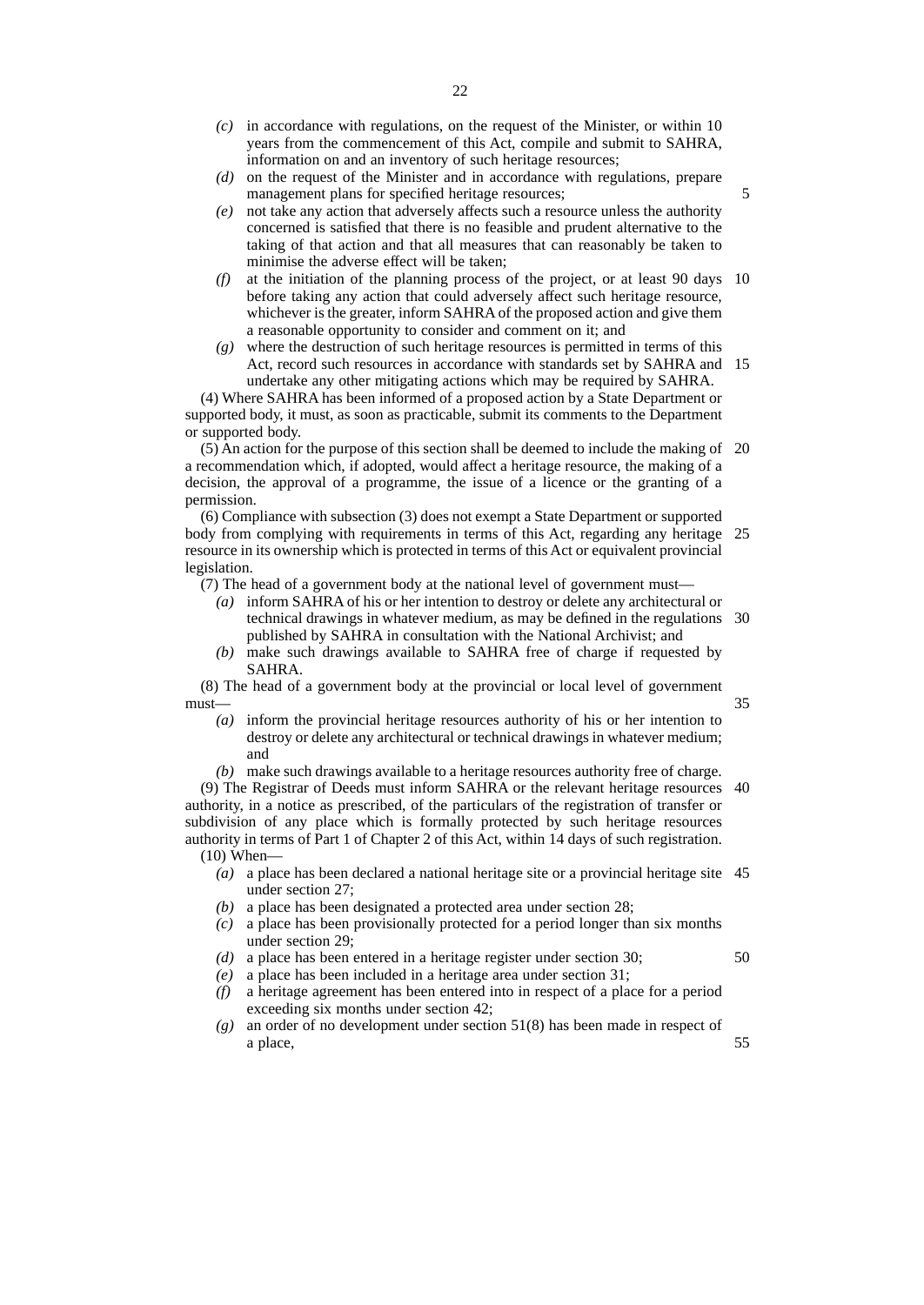the heritage resources authority concerned must furnish the Surveyor-General and the Registrar of Deeds in whose deeds registry the land in question is registered with—

- (i) a copy of the notice in the *Gazette* or the *Provincial Gazette*;
- (ii) the particulars of the protection;
- (iii) a copy of any survey, including any diagram or plan, made under section 25(2)*(d)*; and 5
- (iv) a copy of the relevant order of no development or of a heritage agreement.

(11) The Registrar of Deeds must—

- *(a)* endorse the title deed of the place in question filed in the deeds office;
- *(b)* make an entry in the appropriate registers and upon the owner's title deed as 10 soon as it is lodged in the deeds office, relating to the particulars furnished in terms of subsection (10);
- *(c)* identify the area of the protected place; and
- *(d)* clearly state the particulars of the protection order or heritage agreement.

(12) The Surveyor-General must—

- *(a)* endorse upon the relevant records filed in his or her office an entry referring to the notice furnished in terms of subsection (10); and
- *(b)* state the particulars of the protection order or heritage agreement in broad terms.

(13) *(a)* When—

- (i) any notice is amended or withdrawn under section 27(7);
- (ii) the designation of a protected area is withdrawn under section  $28(1)$  or  $(2)$ ;
- (iii) a provisional protection for a period longer than six months is withdrawn under section 29(1)*(b)* or (2)*(b)*;
- (iv) an entry in a heritage register is amended or deleted;
- (v) a place is excluded from a heritage area; or
- (vi) an order of no development is amended or repealed under section 51(11),

the heritage resources authority concerned must furnish a copy of the notice or order to the Registrar of Deeds and the Surveyor-General.

*(b)* The Registrar of Deeds must make the necessary endorsement upon the relevant 30 title deeds and in the appropriate registers.

*(c)* The Surveyor-General must make the necessary endorsement upon the relevant records filed in his or her office.

# **General principles of procedure**

**10.** (1) The general principles of procedure set out in subsection (2) apply to any 35 decision regarding the administration and management of the national estate by an authority to which a responsibility has been assigned in terms of section 7 and any other competent authority to which functions and powers for the administration and management of the national estate have been assigned or delegated, including any decision— 40

- *(a)* to formally protect a heritage resource by notice in the *Gazette* or *Provincial Gazette*;
- *(b)* to issue or not to issue a permit; and
- *(c)* taken by any person or authority to whom an appeal is made.

(2) The decisions contemplated in subsection (1) must be taken in accordance with the 45 following general principles:

- *(a)* The decisions must be consistent with the principles or policy set out in section 5 or prescribed under section 6;
- *(b)* a meeting at which decisions are taken, must be open to the public and the agenda and minutes must be available for public scrutiny: Provided that when 50 there is good reason to do so, a matter may, by decision of the majority of members present, be declared confidential and the discussion and minutes may be excepted from public scrutiny;
- *(c)* a person who may be affected by a decision has the right of appearance at such meeting; and
- *(d)* written reasons must be given for any decision upon request.

20

25

55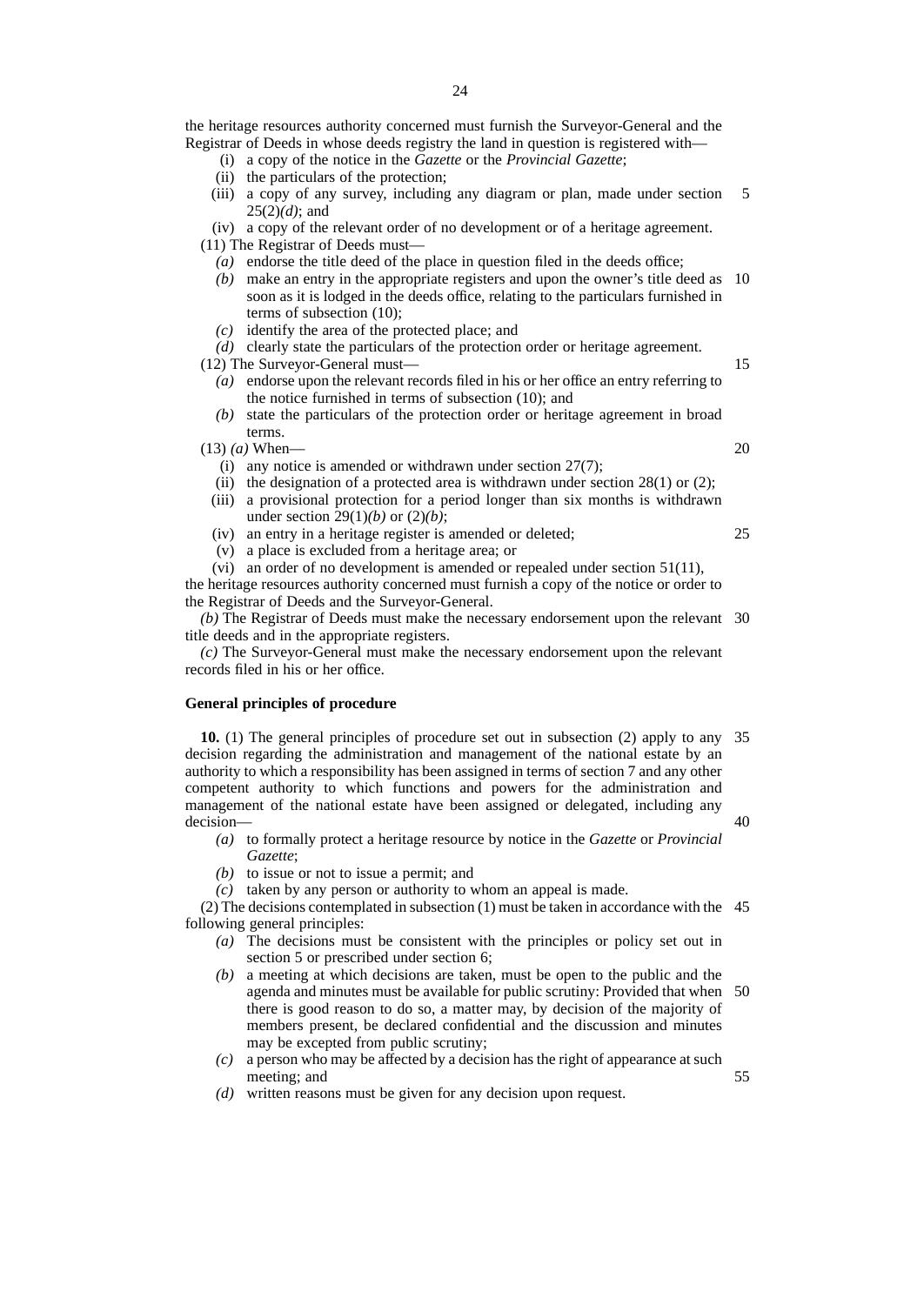#### *Part 2: Constitution, function, powers and duties of heritage resources authorities*

## **Establishment of South African Heritage Resources Agency**

**11.** There is hereby established an organisation to be known as the South African Heritage Resources Agency (SAHRA) which shall be a body corporate capable of suing and being sued in its corporate name and which shall be governed by a Council established in terms of section 14. 5

# **Object of SAHRA**

**12.** The object of SAHRA is to co-ordinate the identification and management of the national estate.

#### **Functions, powers and duties of SAHRA**

**13.** (1) The general functions of SAHRA are to—

- *(a)* establish national principles, standards and policy for the identification, recording and management of the national estate in terms of which heritage resources authorities and other relevant bodies must function with respect to South African heritage resources;
- *(b)* co-ordinate the management of the national estate by all agencies of the State and other bodies and monitor their activities to ensure that they comply with national principles, standards and policy for heritage resources management;
- *(c)* identify, record and manage nationally significant heritage resources and keep permanent records of such work;
- *(d)* advise, assist and provide professional expertise to any authority responsible for the management of the national estate at provincial or local level, and assist any other body concerned with heritage resources management;
- *(e)* promote and encourage public understanding and enjoyment of the national estate and public interest and involvement in the identification, assessment, 25 recording and management of heritage resources;
- *(f)* promote education and training in fields related to the management of the national estate; and
- *(g)* perform any other functions assigned to it by this Act or as directed by the Minister.

(2) Without limiting the generality of subsection (1) and in addition to the general powers and duties conferred in terms of section 25, SAHRA—

- *(a)* must investigate and advise the Council on—
	- (i) the state of South Africa's heritage resources and any steps necessary to protect and conserve them; 35
	- (ii) national policy for the management of the national estate;
	- (iii) legislative amendment and enactment for the management of the national estate;
	- (iv) the repatriation of heritage resources which have been removed from South Africa and which SAHRA considers to be significant as part of the 40 national estate;
	- (v) the role of the national estate in the development and promotion of a cultural profile for South Africa;
	- (vi) action and expenditure by the State for the identification and management of heritage resources, including financial incentives and conces-45 sions for heritage resources management;
	- (vii) education and training at all levels to promote the effective identification and management of the national estate;
	- (viii) any matter related to the operation of this Act; and
	- (ix) any other matter pertaining to the national estate or its management; 50

15

20

30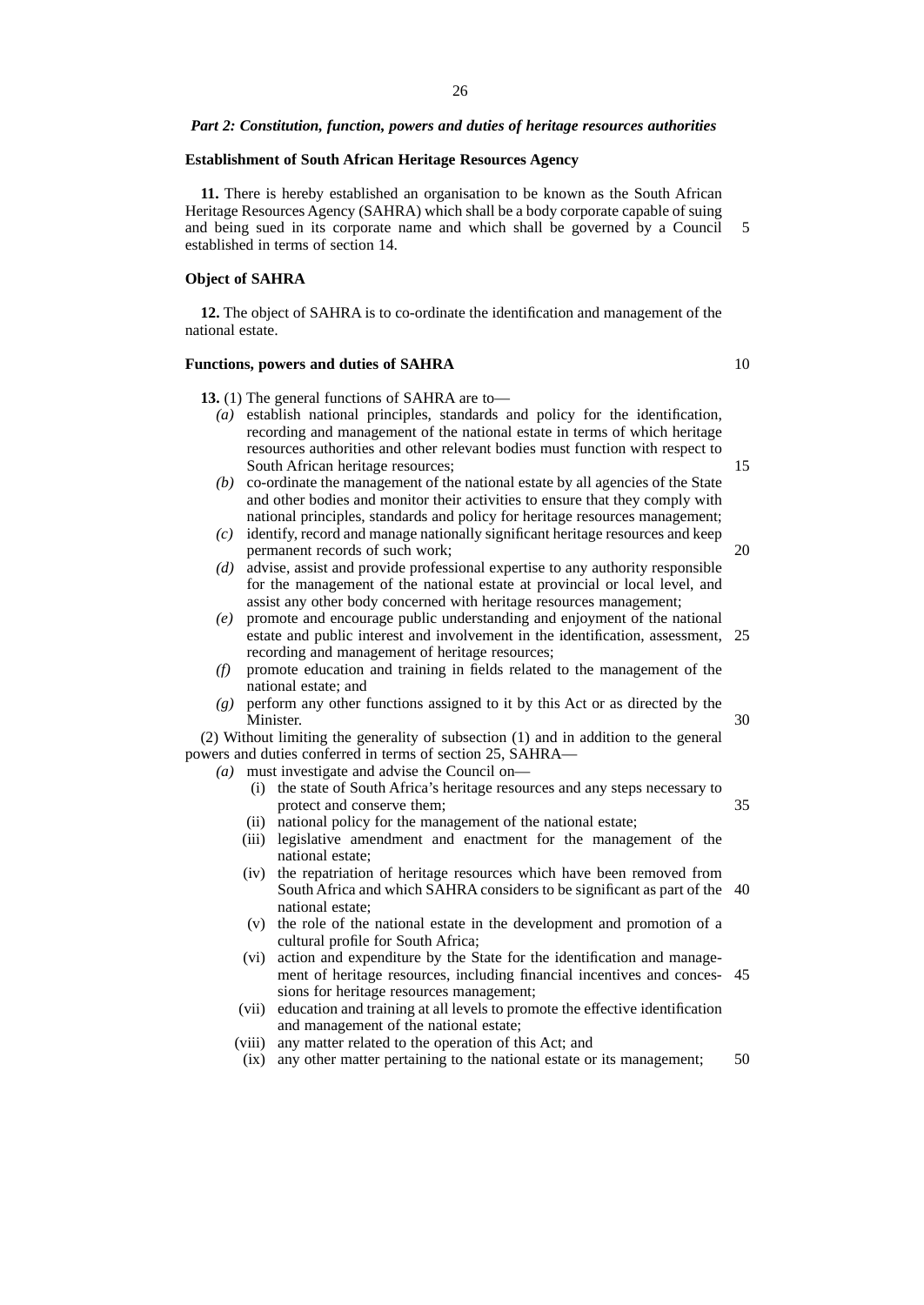- *(b)* must establish and maintain, for its own use and for the use of all heritage authorities and bodies and the public, the national heritage resources library, including documentary and other records relating to the national estate;
- *(c)* must promote the systematic identification and recording of the national estate  $bv$ 
	- (i) the development of a national strategy for the identification and assessment of heritage resources;
	- (ii) the establishment and funding of a standing South African Heritage Resources Survey which is tasked with annual projects aimed at identifying, assessing and documenting heritage resources;
	- (iii) the co-ordination and support of initiatives by provincial heritage resources authorities, any other bodies and persons to survey and record heritage resources;
	- (iv) the administration, co-ordination and funding of projects and research programmes aimed at the creation of graphic and other records of 15 heritage resources;
	- (v) training programmes and other relevant activities aimed at conserving and documenting traditional South African building techniques and structural forms;
	- (vi) promoting the identification and recording of aspects of living heritage 20 associated with heritage resources; and
	- (vii) projects aimed at increasing the volume and detail of information held in the inventory of the national estate referred to in section 39; and
- *(d)* must prescribe national norms and standards for the recording of information about heritage resources in data bases maintained by itself and by provincial 25 heritage resources authorities.

# **Establishment and constitution of SAHRA Council**

**14.** (1) The affairs of SAHRA are under the control, management and direction of a Council consisting of—

- *(a)* at least nine but not more than 15 members appointed by the Minister in the 30 prescribed manner, of which nine members must respectively represent each of the provinces of South Africa; and
- *(b)* the chief executive officer of SAHRA.

(2) The members of the Council contemplated in subsection (1)*(a)* must be appointed in accordance with the principles of transparency and representivity and their 35 appointment must take into account the desirability that the members—

- *(a)* have among them qualifications or special experience or interest in fields relevant to heritage resources, and the financial knowledge needed for the efficient functioning of SAHRA; and
- *(b)* be representative of the relevant sectoral interests and the cultural and 40 demographic characteristics of the population of the Republic.

(3) A member of the Council must vacate the office if the member—

- *(a)* resigns in writing;
- *(b)* has been absent from three consecutive meetings of the Council without the leave of the Council;
- *(c)* is an unrehabilitated insolvent;
- *(d)* is found to be of unsound mind by a competent court; or
- *(e)* is convicted of an offence involving dishonesty or bodily harm and is sentenced to imprisonment without the option of a fine.

(4) The Minister may, after consultation with the Council, remove a member of the 50 Council from office if in the opinion of the Minister there are sound reasons for doing so after hearing the member on those reasons.

(5) A member of the Council holds office for a period not exceeding three years, and may be reappointed.

(6) No member may serve more than two consecutive terms.

45

5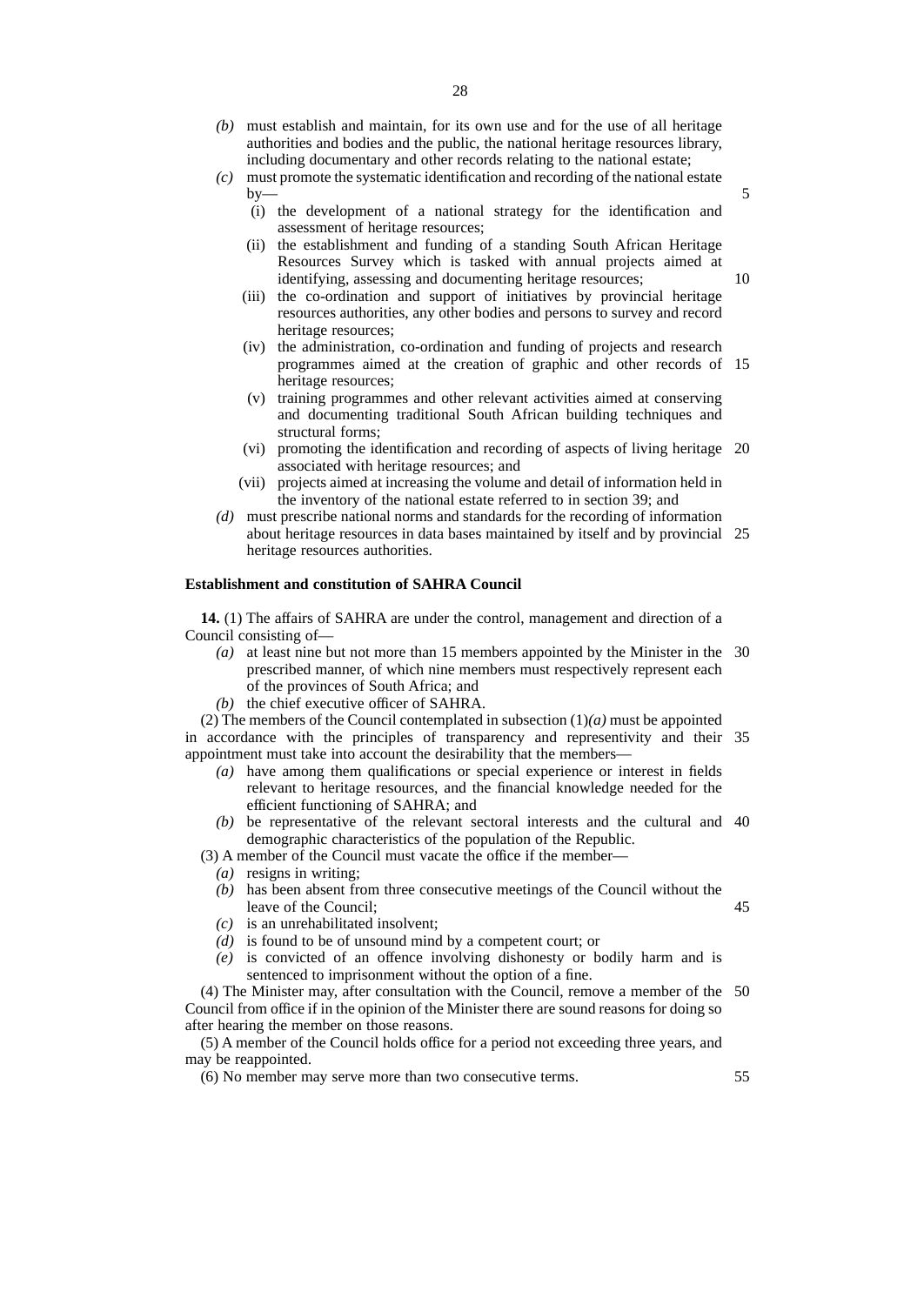(7) If a member of the Council dies or vacates the office before the expiration of the period for which the member has been appointed, another person may be appointed to fill the vacancy for the unexpired portion of the period for which the member was appointed.

#### **Chairperson of Council**

**15.** (1) The chairperson of the Council is elected from the appointed members of the Council and holds office for the period or the unexpired portion of the period for which he or she has been appointed as member of the Council, unless the Council otherwise determines.

(2) If the chairperson of the Council vacates the office as chairperson before the 10 expiration of the period for which he or she was appointed, another member of the Council must, subject to subsection (1), be elected as a chairperson of the Council from the appointed members of the Council.

(3) If the chairperson of the Council is absent from a meeting of the Council or not able to preside at that meeting, the members present must elect one of their number to 15 preside at that meeting and that person may, during that meeting and until the chairperson resumes his or her functions, perform all those functions.

# **Functions of Council**

**16.** The functions of the Council are to—

- *(a)* advise the Minister on matters concerning heritage resources management; 20
- *(b)* be responsible and accountable for the implementation of the functions, powers and duties of SAHRA;
- *(c)* advise and assist SAHRA in the performance of its functions, powers and duties;
- *(d)* promote the co-ordination of policy formulation and planning for the 25 management of the national estate at national and provincial levels; and
- *(e)* furnish the Minister with such information as the Minister may require.

#### **Meetings of Council**

**17.** (1) The Council may meet as often as necessary, but at least twice a year.

(2) A quorum for a meeting of the Council shall be a majority of its members. (3) Any decision of the Council shall be taken by resolution of the majority of the members present at any meeting of the Council, and, in the event of an equality of votes on any matter, the person presiding at the meeting in question shall have a casting vote in addition to his or her deliberative vote as a member of the Council.

# **Committees of Council**

**18.** The Council may establish committees to assist it in the performance of its functions and, in addition to any members, it may appoint to such committees persons whom the Council considers competent or who possess specific skills and expertise.

# **Reimbursement of expenses incurred by members of Council and committees**

**19.** The Minister may, with the concurrence of the Minister of Finance, determine the 40 reimbursement of expenses incurred by members of the Council and any committees it may establish who are not in the full-time employ of the State.

#### **Employees of Council**

**20.** (1) The Council must appoint a senior member of staff as chief executive officer, who must—

*(a)* be responsible for the management of the affairs of SAHRA and who must report on those affairs to the Council as the Council may require;

30

35

45

30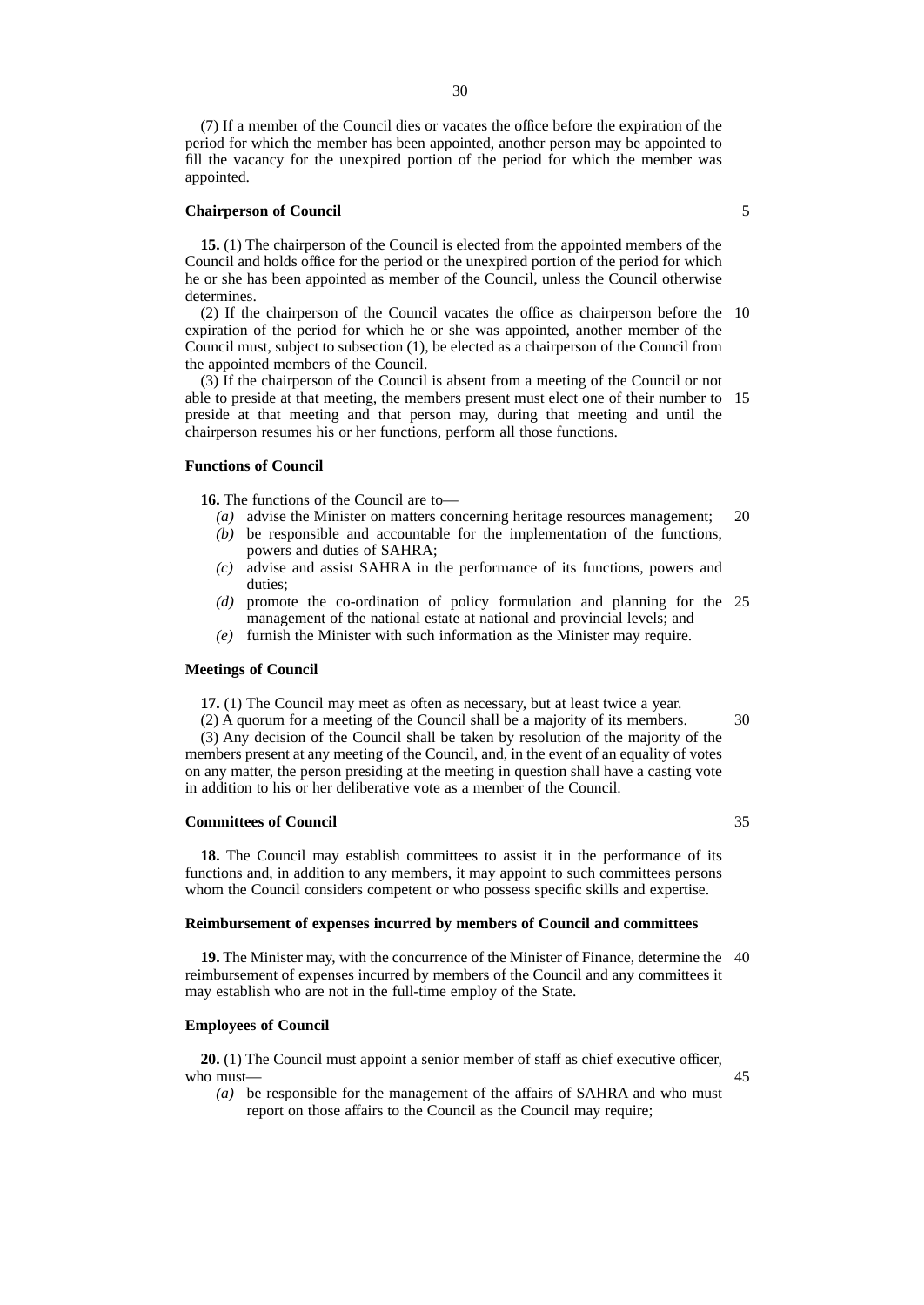- *(b)* be the accounting officer charged with the responsibility of accounting for all the money received and the utilisation thereof and be responsible for the property of SAHRA;
- *(c)* furnish the Council with an annual report on the financial affairs of SAHRA;
- *(d)* be responsible for the appointment and management of the staff in accordance with the staffing policy in terms of subsection (2); and 5
- *(e)* perform any other activities and duties assigned to the chief executive officer from time to time by the Council.

(2) The Council must, in consultation with the chief executive officer, determine the staff needs and staffing policies of SAHRA and the posts, conditions of service, 10 remuneration, allowances, subsidies and other benefits of the staff in accordance with a system approved by the Minister with the concurrence of the Minister of Finance.

(3) The Council must designate one of the staff of SAHRA as acting chief executive officer when the office of chief executive officer is vacant or when the chief executive officer is absent.

#### **Finances and property**

**21.** (1) The funds of SAHRA consists of—

- *(a)* moneys appropriated by Parliament to enable it to perform its functions and exercise its powers;
- *(b)* fees and fines received under the regulations;
- *(c)* fees received in payment of services;
- *(d)* funds raised by and donations and contributions to it;
- *(e)* trust funds vested in it;
- *(f)* interest derived from investments; and
- *(g)* moneys received from any other source.

(2) Subject to this section, SAHRA must use its funds to defray expenditure in connection with the performance of its functions.

(3) The Council may invest any money not required for immediate use or as a reasonable operating balance in accordance with the directions determined by the Minister in consultation with the Minister of Finance.

(4) The Council may establish and operate a reserve fund and may deposit therein such amounts as become available from time to time.

(5) SAHRA, with the approval of the Council—

- *(a)* may not lend or borrow any money without the consent of the Minister given with the concurrence of the Minister of Finance;
- *(b)* may purchase or otherwise acquire, hold, let, hire or receive in trust any real right in any immovable or movable property; and
- *(c)* may not make over to any person to hold in trust or sell, exchange or otherwise alienate, or hypothecate, burden with a servitude or otherwise confer any real right in immovable property, without the approval of the Minister given with 40 the concurrence of the Minister of Finance.

(6) Once during every financial year, at a time determined by the Minister, SAHRA must submit a statement of its estimated income and expenditure for the following financial year to the Minister for approval, granted with the concurrence of the Minister of Finance.

(7) SAHRA may during the course of a financial year submit supplementary estimates of its expenditure for that financial year to the Minister for approval, granted with the concurrence of the Minister of Finance.

(8) SAHRA must not incur any expenditure except in accordance with an estimate of expenditure approved under subsections (6) and (7). 50

(9) SAHRA must—

*(a)* keep full and correct accounts and records of all its financial transactions and affairs, including all its transactions in its capacity of trustee of any trust fund, and all properties under its control, and must ensure that all payments out of its funds are correctly made and properly authorised and that adequate control is maintained over its assets, or those in its custody, and the incurring of liabilities; and 55

20

25

30

35

45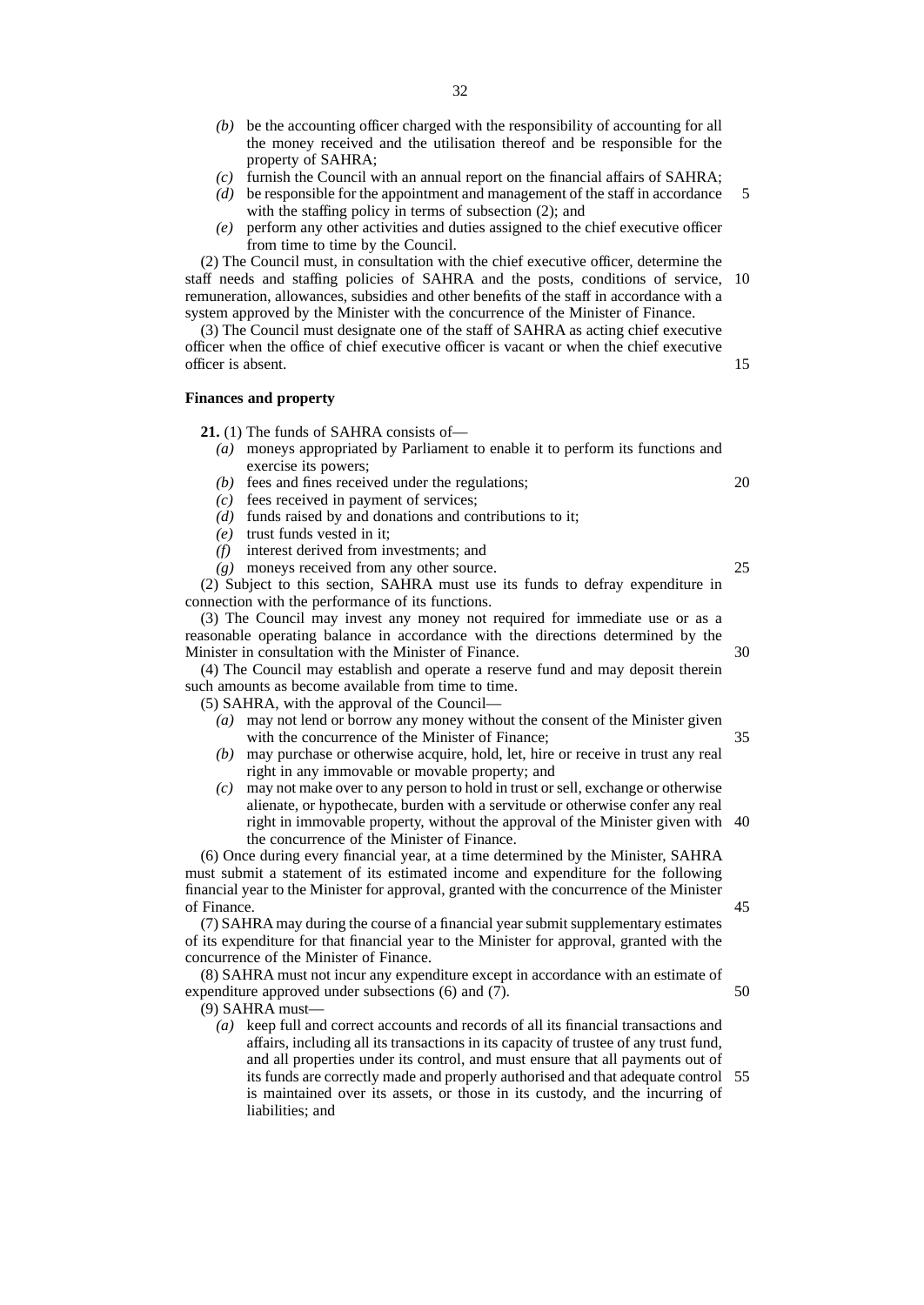*(b)* as soon as possible after the end of the financial year, draw up annual financial statements which must show money received and expenditure incurred and its assets and liabilities at the end of the financial year concerned.

(10) The financial year of SAHRA ends on 31 March each year.

(11) The accounts and annual financial statements referred to in subsection (9)*(b)* must be audited by the Auditor-General. 5

(12) The accounts and annual financial statements referred to in subsection (9)*(b)* must be available for public inspection.

# **Reports**

**22.** (1) As soon as practicable after the end of the financial year, SAHRA must 10 compile and submit to the Minister a report on all its activities during that financial year, including a balance sheet and statements of income and expenditure certified by the Auditor-General.

(2) The report referred to in subsection (1) must include a description of the condition of the national estate during the period to which the report relates, including destruction 15 and other losses incurred, threats to specific heritage resources or categories of heritage resources, and an account of offences and prosecutions and the results thereof.

(3) The Minister must table the report referred to in subsection (1) in Parliament within 14 days after receipt thereof if Parliament is in ordinary session or, if Parliament is not in ordinary session, within 14 days after the commencement of its next ordinary 20 session.

# **Establishment of provincial heritage resources authorities**

**23.** An MEC may establish a provincial heritage resources authority which shall be responsible for the management of the relevant heritage resources within the province, which shall be a body corporate capable of suing and being sued in its corporate name 25 and which shall be governed by a Council constituted as prescribed by regulations published in the *Provincial Gazette*: Provided that the members of the Council shall be appointed in a manner which applies the principles of transparency and representivity and takes into account special competence, experience and interest in the field of heritage resources. 30

#### **Functions, powers and duties of provincial heritage resources authority**

**24.** (1) A provincial heritage authority must—

- *(a)* advise the MEC on the implementation of this Act or relevant provincial or municipal legislation;
- *(b)* annually submit a report to the MEC regarding its activities during that year; 35
- *(c)* promote the systematic identification, recording and assessment of heritage resources and heritage objects which form part of the national estate in a province;
- *(d)* protect and manage heritage resources in a province which fulfil the heritage assessment criteria prescribed under section 7(1) for Grade II status; 40
- *(e)* notify SAHRA of the presence of any heritage resource in the province which it considers fulfils the heritage assessment criteria prescribed under section 7(1) for Grade I status, nominate such resource for national level protection and furnish SAHRA with the information in its possession relating to such resource; 45
- *(f)* maintain data bases on heritage resources in accordance with national standards, and at regular intervals furnish SAHRA with such data;
- *(g)* establish policy, objectives and strategy plans for heritage resources management in the province;
- *(h)* determine the competence of local authorities to manage heritage resources in 50 accordance with the national system for the heritage grading of local authorities prescribed under section 8(6);
- *(i)* co-ordinate and monitor the performance of local authorities in the implementation of their responsibilities in terms of this Act and provincial heritage legislation;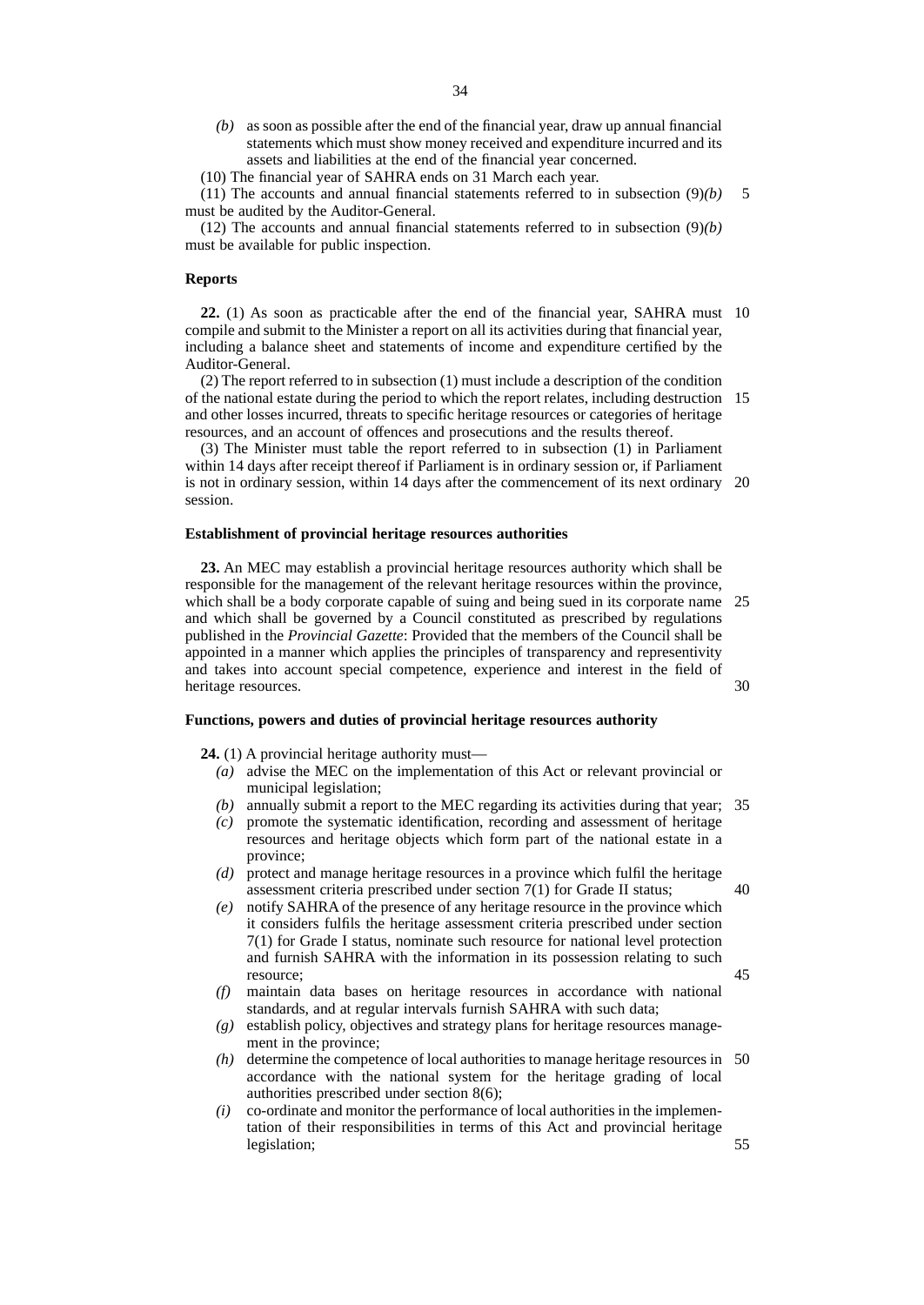- *(j)* assist local authorities to manage heritage resources in their areas of jurisdiction; and
- *(k)* provide for any areas of responsibility in terms of this Act or any provincial heritage resources legislation when a local authority does not have competence, or has insufficient capacity, to perform a function in terms of the criteria prescribed under section 8(6). 5

#### **General powers and duties of heritage resources authorities**

**25.** (1) A heritage resources authority must—

- *(a)* furnish information, advice and assistance to enhance public sensitivity towards and awareness of the need for management of the national estate; 10
- *(b)* maintain a list of conservation bodies which have, in accordance with regulations by the heritage resources authority concerned, registered their interest in—
	- (i) a geographical area; or
	- (ii) a category of heritage resources;

15

- *(c)* regularly inspect heritage resources which are formally protected by the heritage resources authority concerned in terms of any provision of Part 1 of Chapter II;
- *(d)* endeavour to assist any community or body of persons with an established interest in any heritage resource to obtain reasonable access to such heritage 20 resource, should they request it, and may for this purpose—
	- (i) enter into negotiations with the owner of such resource;
	- (ii) facilitate the making of arrangements as may be required for the achievement of such access, including the execution of a heritage agreement under section 42; and
	- (iii) if such negotiations are unsuccessful, refer the matter to the Minister or MEC, as the case may be; and
- *(e)* make arrangements to ensure the protection and management of all heritage resources and property owned or controlled by it or vested in it.

(2) A heritage resources authority may—

- *(a)* promote and engage in research relating to the identification, assessment and management of the national estate as necessary for the performance of its functions;
- *(b)* publish, or by any other means make available or distribute in any form, or cause to be published or distributed, any knowledge and information relating 35 to the national estate and any of its functions or activities;
- *(c)* inspect or document any heritage resource—
	- (i) which has the potential to become protected in terms of this Act;
	- (ii) which is, or which the heritage authority has reason to believe may be, so protected; or
	- (iii) which it wishes to document for research purposes, for purposes of building up a public record of heritage resources or as part of an investigation into a suspected offence in terms of this Act, and must maintain a register of such inspections;
- *(d)* whenever it is investigating the desirability of protecting any place in terms of 45 this Act, take such steps as it considers necessary—
	- (i) for erecting beacons on the corners of and surveying and preparing a diagram or plan of such place; or
	- (ii) for determining by survey the location of such place or object in relation to the beacons and boundaries of the land on which it is situated; 50
- *(e)* undertake or make arrangements for the presentation of any place under its control or, after consultation with the Department concerned, any heritage site which is owned by the State;
- *(f)* by agreement with the authority or body concerned, co-operate in the management of any heritage resource which is owned or controlled by the 55State or a supported body;

30

40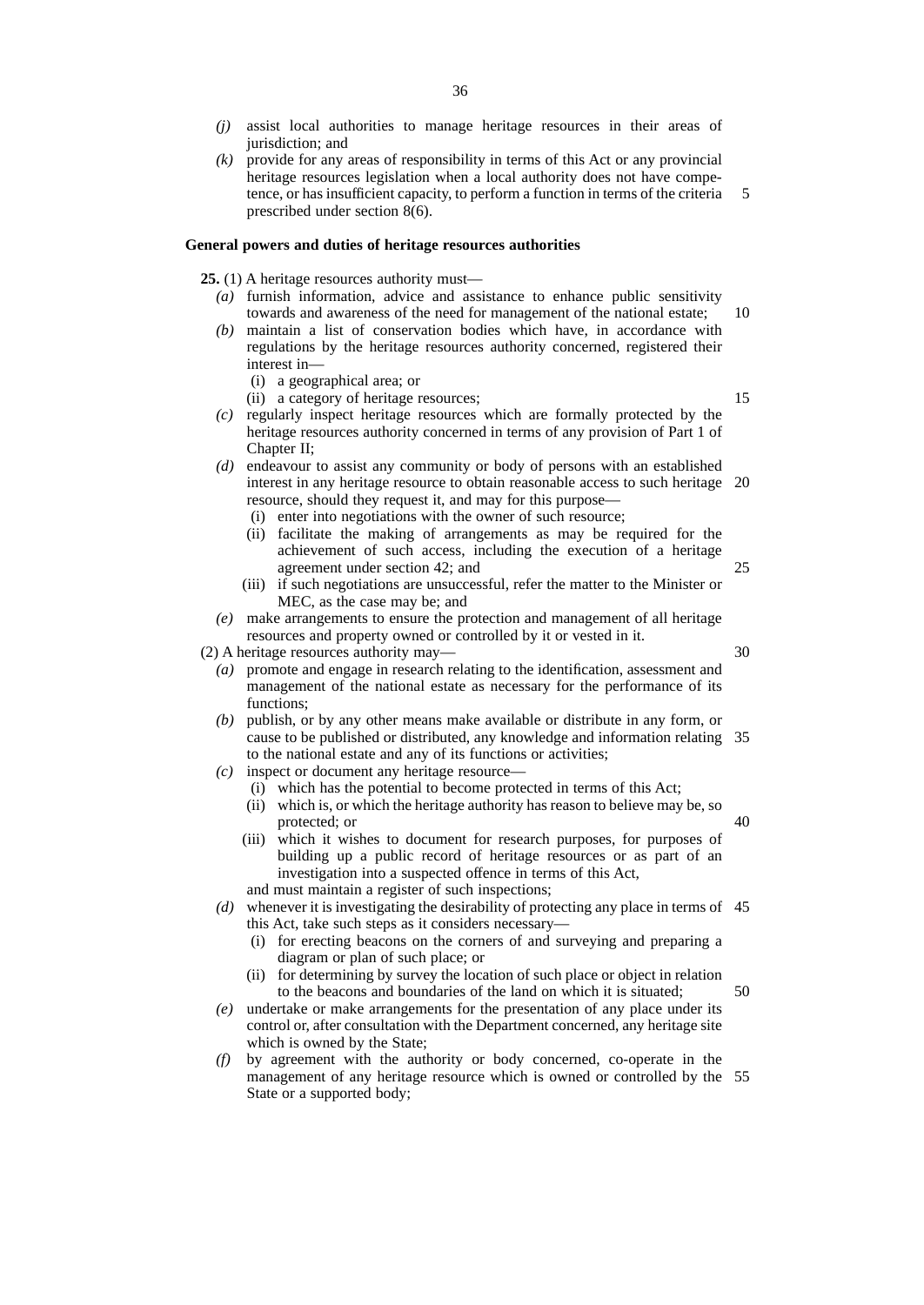- *(g)* lend anything under its control to a museum or public institution, subject to such conditions as it deems necessary and appropriate;
- *(h)* subject to the provisions of section 59, make and from time to time amend regulations relating to any matter which the heritage authority concerned considers to be necessary or expedient to prescribe to fulfil its functions and implement its powers and duties under this Act, including— 5
	- (i) the standards of practice and qualifications required of individuals, institutions or other bodies for the performance of work on heritage resources protected in terms of, and in the various fields covered by, this Act; and
	- (ii) the monitoring of activities at protected sites;
- *(i)* create and where necessary register with the relevant authorities a badge, or an emblem for the authority, any of its projects or any category of protection provided for in terms of this Act;
- *(j)* where appropriate, affix to or otherwise display at any place protected in terms 15 of this Act a badge or other sign indicating its status;
- *(k)* produce, acquire and market products relating to the national estate, or enter into arrangements for the production, acquisition and marketing of such products;
- *(l)* recover costs incurred by it and, where appropriate, charge for the provision of 20 services rendered in terms of this Act, including but not limited to the-
	- (i) processing of applications received;
	- (ii) carrying out of investigations;
	- (iii) production, acquisition and marketing of products; and
	- (iv) provision of information;
- *(m)* arrange for the provision of insurance cover for—
	- (i) itself against any loss, damage, risk or liability which it may suffer or incur regarding any property under its control;
	- (ii) members of the council of a heritage resources authority, co-opted members, members of committees and members of its staff, in respect of 30 bodily injury, illness, disablement or death incurred wholly and directly in the course of the performance of their duties on behalf of the heritage resources authority concerned;
- *(n)* enter into contracts; and
- *(o)* employ consultants to assist in the performance of its functions.

# **Delegation of functions or powers of heritage resources authorities**

**26.** (1) Subject to subsection (3), the Minister or MEC, as the case may be, may make regulations to enable a heritage resources authority to delegate in writing any of its functions or powers under this Act to all or any of the following:

*(a)* In the case of SAHRA, any member of the Council;

40

45

50

35

- *(b)* in the case of a provincial heritage resources authority, any member of its council;
- *(c)* a committee or any member of a committee;
- *(d)* any employee, heritage inspector, volunteer or other representative of the authority concerned;
- *(e)* specified office bearers or members of a conservation body registered with it in terms of section 25(1)*(b)*;
- *(f)* in the case of SAHRA, a provincial heritage resources authority, provincial government, local authority, and any other authority which shows competence to perform such functions, by agreement with such authority;
- *(g)* in the case of a provincial heritage resources authority, a local authority or any other body which is competent to perform such functions, by agreement with such authority or body.

(2) A power delegated under subsection (1), when exercised by the delegate, shall for the purposes of this Act be deemed to be exercised by the heritage resources authority concerned: Provided that a delegate shall be held accountable to the heritage resources authority for all actions performed by him, her or it during the period of delegation. 55

(3) A heritage resources authority may not delegate power to do any of the following:

25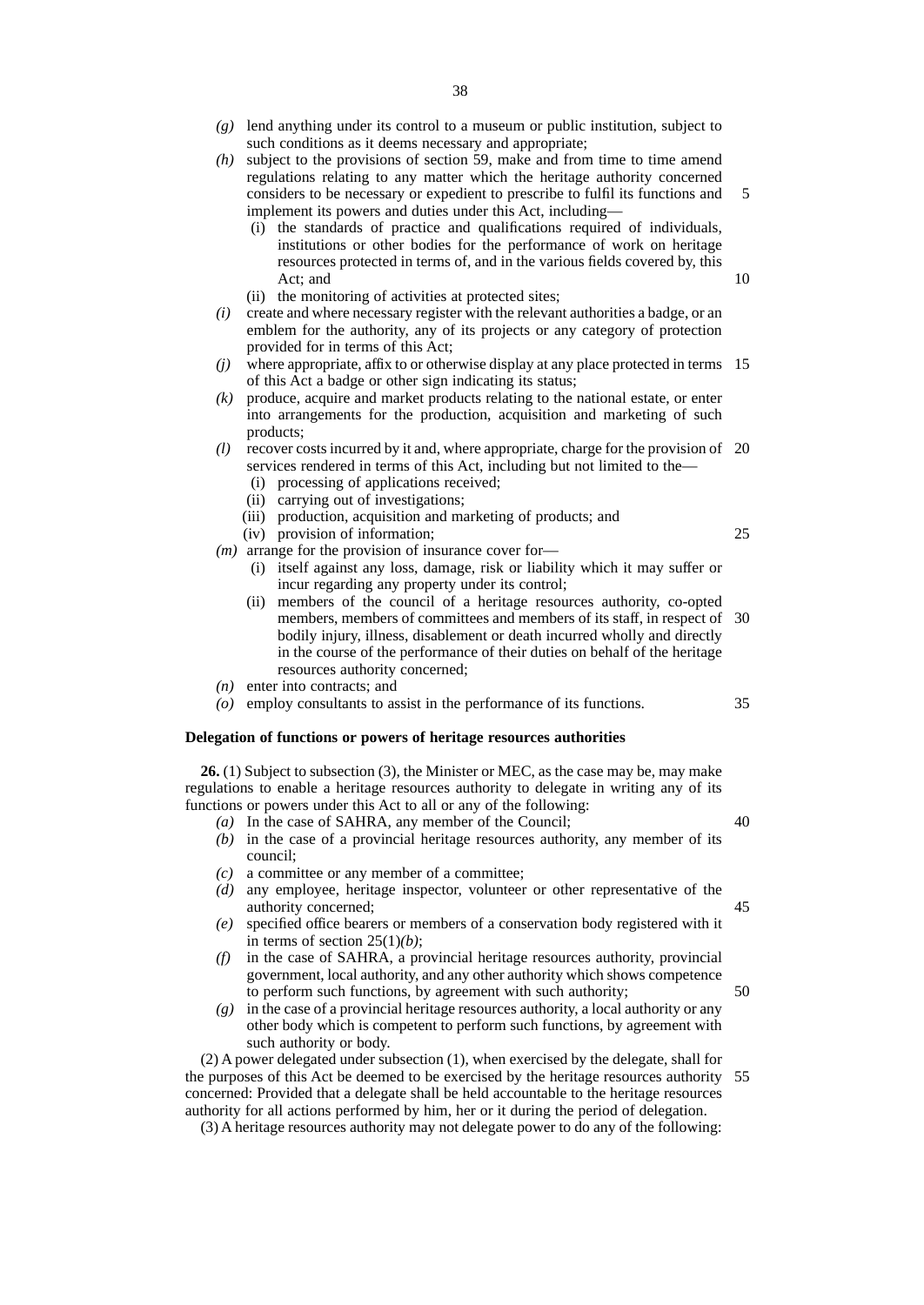- *(a)* Delegate any of its functions or powers under this section;
- *(b)* make a recommendation to the Minister or MEC in terms of this Act;
- *(c)* borrow money under section 21(5)*(a)*;
- *(d)* acquire or dispose of real property under section 21(5)*(b)* or *(c)*; or
- *(e)* adopt any statement of general policy or conservation management plan under section 47. 5

(4) A delegation under this section shall be revocable at will and no such delegation shall prevent the exercise of any power by the heritage resources authority: Provided that the delegation of any power to a provincial heritage resources authority in terms of an agreement under subsection  $(1)(f)$  shall only be revoked by SAHRA with the consent 10 of the Minister, after SAHRA has consulted such provincial heritage resources authority.

# **CHAPTER II**

# **PROTECTION AND MANAGEMENT OF HERITAGE RESOURCES**

#### *Part 1: Formal protections*

# **National heritage sites and provincial heritage sites**

**27.** (1) SAHRA must identify those places with qualities so exceptional that they are of special national significance in terms of the heritage assessment criteria set out in section  $3(2)$  and prescribed under section  $6(1)$  and  $(2)$ , and must investigate the desirability of their declaration as national heritage sites.

(2) A provincial heritage resources authority must identify those places which have 20 special qualities which make them significant in the context of the province or a region in terms of the heritage assessment criteria set out in section 3(2) and prescribed under section  $6(1)$  and  $(2)$  and must investigate the desirability of their declaration as provincial heritage sites.

(3) Any person may submit a nomination to SAHRA for a place to be declared a 25 national heritage site or to the provincial heritage resources authority for a place to be declared a provincial heritage site. The heritage resources authority concerned may prescribe the format and procedures for such nominations.

(4) A written motivation for the declaration of a place as a heritage site must be prepared and kept on record by the heritage resources authority. 30

(5) SAHRA may, by notice in the *Gazette*, declare any place referred to in subsection (1) to be a national heritage site.

(6) A provincial heritage resources authority may, by notice in the *Provincial Gazette*, declare any place referred to in subsection (2) and described in the notice to be a provincial heritage site. 35

- (7) The heritage resources authority concerned may, by similar notice—
	- *(a)* amend any notice published under subsection (5) or (6); or
	- *(b)* withdraw any notice published under subsection (5) or (6) or paragraph *(a)* of this subsection.

(8) Before declaration of a place as a heritage site, or amendment or withdrawal of a 40 notice under subsection (7), the heritage resources authority—

- *(a)* must notify the owner;
- *(b)* must notify the mortgage holder, the occupier and any other person with a registered interest in the property;
- *(c)* must notify all conservation bodies which have, in terms of section 25(1)*(b)*, 45 registered their interest in the geographical area in which the proposed heritage site is situated, and give them at least 60 days to make submissions regarding the proposed declaration, amendment or withdrawal, and in the case of the owner, to propose conditions under which the action will be acceptable. All submissions must be considered by the heritage resources authority before 50a final decision is made; and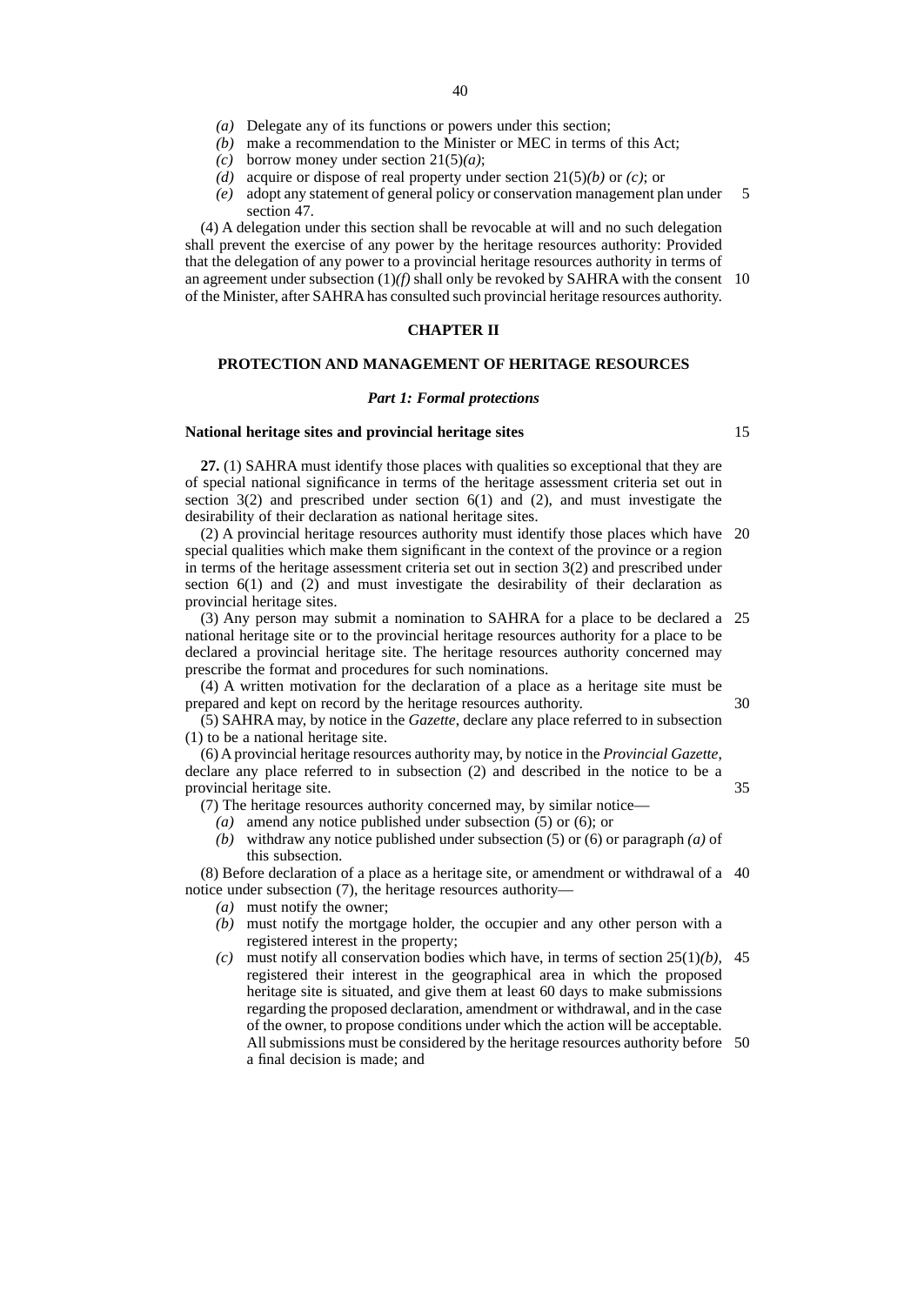*(d)* before notifying the owner as provided in paragraph *(a)*, must give to the owner reasonable opportunity for representations or submissions to be made in regard to the proposed notification.

(9) A heritage resources authority may at any time withdraw a notice which it has served in terms of subsection (8)*(a)*.

(10) For the purposes of subsections (15) to (22), a place shall be deemed to be protected as a heritage site for six months from the date of service of a notice under subsection  $(8)(a)$  or until the notice is withdrawn or the place is declared to be a heritage site, whichever is the shorter period.

(11) Subject to subsection (12), if the owner objects to the proposed declaration of a 10 place or proposes conditions which the heritage resources authority reasonably considers to be unacceptable, the heritage resources authority may, prior to the expiry of the notice in terms of subsection  $(10)$ , renew a notice under subsection  $(8)(a)$ , whereupon the protection under subsection (10) shall be extended for a further six months. If during this time consultation between the heritage resources authority and the owner fails to lead to the withdrawal of the owner's objection or the proposal of acceptable conditions, the heritage resources authority may declare the place to be a heritage site. 15

(12) The Minister, on the advice of SAHRA, must prescribe circumstances in which the State, a local authority or a supported body may object to the declaration as a 20 heritage site of a place which it owns or controls.

(13) SAHRA must inform the provincial heritage resources authority, the provincial planning authority and the local authority within whose area of jurisdiction a national heritage site falls, within 30 days of its declaration.

(14) A provincial heritage resources authority must inform SAHRA, the provincial planning authority and the local authority within whose area of jurisdiction a provincial heritage site falls, within 30 days of its declaration. 25

(15) SAHRA is responsible for the protection of national heritage sites in accordance with the provisions of this section.

(16) A provincial heritage resources authority is responsible for the protection of 30 provincial heritage sites in accordance with the provisions of this section.

(17) Except in cases where the heritage resources authority considers it inappropriate, all heritage sites must be marked with a badge indicating their status.

(18) No person may destroy, damage, deface, excavate, alter, remove from its original position, subdivide or change the planning status of any heritage site without a permit 35 issued by the heritage resources authority responsible for the protection of such site.

(19) The responsible heritage resources authority may make regulations pertaining to heritage sites under its control, or to any other heritage site with the consent of the owner of that site—

- *(a)* safeguarding heritage sites from destruction, damage, disfigurement, excava-40 tion or alteration;
- *(b)* regulating the conditions of use of any heritage site or the conditions for any development thereof;
- *(c)* regulating the admission of members of the public to a heritage site, and the fees payable for such admission.

(20) Any branch of the State or supported body which is the owner of a heritage site must maintain such site according to a minimum standard and according to a procedure prescribed by the responsible heritage resources authority after consultation with the relevant Departments of Works.

(21) The responsible heritage resources authority may, by agreement with the owner 50 of a heritage site—

- *(a)* conserve or improve any heritage site;
- *(b)* construct fences, walls or gates around or on a heritage site;
- *(c)* acquire or construct and maintain an access road to a heritage site over any land, and construct upon such land fences, walls or gates; or *(d)* erect signs on or near a heritage site.

(22) No person may damage any fence, wall or gate constructed or sign erected by a heritage resources authority in terms of subsection  $(21)$ .

5

45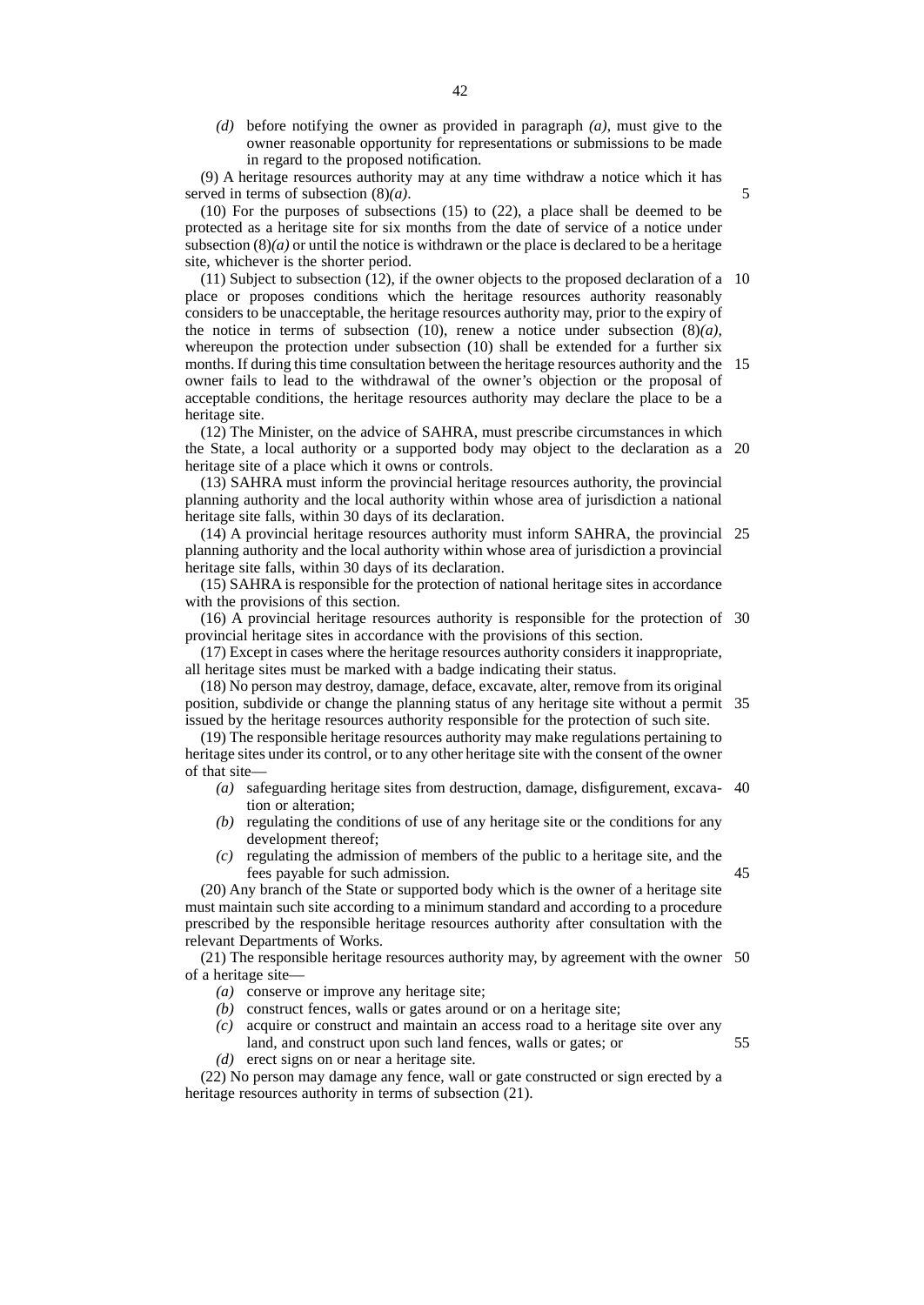(23) *(a)* All reproduction rights either in two or three dimensions in respect of a heritage site, subject to any existing rights and the agreement of the owner of such site, belong to the State and vest in the heritage resources authority responsible for the protection of such site or, by agreement, with the authority or public institution responsible for the management of such site.

*(b)* Subject to the provisions of paragraph *(a)*, no person other than the owner of the site may make such reproduction for profit without a permit issued by SAHRA or a provincial heritage resources authority, as the case may be, which may prescribe the fees payable in respect of such reproduction and must deposit such fees in a trust fund dedicated to the conservation of such site or of heritage resources in general.

# **Protected areas**

**28.** (1) SAHRA may, with the consent of the owner of an area, by notice in the *Gazette* designate as a protected area—

- *(a)* such area of land surrounding a national heritage site as is reasonably necessary to ensure the protection and reasonable enjoyment of such site, or to 15 protect the view of and from such site; or
- *(b)* such area of land surrounding any wreck as is reasonably necessary to ensure its protection; or
- *(c)* such area of land covered by a mine dump.

(2) A provincial heritage resources authority may, with the consent of the owner of an 20 area, by notice in the *Provincial Gazette* designate as a protected area—

- *(a)* such area of land surrounding a provincial heritage site as is reasonably necessary to ensure the protection and reasonable enjoyment of such site, or to protect the view of and from such site; or
- *(b)* such area of land surrounding any archaeological or palaeontological site or 25 meteorite as is reasonably necessary to ensure its protection.

(3) No person may damage, disfigure, alter, subdivide or in any other way develop any part of a protected area unless, at least 60 days prior to the initiation of such changes, he or she has consulted the heritage resources authority which designated such area in accordance with a procedure prescribed by that authority.

(4) With regard to an area of land covered by a mine dump referred to in subsection (1)*(c)* SAHRA must make regulations providing for the protection of such areas as are seen to be of national importance in consultation with the owner, the Minister of Minerals and Energy and interested and affected parties within the mining community.

(5) A heritage resources authority may make regulations providing for specific 35 protections for any protected area which it has designated, including the prohibition or control of specified activities by any person in the designated area.

(6) A local authority may, with the agreement of the heritage resources authority which designated a protected area, make provision in its town planning scheme or in by-laws for the management of such area.

#### **Provisional protection**

**29.** (1) SAHRA, or a provincial heritage resources authority, may, subject to subsection (4), by notice in the *Gazette* or the *Provincial Gazette*, as the case may be—

*(a)* provisionally protect for a maximum period of two years any—

- (i) protected area;
	- (ii) heritage resource, the conservation of which it considers to be threatened and which threat it believes can be alleviated by negotiation and consultation; or
- (iii) heritage resource, the protection of which SAHRA or the provincial heritage resources authority wishes to investigate in terms of this Act; 50and

*(b)* withdraw any notice published under paragraph *(a)*.

(2) A local authority may, subject to subsection (4), by notice in the *Provincial Gazette*—

45

40

30

5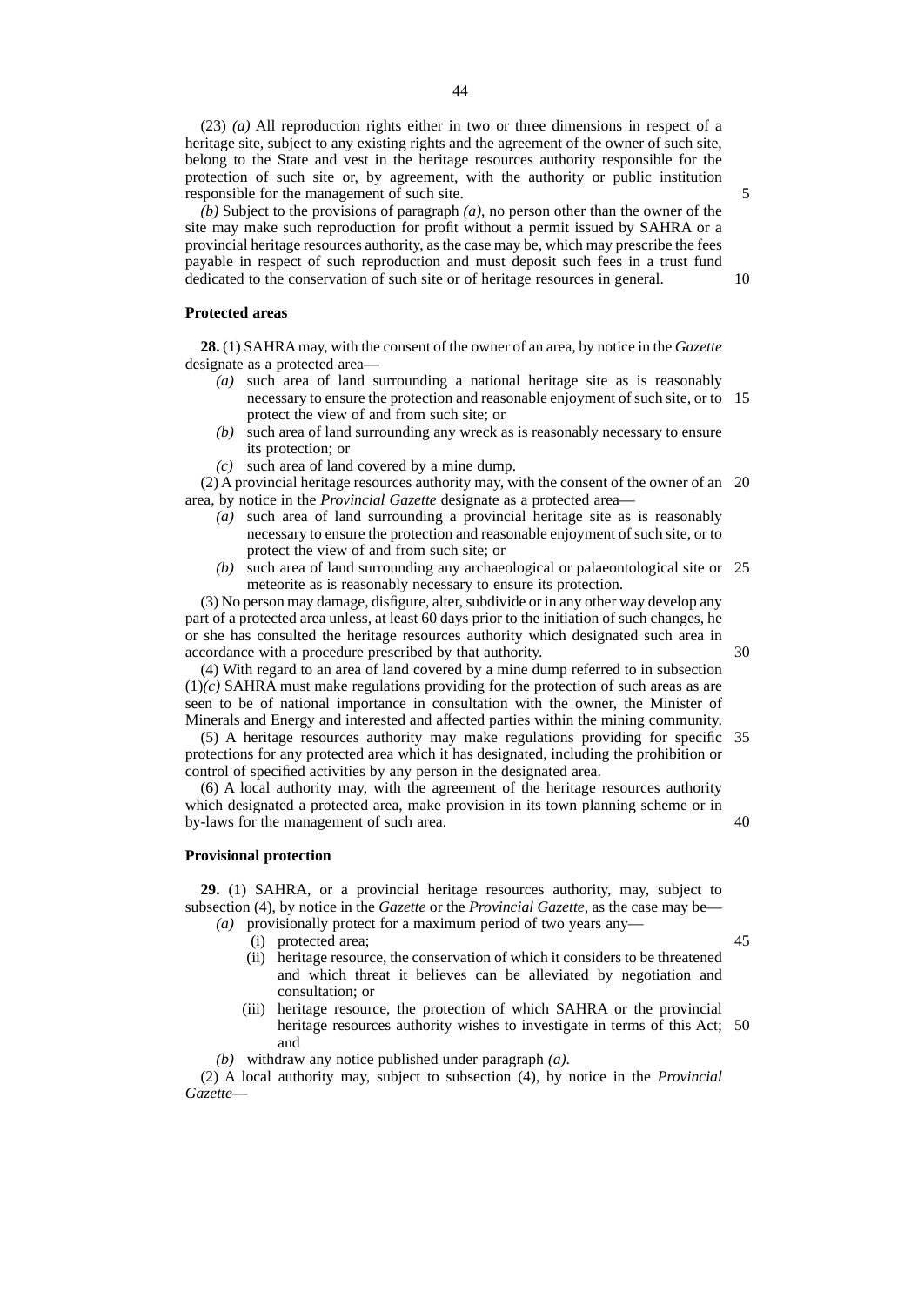*(a)* provisionally protect for a maximum period of three months any place which it considers to be conservation-worthy, the conservation of which the local authority considers to be threatened and which threat it believes can be alleviated by negotiation and consultation; and

*(b)* withdraw any notice published under paragraph *(a)*:

Provided that it notifies the provincial heritage resources authority within seven days of such provisional protection.

(3) A provincial heritage resources authority may, by notice in the *Provincial Gazette*, revoke a provisional protection by a local authority under subsection (2) or provisionally protect a place concerned in accordance with subsection (1).

(4) A heritage resources authority or a local authority may not provisionally protect any heritage resource unless it has notified the owner of the resource in writing of the proposed provisional protection.

(5) A heritage resource shall be deemed to be provisionally protected for 30 days from the date of service of a notice under subsection (4) or until the notice is withdrawn or the 15 resource is provisionally protected by notice in the *Gazette* or the *Provincial Gazette*, whichever is the shorter period.

(6) A heritage authority or a local authority may at any time withdraw a notice which it has issued under subsection (4).

(7) SAHRA shall inform the relevant provincial heritage authority and local authority 20 within 30 days of the publication or withdrawal of a notice under subsection (1).

(8) A provincial heritage resources authority shall inform the relevant local authority within 30 days of the publication or withdrawal of a notice under subsection (1).

(9) A local authority shall inform the provincial heritage authority of the withdrawal of a notice under subsection (2)*(b)*.

(10) No person may damage, deface, excavate, alter, remove from its original position, subdivide or change the planning status of a provisionally protected place or object without a permit issued by a heritage resources authority or local authority responsible for the provisional protection.

# **Heritage Registers**

**30.** (1) A provincial heritage resources authority must compile and maintain a heritage register listing the heritage resources in the province which it considers to be conservation-worthy in terms of the heritage assessment criteria set out in section 3(3) and prescribed under section 7.

(2) Subject to subsection (7), a provincial heritage resources authority may, by notice 35 in the *Provincial Gazette*, list a heritage resource or amend or delete an entry in a heritage register.

(3) Heritage resources must be listed in accordance with—

- *(a)* the sub-categories of Grade II and Grade III heritage resources prescribed under section 7, if any;
- *(b)* the areas of jurisdiction of local authorities; and
- *(c)* any additional categories prescribed by the provincial heritage resources authority in consultation with SAHRA.

(4) A provincial heritage resources authority must prescribe the procedure and information required for—

- *(a)* the nomination of a resource for listing in a heritage register; and
- *(b)* the compilation of an inventory of heritage resources referred to in subsection (5),

which shall require at least compliance with such minimum standards as may be prescribed by SAHRA for the recording of information under section 39.

(5) At the time of the compilation or revision of a town or regional planning scheme or a spatial development plan, or at any other time of its choosing, or at the initiative of a provincial heritage resources authority where in the opinion of a provincial heritage resources authority the need exists, a planning authority shall compile an inventory of the heritage resources which fall within its area of jurisdiction and submit such inventory to the relevant provincial heritage resources authority, which shall list in the heritage register those heritage resources which fulfil the assessment criteria under subsection  $(1)$ . 55

(6) A provincial heritage resources authority may approve an inventory of heritage resources submitted to it by any person for listing in the heritage register.

30

25

5

10

45

40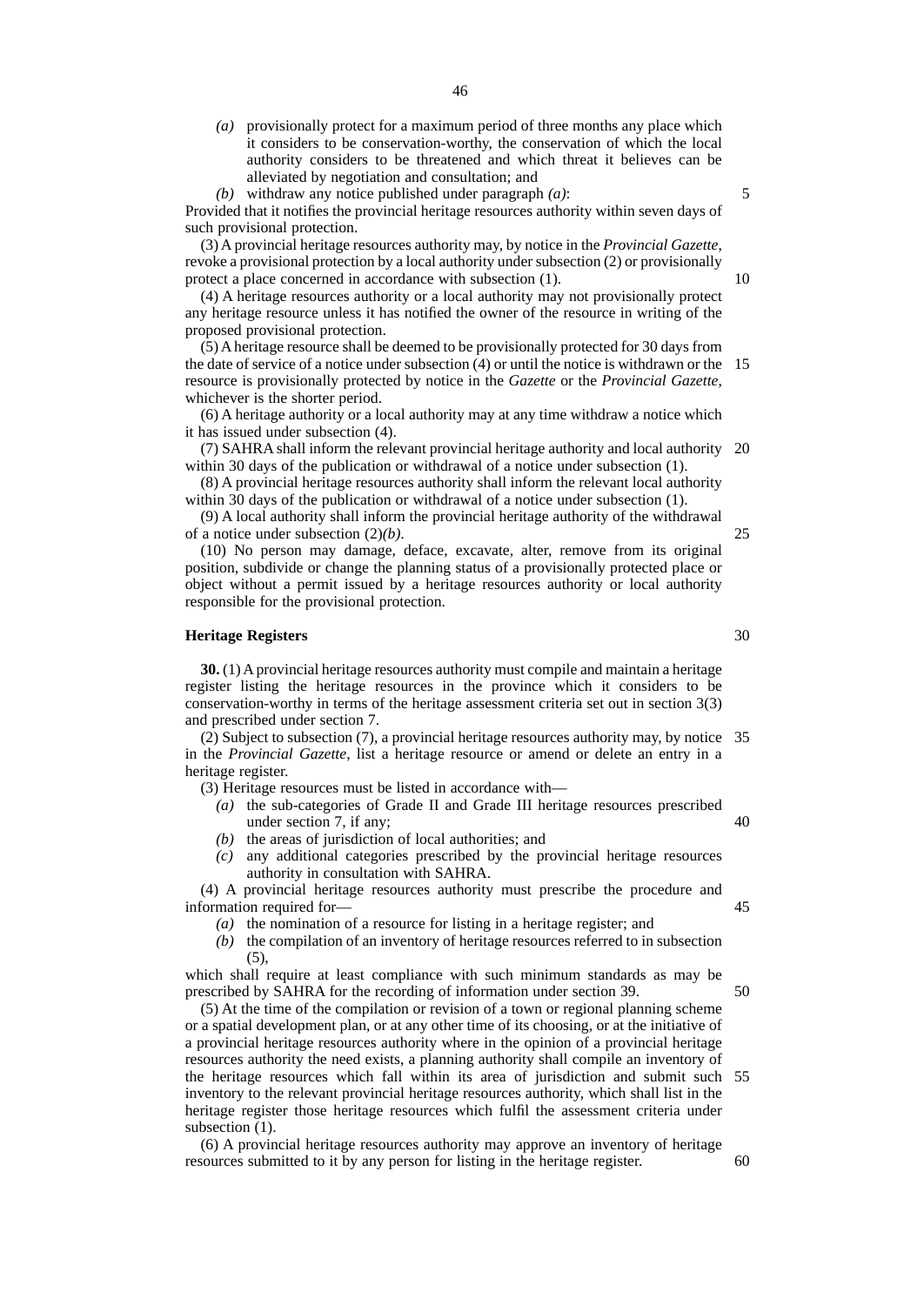(7) A provincial heritage resources authority shall not list a place in a heritage register without having consulted the owner of such place regarding *inter alia* the provisions to be established under subsection (11) for the protection of the place.

(8) The MEC may, after consultation with the MEC for local government, prescribe the process of consultation referred to in subsection (7).

(9) On publication of a notice in the *Provincial Gazette* concerning the listing in the heritage register of a place within its area of jurisdiction, or the amendment or deletion of an entry for such place, a local authority must notify the owner of such place.

(10) A local authority shall notify SAHRA and the provincial heritage resources authority when a place within its area of jurisdiction which is listed in the heritage 10 register is destroyed, whereupon the provincial heritage resources authority shall record the destruction of the place against the entry in the heritage register for that place, and SAHRA shall record such destruction in the inventory of the national estate.

(11) Within six months of the publication of a notice in the *Provincial Gazette* concerning the inclusion in the heritage register of a place falling within its area of jurisdiction, every local authority must make provision for the protection of such place through the provisions of its planning scheme or by-laws under this Act: Provided that any such protective provisions shall be jointly approved by the provincial heritage resources authority, the relevant local authority and the provincial planning authority, and provided further that— 15

- *(a)* the special consent of the local authority shall be required for any alteration to or development affecting a place listed in the heritage register;
- *(b)* the local authority must, prior to the consideration of an application under paragraph *(a)*, notify any conservation bodies which have, in terms of section 25(1)*(b)*, registered their interest in the geographical area or type of property concerned and give them a reasonable period in which to register an objection or make other representations with respect to the application; 25
- *(c)* in assessing an application under paragraph *(a)*, the local authority shall consider—
	- (i) the cultural significance of the place and how this could be affected by 30 the proposed alteration or development; and
	- (ii) any objection or representations under paragraph *(b)*;
- *(d)* where the local authority resolves to approve an application under paragraph *(a)* which would materially affect the cultural significance of the place and an objection to such approval has been registered under paragraph *(b)*, unless the 35 conservation body concerned withdraws such objection, the objection shall be deemed to be an appeal in terms of section 49 and the local authority shall submit the application and all relevant information to the relevant appeal body; and
- *(e)* in the event of any alteration or development of a place listed in a heritage 40 register being undertaken without the consent of the local authority, the local authority may require the owner to stop such work instantly and restore the site to its previous condition within a specified period. If the owner fails to comply with the local authority's requirements the local authority shall have the right to carry out such restoration work itself and recover the cost thereof 45 from the owner.

(12) A provincial heritage resources authority or a local authority within whose area of jurisdiction such site is located may provisionally protect any place in an inventory referred to in subsections (5) and (6): Provided that such provisional protection shall be withdrawn when the place is listed in the heritage register.

(13) A local authority may mark any place falling within its area of jurisdiction listed in a heritage register with a badge indicating its status.

(14) Inclusion of a place in a heritage register shall not exempt any person from complying with the provisions of sections 35 and 36.

## **Heritage areas**

**31.** (1) A planning authority must at the time of revision of a town or regional planning scheme, or the compilation or revision of a spatial plan, or at the initiative of the provincial heritage resources authority where in the opinion of the provincial heritage

55

50

20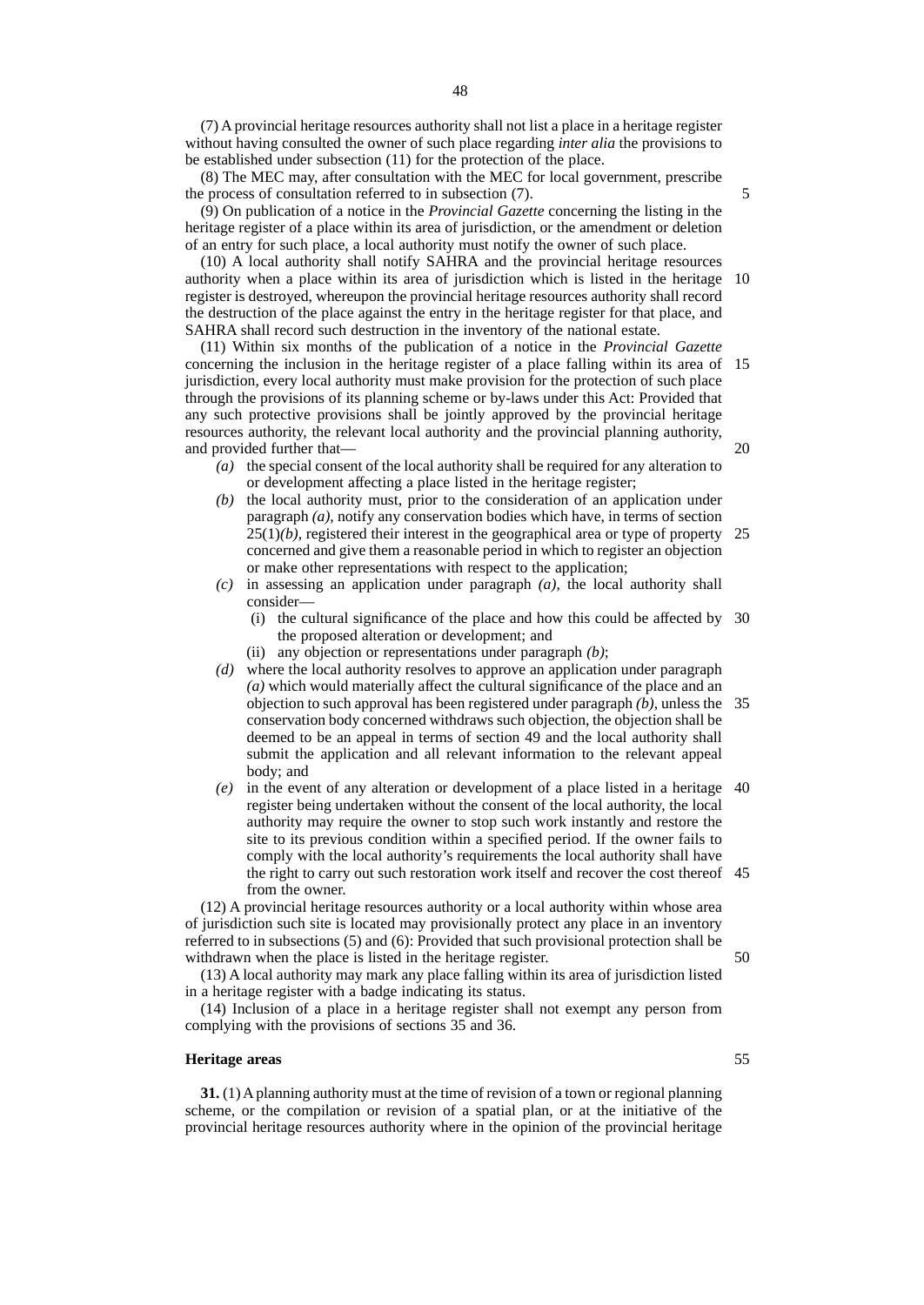resources authority the need exists, investigate the need for the designation of heritage

areas to protect any place of environmental or cultural interest. (2) Where the provincial heritage resources authority is of the opinion that the need exists to protect a place of environmental or cultural interest as a heritage area, it may request a planning authority to investigate its designation in accordance with proposals submitted by the provincial heritage resources authority with its request. The planning authority must inform the provincial heritage resources authority within 60 days of receipt of such a request whether it is willing or able to comply with the request.

(3) Where the planning authority informs the provincial heritage resources authority that it is willing and able, the provincial heritage resources authority must assist the 10 planning authority to investigate the designation of the place as a heritage area.

(4) Where the planning authority does not so inform the provincial heritage resources authority, or informs the provincial heritage resources authority that it is not so willing and able, the provincial heritage resources authority may investigate the designation of the place as a heritage area and, with the approval of the MEC, designate such place to 15 be a heritage area by notice in the *Provincial Gazette*.

(5) A local authority may, by notice in the *Provincial Gazette*, designate any area or land to be a heritage area on the grounds of its environmental or cultural interest or the presence of heritage resources, provided that prior to such designation it shall consult—

*(a)* the provincial heritage resources authority; and

*(b)* owners of property in the area and any affected community, regarding *inter alia* the provisions to be established under subsection (7) for the protection of the area.

(6) The MEC may, after consultation with the MEC responsible for local government, publish regulations setting out the process of consultation referred to in subsection (5). 25

(7) A local authority must provide for the protection of a heritage area through the provisions of its planning scheme or by-laws under this Act, provided that any such protective provisions shall be jointly approved by the provincial heritage resources authority, the provincial planning authority and the local authority, and provided further that— 30

- *(a)* the special consent of the local authority shall be required for any alteration or development affecting a heritage area;
- *(b)* in assessing an application under paragraph *(a)* the local authority must consider the significance of the area and how this could be affected by the proposed alteration or development; and
- *(c)* in the event of any alteration or development being undertaken in a heritage area without the consent of the local authority, it shall have the power to require the owner to stop such work instantly and restore the site to its previous condition within a specified period. If the owner fails to comply with the requirements of the local authority, the local authority shall have the right 40 to carry out such restoration work itself and recover the cost thereof from the owner.

(8) A local authority may erect signage indicating its status at or near a heritage area.

(9) Particular places within a heritage area may, in addition to the general provisions governing the area, be afforded further protection in terms of this Act or other heritage 45 legislation.

# **Heritage objects**

**32.** (1) An object or collection of objects, or a type of object or list of objects, whether specific or generic, that is part of the national estate and the export of which SAHRA deems it necessary to control, may be declared a heritage object, including—

- *(a)* objects recovered from the soil or waters of South Africa, including archaeological and palaeontological objects, meteorites and rare geological specimens;
- *(b)* visual art objects;
- *(c)* military objects;
- *(d)* numismatic objects;

55

50

20

5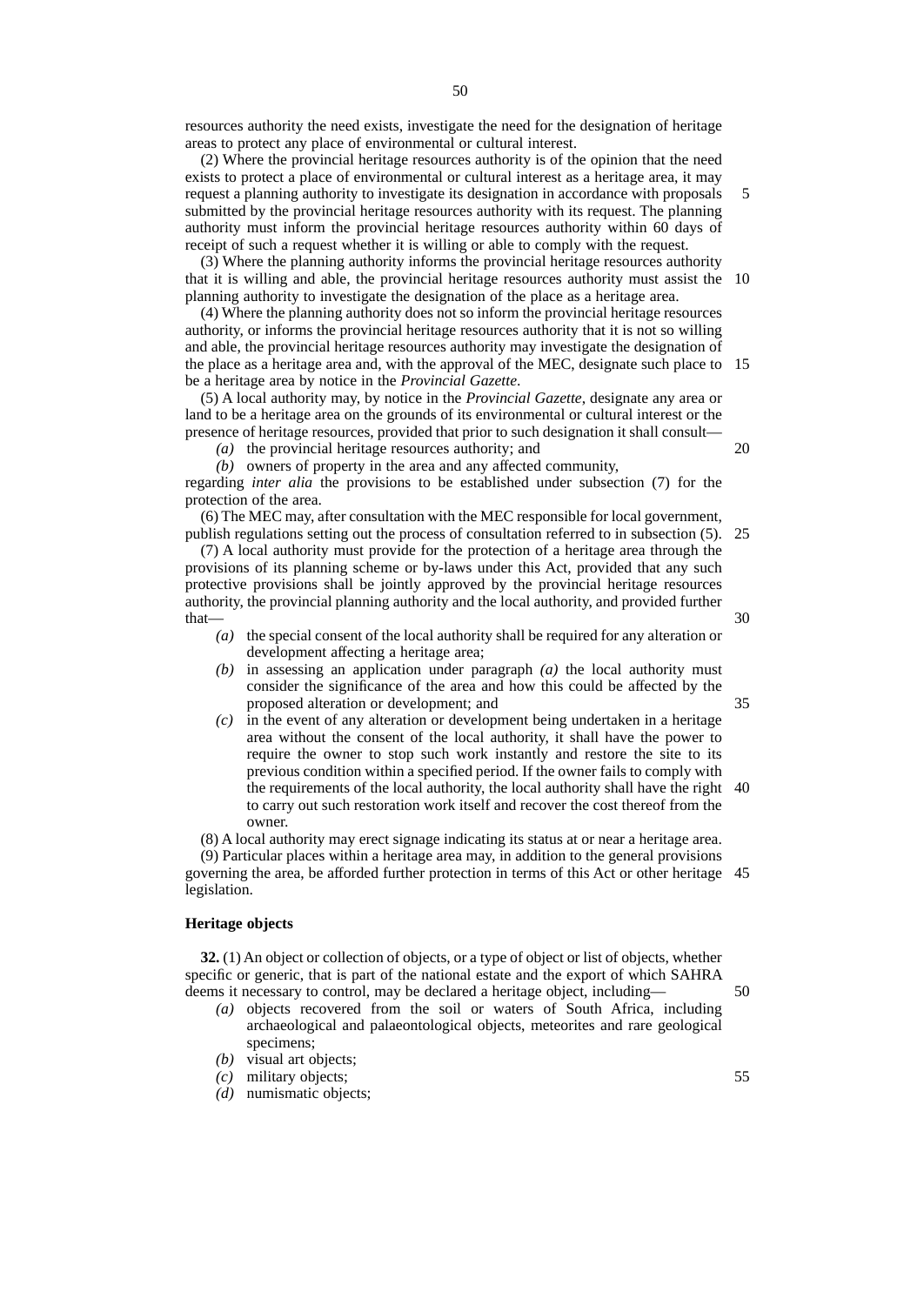- *(e)* objects of cultural and historical significance;
- *(f)* objects to which oral traditions are attached and which are associated with living heritage;
- *(g)* objects of scientific or technological interest;
- *(h)* books, records, documents, photographic positives and negatives, graphic material, film or video or sound recordings, excluding those that are public records as defined in section 1(xiv) of the National Archives of South Africa Act, 1996 (Act No. 43 of 1996), or in a provincial law pertaining to records or archives; and 5
- *(i)* any other prescribed category.

(2) For the purposes of this section, an object within a type of objects declared to be a heritage object is deemed to be a heritage object.

(3) Before declaring any object contemplated in subsection (1) as a heritage object, SAHRA may give to the owner such prior opportunity for representations or submissions to be made in regard to the proposed declaration as may be practicable in the circumstances and in such manner as may be prescribed. Nothing herein contained shall oblige SAHRA to give such prior opportunity if the circumstances militate against this. 15

(4) SAHRA with the approval of the Minister may, by notice in the *Gazette*—

- *(a)* declare an object, or a collection thereof, or a type of object or list of objects, 20 whether specific or generic, to be a heritage object;
- *(b)* amend any notice published under paragraph *(a)*; or
- *(c)* withdraw any notice published under paragraph *(a)* or amended under paragraph *(b)*.

(5) SAHRA may not exercise its power under subsection (4) unless—

- *(a)* in the case of a specific object or collection, it has served on the owner a notice of its intention and has given him or her at least 60 days to lodge an objection or suggest reasonable conditions regarding the care and custody of such object under which such declaration is acceptable; or
- *(b)* in the case of a type of objects, it has—
	- (i) published a notice of provisional declaration in the *Gazette*;
	- (ii) by public advertisement and any other means it considers appropriate, made known publicly the effect of the declaration and its purpose; and
	- (iii) invited any interested person who might be adversely affected to make submissions to or lodge objections with SAHRA within 60 days from the 35 date of the notice,

and has considered all such submissions and objections.

(6) An object or collection shall be deemed to be protected as a heritage object for six months from the date of service or publication of a notice under subsection (5)*(a)* or  $(5)(b)(i)$ , or until such notice is withdrawn or the object or collection or type of objects 40 is declared to be a heritage object, whichever is the shorter period.

(7) SAHRA must maintain a register of heritage objects in which all objects, collections of objects and types of objects which have been declared heritage objects must be listed.

*(a)* The register shall be in two parts:

- (i) Part I: Heritage objects listed by type.
- (ii) Part II A: Specific heritage objects as listed in the inventory of a public museum in South Africa or otherwise displayed or kept in secure conditions.
- (iii) Part II B: Other specific heritage objects.
- *(b)* SAHRA may prescribe the further division of the parts of the register into categories or other subdivisions.

(8) SAHRA must make available to the public, subject to subsection (9), a summary of information contained in the register.

(9) Where it is necessary to ensure the proper protection of a heritage object which is 55entered in the register, no information which may identify the location of the object must be accessible to any person except with the express consent of SAHRA, for so long as SAHRA may determine.

10

30

25

45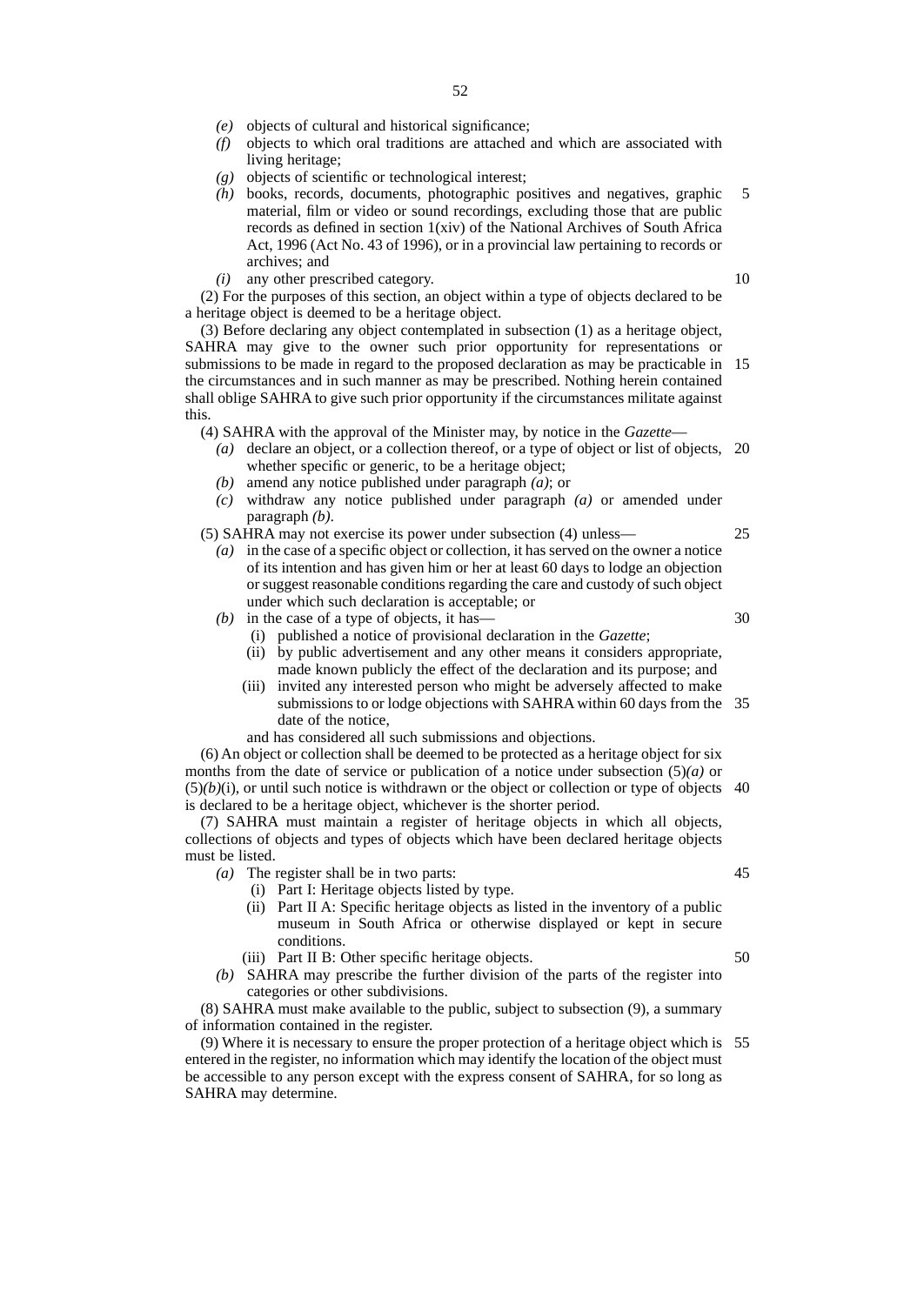(10) SAHRA may designate any person or any institution in South Africa as an expert examiner for the purposes of this section, on the basis of his, her or its special knowledge.

(11) SAHRA may provide to the owner or custodian of a heritage object listed in Part II of the register of heritage objects a certificate or badge indicating its status.

(12) The owner of a heritage object listed in Part II of the register of heritage objects must notify SAHRA of the name and address of the new owner when such object is sold or otherwise alienated and must provide the new owner or custodian with any certificate or badge under subsection (11) relating to such a heritage object.

(13) No person may destroy, damage, disfigure or alter any heritage object, or 10 disperse any collection which is listed in Part II of the register, without a permit issued by SAHRA.

(14) SAHRA may make regulations relating to the registration of dealers in heritage objects and the control of trade in heritage objects.

(15) It is the responsibility of the owner or custodian of a heritage object listed in Part 15 II of the register of heritage objects, to keep the heritage object in good condition and in a secure place.

(16) The owner or custodian of a heritage object, listed in Part II of the register of heritage objects, must immediately report to SAHRA any loss of or damage to such a heritage object or any part thereof upon discovery of such loss or damage.

20

50

55

5

(17) No person may carry out any work of restoration or repair of a heritage object, listed in Part II of the register of heritage objects, without a permit issued by a duly authorised representative of SAHRA.

(18) On application by the owner or custodian of a heritage object listed in Part II of the register of heritage objects, SAHRA may at its discretion assist in funding any restoration or repair work undertaken by a restoration or repair craftsperson approved by SAHRA. 25

(19) No person may export or attempt to export from South Africa any heritage object without a permit issued by SAHRA.

(20) No heritage object may be removed from South Africa other than through a 30 customs port of entry, and the relevant export permit issued under subsection (19) or certificate of exemption issued under subsection (32) must be produced to a custom officer before removal from South Africa is effected or allowed.

(21) An application for such an export permit must be made in the manner and contain such information as prescribed by SAHRA. 35

(22) On receipt of an application to export a heritage object SAHRA may refer it to one or more expert examiners, who must submit to SAHRA a written report on the application.

(23) SAHRA must consider the report and—

- *(a)* issue a permit to export the object concerned, subject to such conditions, if 40 any, as SAHRA considers necessary; or
- *(b)* refuse to issue a permit.

(24) In considering an application to export any object of a type listed in Part I of the register of heritage objects permanently, an expert examiner and SAHRA must consider whether the object— 45

- *(a)* is of outstanding significance by reason of its close association with South African history or culture, its aesthetic qualities, or its value in the study of the arts or sciences; and
- *(b)* is of such a degree of national importance that its loss to South Africa would significantly diminish the national heritage,

and if satisfied that the object fulfils both these criteria, may not recommend the issue of a permit, or issue a permit, as the case may be, to export the object permanently.

(25) In the event of SAHRA refusing to issue an export permit the applicant may, within 30 days after such refusal, by written notice require the compulsory purchase of the heritage object to which such refusal relates.

(26) On receipt of a notification under subsection (25) SAHRA must—

*(a)* if it is of the opinion that a fair offer to purchase the object concerned might be made by a person or public authority in South Africa within the following six months, establish a delay period of not less than two months and not more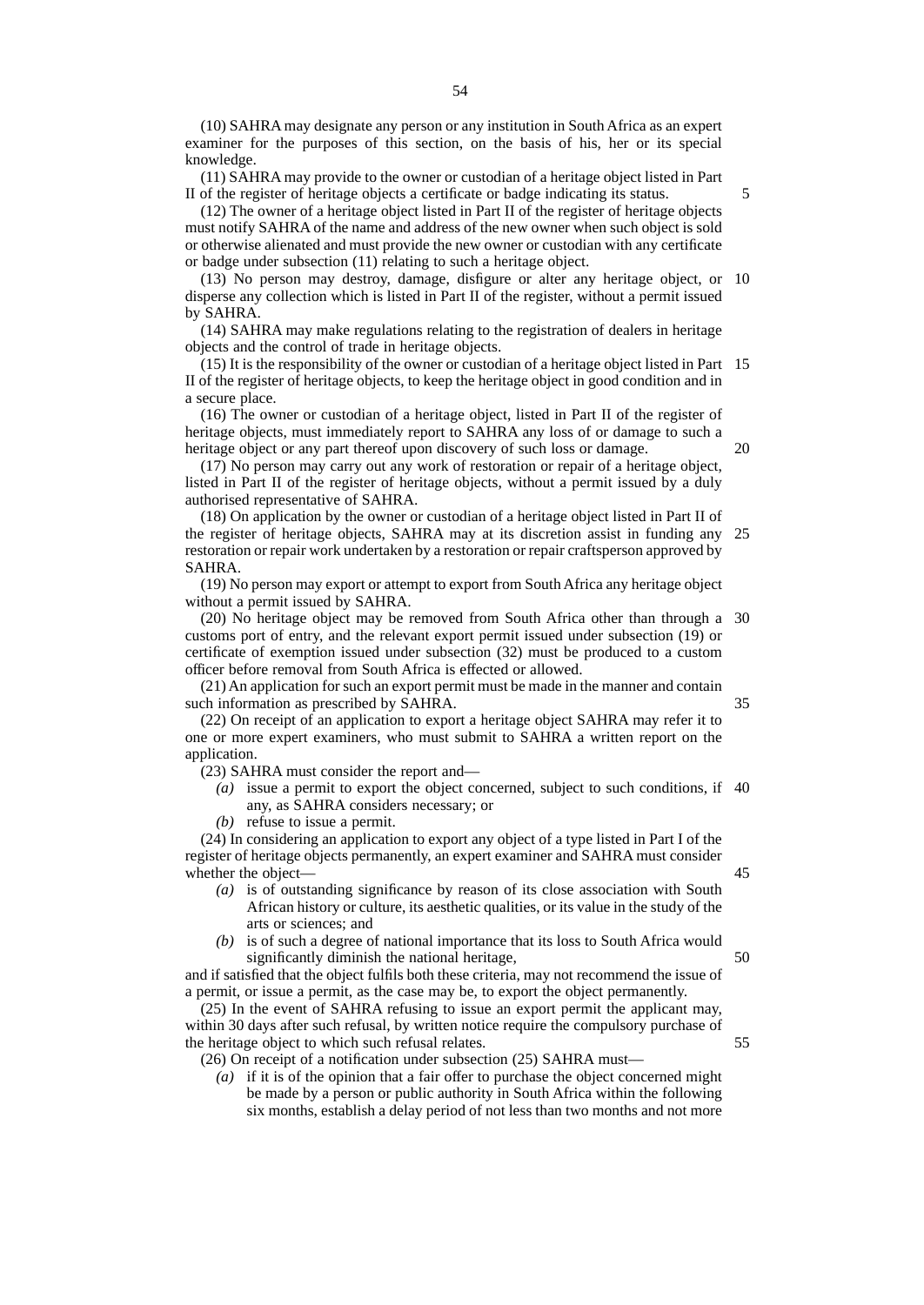than six months during which an export permit may not be issued in respect of such object; or

*(b)* on its own behalf or on behalf of a public institution or authority in South Africa or a person who will undertake to keep the object in the country, offer to purchase the object either by an immediate cash payment or by payment of compensation in such manner as the Minister in consultation with the Minister of Finance may determine; or 5

*(c)* in any other case, issue a permit to export the object concerned.

(27) Where SAHRA establishes a delay period under subsection (26)*(a)* in respect of a heritage object, it—

- *(a)* must give written notice of the delay period to the applicant, and the Minister;
- *(b)* must advise such institutions and public authorities in South Africa as it sees fit of the delay period and of the object in respect of which such delay period was established;
- *(c)* may by public advertisement or any other means it deems appropriate make 15 known the delay period and the object in respect of which it was established; and
- *(d)* may stipulate that the heritage object concerned is deposited on temporary loan with a specified South African museum or public authority for the duration of the delay period.

(28) SAHRA, in consultation with the Minister, may extend a delay period established under subsection (26)*(a)* for a maximum period of two years.

(29) In the event that—

- *(a)* during a delay period established under subsection (26)*(a)*, an offer to purchase the heritage object concerned is made and the applicant and a public 25 authority or person making such offer cannot agree as to the amount of a fair cash offer; or
- *(b)* SAHRA and the applicant cannot agree as to the amount of a fair offer or compensation under subsection (26)*(b)*,

such dispute must be arbitrated by a panel appointed by the Minister, consisting of equal 30 representatives of dealers in heritage objects, museums and collectors of heritage objects, which must determine the amount of a fair cash offer to purchase such heritage object and must notify the parties concerned and SAHRA thereof.

(30) Where a delay period established under subsection (26)*(a)* expires without a fair offer being made to purchase the heritage object concerned, SAHRA must forthwith on 35 the request of the applicant issue a permit to export such heritage object.

(31) Where a delay period established under subsection (26)*(a)* expires and SAHRA is satisfied that a fair offer to purchase the heritage object concerned has been made, SAHRA may not issue a permit to export such heritage object.

(32) A person who intends to import an object which is of a type listed in Part I of the 40 register of heritage objects, for temporary purposes or in circumstances in which the person may subsequently wish to export the object, may apply to SAHRA for a certificate of exemption authorising the export of the object concerned for the period specified in the certificate.

# *Part 2: General protections*

## 45

50

#### **Import of objects protected in terms of laws of foreign states**

**33.** (1) No person may import into South Africa any foreign cultural property other than through a customs port of entry, and the export permit or other permission issued in the country of origin of such object must be produced to a customs officer before import to South Africa is effected or allowed.

(2) After a cultural property agreement between South Africa and a reciprocating state comes into force, no person may import into South Africa any foreign cultural property that has been illegally exported from a reciprocating state.

(3) A customs officer who has reason to believe that a person is attempting to import an object in contravention of subsection (1) or (2), may withhold the object concerned 55and such object must be kept in the custody of SAHRA until such time, not exceeding six months, as an investigation into the provenance of such object is completed.

10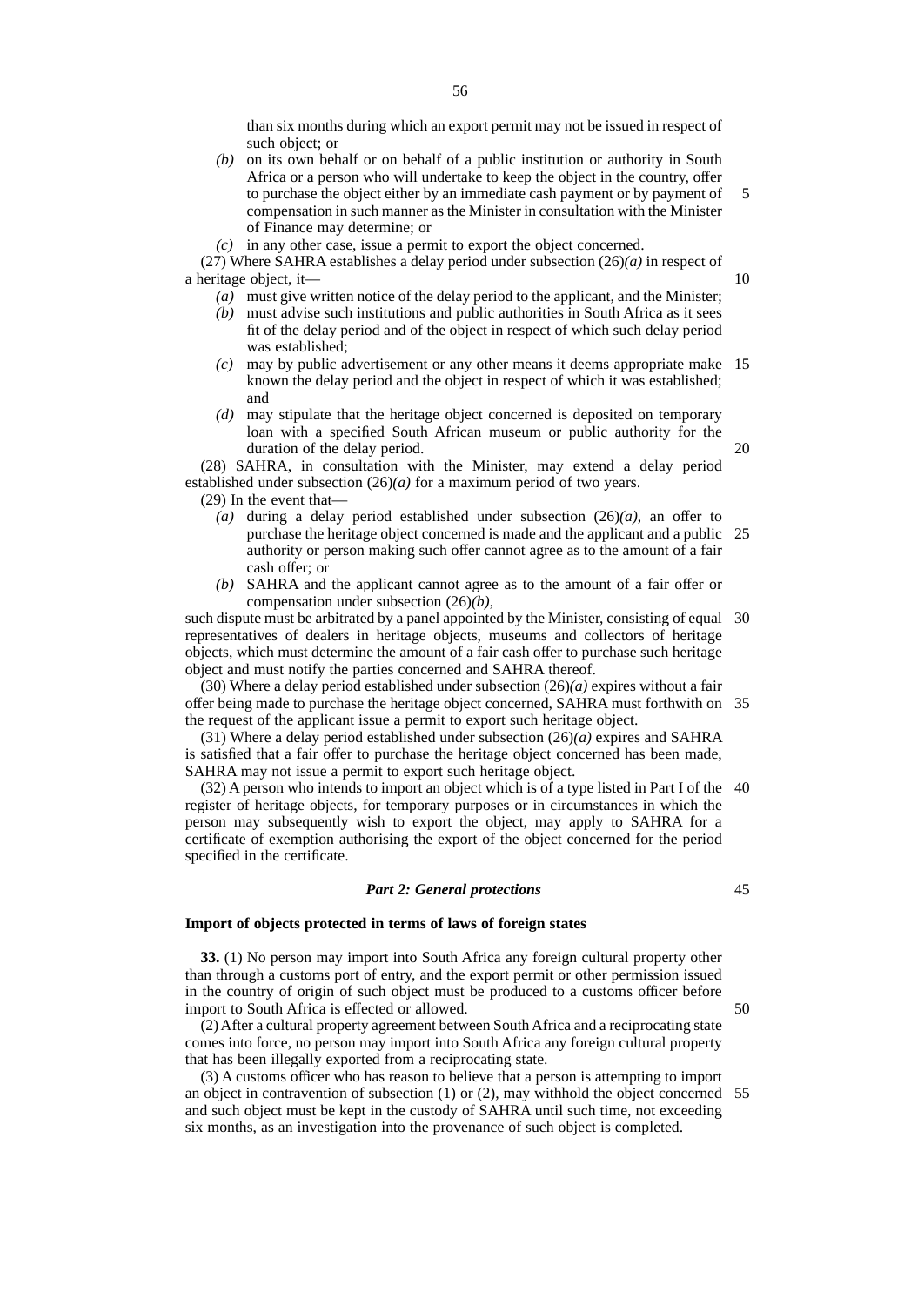(4) SAHRA may, with the consent of the Minister and the Minister of Foreign Affairs, liaise and co-operate with the authority responsible for the protection of cultural property in any reciprocating state and may enter into agreements with any such authority with regard to the return to the country of origin of any heritage object or cultural property which is illegally imported into South Africa or the reciprocating state, whether specifically or in general.

# **Structures**

**34.** (1) No person may alter or demolish any structure or part of a structure which is older than 60 years without a permit issued by the relevant provincial heritage resources authority.

(2) Within three months of the refusal of the provincial heritage resources authority to issue a permit, consideration must be given to the protection of the place concerned in terms of one of the formal designations provided for in Part 1 of this Chapter.

(3) The provincial heritage resources authority may at its discretion, by notice in the *Provincial Gazette*, make an exemption from the requirements of subsection (1) within 15 a defined geographical area, or for certain defined categories of site within a defined geographical area, provided that it is satisfied that heritage resources falling into the defined area or category have been identified and are adequately provided for in terms of the provisions of Part 1 of this Chapter.

(4) Should the provincial heritage resources authority believe it to be necessary it 20 may, following a three-month notice period published in the *Provincial Gazette*, withdraw or amend a notice under subsection (3).

# **Archaeology, palaeontology and meteorites**

**35.** (1) Subject to the provisions of section 8, the protection of archaeological and palaeontological sites and material and meteorites is the responsibility of a provincial 25 heritage resources authority: Provided that the protection of any wreck in the territorial waters and the maritime cultural zone shall be the responsibility of SAHRA.

(2) Subject to the provisions of subsection (8)*(a)*, all archaeological objects, palaeontological material and meteorites are the property of the State. The responsible heritage authority must, on behalf of the State, at its discretion ensure that such objects 30 are lodged with a museum or other public institution that has a collection policy acceptable to the heritage resources authority and may in so doing establish such terms and conditions as it sees fit for the conservation of such objects.

(3) Any person who discovers archaeological or palaeontological objects or material or a meteorite in the course of development or agricultural activity must immediately report the find to the responsible heritage resources authority, or to the nearest local authority offices or museum, which must immediately notify such heritage resources authority. 35

(4) No person may, without a permit issued by the responsible heritage resources authority—

- *(a)* destroy, damage, excavate, alter, deface or otherwise disturb any archaeological or palaeontological site or any meteorite;
- *(b)* destroy, damage, excavate, remove from its original position, collect or own any archaeological or palaeontological material or object or any meteorite;
- *(c)* trade in, sell for private gain, export or attempt to export from the Republic 45 any category of archaeological or palaeontological material or object, or any meteorite; or
- *(d)* bring onto or use at an archaeological or palaeontological site any excavation equipment or any equipment which assist in the detection or recovery of metals or archaeological and palaeontological material or objects, or use such 50 equipment for the recovery of meteorites.

(5) When the responsible heritage resources authority has reasonable cause to believe that any activity or development which will destroy, damage or alter any archaeological or palaeontological site is under way, and where no application for a permit has been submitted and no heritage resources management procedure in terms of section 38 has 55been followed, it may—

10

5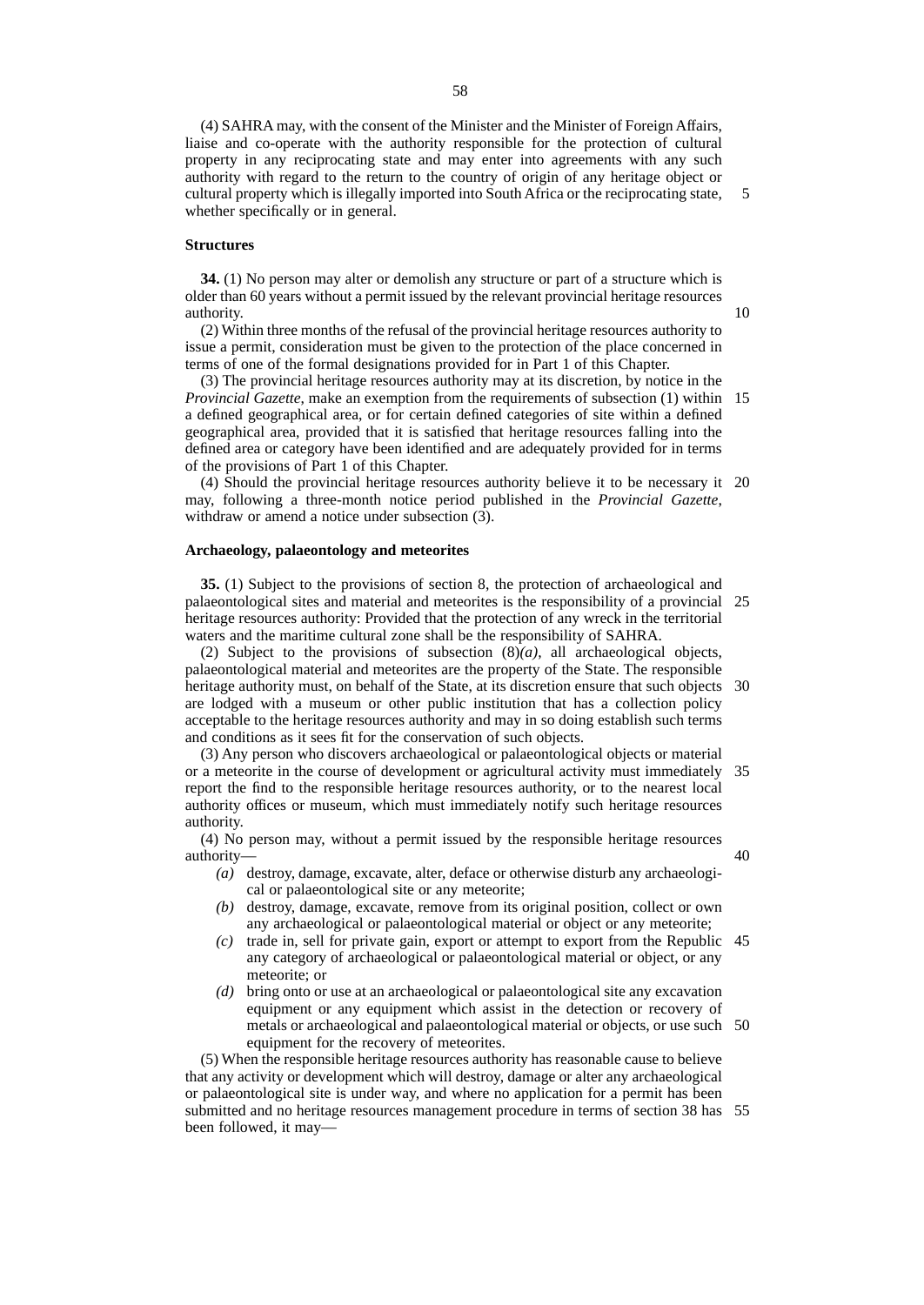- *(a)* serve on the owner or occupier of the site or on the person undertaking such development an order for the development to cease immediately for such period as is specified in the order;
- *(b)* carry out an investigation for the purpose of obtaining information on whether or not an archaeological or palaeontological site exists and whether mitigation is necessary; 5
- *(c)* if mitigation is deemed by the heritage resources authority to be necessary, assist the person on whom the order has been served under paragraph *(a)* to apply for a permit as required in subsection (4); and
- *(d)* recover the costs of such investigation from the owner or occupier of the land 10 on which it is believed an archaeological or palaeontological site is located or from the person proposing to undertake the development if no application for a permit is received within two weeks of the order being served.

(6) The responsible heritage resources authority may, after consultation with the owner of the land on which an archaeological or palaeontological site or a meteorite is situated, serve a notice on the owner or any other controlling authority, to prevent activities within a specified distance from such site or meteorite. 15

(7) *(a)* Within a period of two years from the commencement of this Act, any person in possession of any archaeological or palaeontological material or object or any meteorite which was acquired other than in terms of a permit issued in terms of this Act, equivalent provincial legislation or the National Monuments Act, 1969 (Act No. 28 of 1969), must lodge with the responsible heritage resources authority lists of such objects and other information prescribed by that authority. Any such object which is not listed within the prescribed period shall be deemed to have been recovered after the date on which this Act came into effect. 20 25

*(b)* Paragraph *(a)* does not apply to any public museum or university.

*(c)* The responsible authority may at its discretion, by notice in the *Gazette* or the *Provincial Gazette*, as the case may be, exempt any institution from the requirements of paragraph *(a)* subject to such conditions as may be specified in the notice, and may by similar notice withdraw or amend such exemption.

(8) An object or collection listed under subsection (7)—

*(a)* remains in the ownership of the possessor for the duration of his or her lifetime, and SAHRA must be notified who the successor is; and

30

50

*(b)* must be regularly monitored in accordance with regulations by the responsible heritage authority. 35

# **Burial grounds and graves**

**36.** (1) Where it is not the responsibility of any other authority, SAHRA must conserve and generally care for burial grounds and graves protected in terms of this section, and it may make such arrangements for their conservation as it sees fit.

(2) SAHRA must identify and record the graves of victims of conflict and any other 40 graves which it deems to be of cultural significance and may erect memorials associated with the grave referred to in subsection (1), and must maintain such memorials.

(3) *(a)* No person may, without a permit issued by SAHRA or a provincial heritage resources authority—

- *(a)* destroy, damage, alter, exhume or remove from its original position or 45 otherwise disturb the grave of a victim of conflict, or any burial ground or part thereof which contains such graves;
- *(b)* destroy, damage, alter, exhume, remove from its original position or otherwise disturb any grave or burial ground older than 60 years which is situated outside a formal cemetery administered by a local authority; or
- *(c)* bring onto or use at a burial ground or grave referred to in paragraph *(a)* or *(b)* any excavation equipment, or any equipment which assists in the detection or recovery of metals.

(4) SAHRA or a provincial heritage resources authority may not issue a permit for the destruction or damage of any burial ground or grave referred to in subsection (3)*(a)* unless it is satisfied that the applicant has made satisfactory arrangements for the exhumation and re-interment of the contents of such graves, at the cost of the applicant 55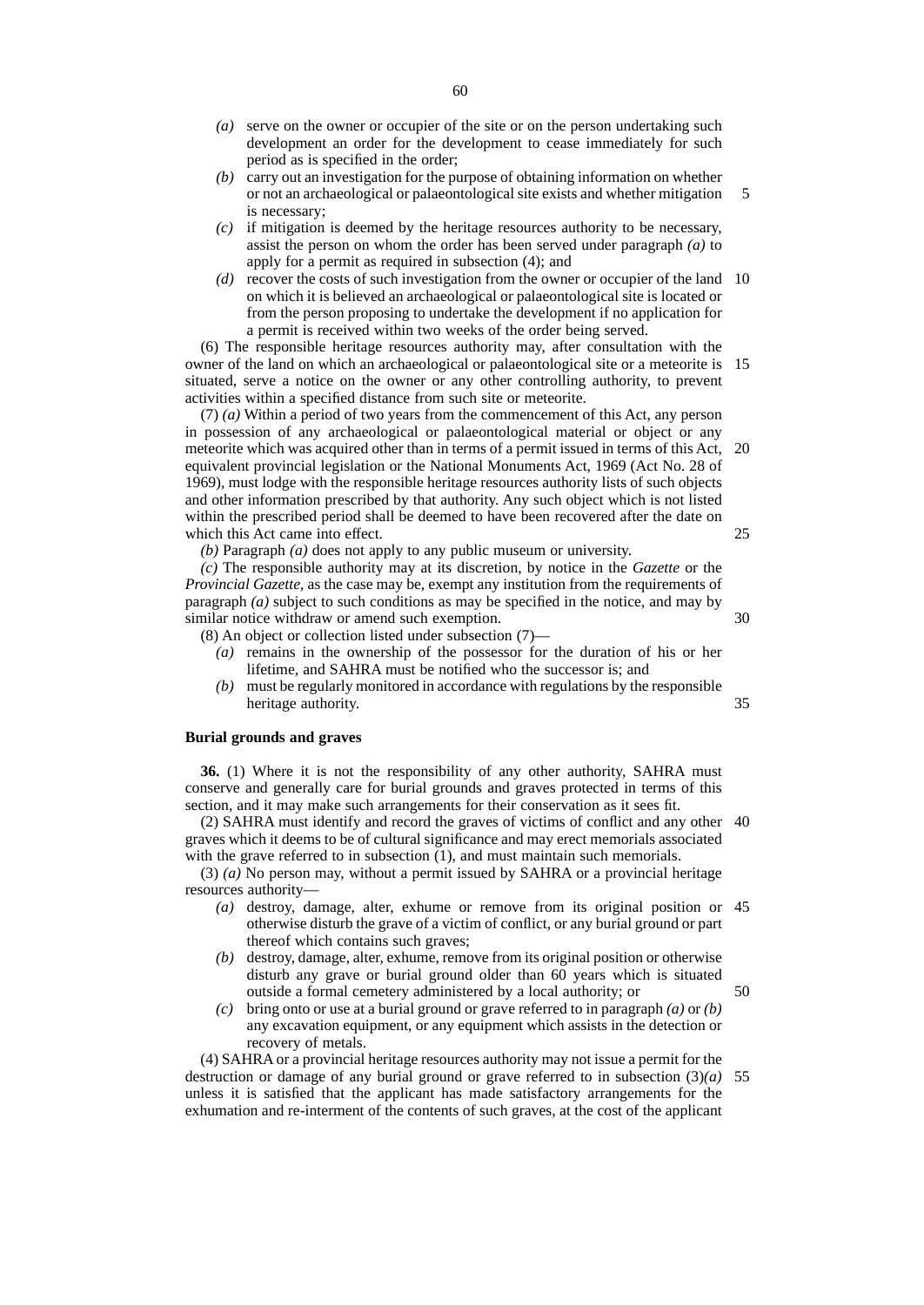and in accordance with any regulations made by the responsible heritage resources authority.

(5) SAHRA or a provincial heritage resources authority may not issue a permit for any activity under subsection  $(3)(b)$  unless it is satisfied that the applicant has, in accordance with regulations made by the responsible heritage resources authority—

- *(a)* made a concerted effort to contact and consult communities and individuals who by tradition have an interest in such grave or burial ground; and
- *(b)* reached agreements with such communities and individuals regarding the future of such grave or burial ground.

(6) Subject to the provision of any other law, any person who in the course of 10 development or any other activity discovers the location of a grave, the existence of which was previously unknown, must immediately cease such activity and report the discovery to the responsible heritage resources authority which must, in co-operation with the South African Police Service and in accordance with regulations of the responsible heritage resources authority— 15

- *(a)* carry out an investigation for the purpose of obtaining information on whether or not such grave is protected in terms of this Act or is of significance to any community; and
- *(b)* if such grave is protected or is of significance, assist any person who or community which is a direct descendant to make arrangements for the exhumation and re-interment of the contents of such grave or, in the absence of such person or community, make any such arrangements as it deems fit. 20

(7) *(a)* SAHRA must, over a period of five years from the commencement of this Act, submit to the Minister for his or her approval lists of graves and burial grounds of persons connected with the liberation struggle and who died in exile or as a result of the 25 action of State security forces or *agents provocateur* and which, after a process of public consultation, it believes should be included among those protected under this section.

*(b)* The Minister must publish such lists as he or she approves in the *Gazette*.

(8) Subject to section 56(2), SAHRA has the power, with respect to the graves of victims of conflict outside the Republic, to perform any function of a provincial heritage 30 resources authority in terms of this section.

(9) SAHRA must assist other State Departments in identifying graves in a foreign country of victims of conflict connected with the liberation struggle and, following negotiations with the next of kin, or relevant authorities, it may re-inter the remains of that person in a prominent place in the capital of the Republic. 35

# **Public monuments and memorials**

**37.** Public monuments and memorials must, without the need to publish a notice to this effect, be protected in the same manner as places which are entered in a heritage register referred to in section 30.

# **Heritage resources management**

**38.** (1) Subject to the provisions of subsections (7), (8) and (9), any person who intends to undertake a development categorised as—

- *(a)* the construction of a road, wall, powerline, pipeline, canal or other similar form of linear development or barrier exceeding 300m in length;
- *(b)* the construction of a bridge or similar structure exceeding 50 m in length; 45
- *(c)* any development or other activity which will change the character of a site— (i) exceeding  $5000 \text{ m}^2$  in extent; or
	- (ii) involving three or more existing erven or subdivisions thereof; or
	- (iii) involving three or more erven or divisions thereof which have been consolidated within the past five years; or
	- (iv) the costs of which will exceed a sum set in terms of regulations by SAHRA or a provincial heritage resources authority;
- (d) the re-zoning of a site exceeding  $10\,000\,\mathrm{m}^2$  in extent; or
- *(e)* any other category of development provided for in regulations by SAHRA or a provincial heritage resources authority, 55

40

50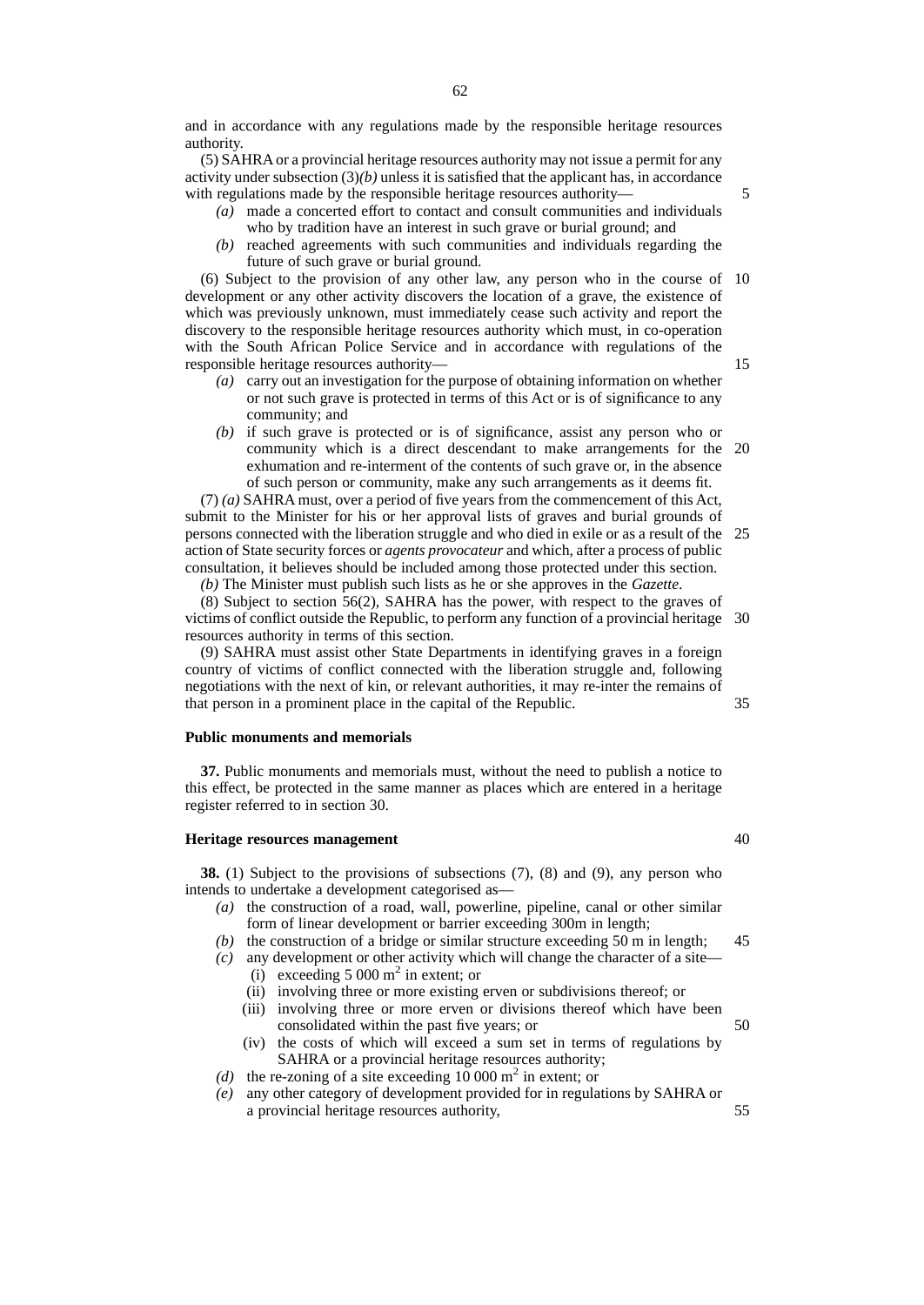must at the very earliest stages of initiating such a development, notify the responsible heritage resources authority and furnish it with details regarding the location, nature and extent of the proposed development.

(2) The responsible heritage resources authority must, within 14 days of receipt of a notification in terms of subsection (1)—

*(a)* if there is reason to believe that heritage resources will be affected by such development, notify the person who intends to undertake the development to submit an impact assessment report. Such report must be compiled at the cost of the person proposing the development, by a person or persons approved by the responsible heritage resources authority with relevant qualifications and 10 experience and professional standing in heritage resources management; or

*(b)* notify the person concerned that this section does not apply.

(3) The responsible heritage resources authority must specify the information to be provided in a report required in terms of subsection (2)*(a)*: Provided that the following must be included:

- *(a)* The identification and mapping of all heritage resources in the area affected;
- *(b)* an assessment of the significance of such resources in terms of the heritage assessment criteria set out in section 6(2) or prescribed under section 7;
- *(c)* an assessment of the impact of the development on such heritage resources;
- *(d)* an evaluation of the impact of the development on heritage resources relative to the sustainable social and economic benefits to be derived from the development; 20
- *(e)* the results of consultation with communities affected by the proposed development and other interested parties regarding the impact of the development on heritage resources;
- *(f)* if heritage resources will be adversely affected by the proposed development, the consideration of alternatives; and
- *(g)* plans for mitigation of any adverse effects during and after the completion of the proposed development.

(4) The report must be considered timeously by the responsible heritage resources 30 authority which must, after consultation with the person proposing the development, decide—

- *(a)* whether or not the development may proceed;
- *(b)* any limitations or conditions to be applied to the development;
- *(c)* what general protections in terms of this Act apply, and what formal 35 protections may be applied, to such heritage resources;
- *(d)* whether compensatory action is required in respect of any heritage resources damaged or destroyed as a result of the development; and
- *(e)* whether the appointment of specialists is required as a condition of approval of the proposal. 40

(5) A provincial heritage resources authority shall not make any decision under subsection (4) with respect to any development which impacts on a heritage resource protected at national level unless it has consulted SAHRA.

(6) The applicant may appeal against the decision of the provincial heritage resources authority to the MEC, who—

*(a)* must consider the views of both parties; and

*(b)* may at his or her discretion—

- (i) appoint a committee to undertake an independent review of the impact assessment report and the decision of the responsible heritage authority; and
- (ii) consult SAHRA; and
- *(c)* must uphold, amend or overturn such decision.

(7) The provisions of this section do not apply to a development described in subsection (1) affecting any heritage resource formally protected by SAHRA unless the authority concerned decides otherwise.

5

15

25

45

50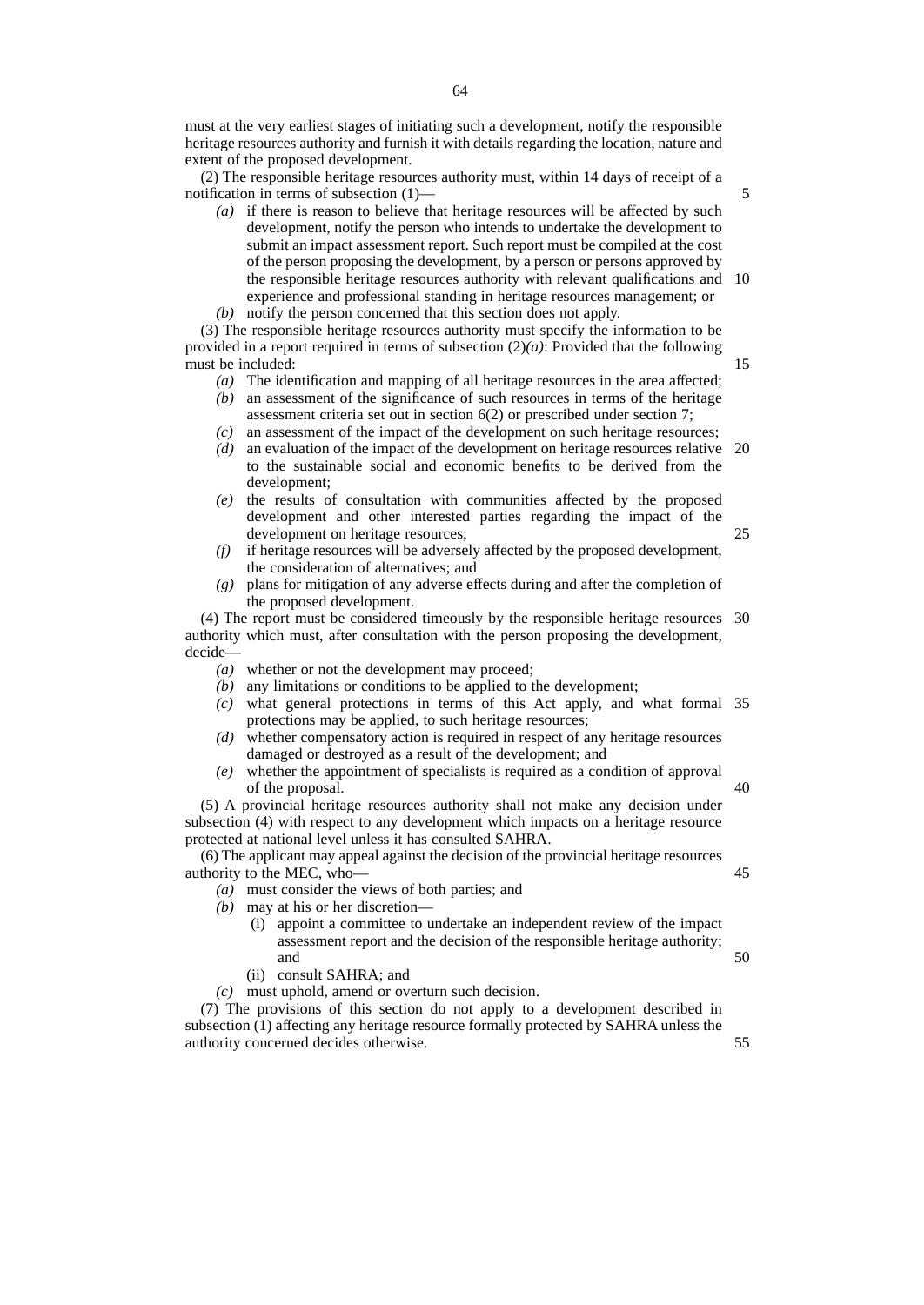(8) The provisions of this section do not apply to a development as described in subsection (1) if an evaluation of the impact of such development on heritage resources is required in terms of the Environment Conservation Act, 1989 (Act No. 73 of 1989), or the integrated environmental management guidelines issued by the Department of Environment Affairs and Tourism, or the Minerals Act, 1991 (Act No. 50 of 1991), or any other legislation: Provided that the consenting authority must ensure that the evaluation fulfils the requirements of the relevant heritage resources authority in terms of subsection (3), and any comments and recommendations of the relevant heritage resources authority with regard to such development have been taken into account prior to the granting of the consent.

(9) The provincial heritage resources authority, with the approval of the MEC, may, by notice in the *Provincial Gazette*, exempt from the requirements of this section any place specified in the notice.

(10) Any person who has complied with the decision of a provincial heritage resources authority in subsection (4) or of the MEC in terms of subsection (6) or other requirements referred to in subsection (8), must be exempted from compliance with all other protections in terms of this Part, but any existing heritage agreements made in terms of section 42 must continue to apply. 15

# *Part 3: Management*

# **Inventory of national estate**

**39.** (1) For the purposes of the consolidation and co-ordination of information on heritage resources, SAHRA must compile and maintain an inventory of the national estate, which must be in the form of a data base of information on heritage resources which it considers to be worthy of conservation, including—

- *(a)* all places and objects with which it and its predecessors have been involved; 25
- *(b)* all places and objects protected through the publication of notices in the *Gazette* or *Provincial Gazette*, whether in terms of this Act or provincial legislation;
- *(c)* places and objects subject to general protections in terms of this Act or provincial legislation for the management of heritage resources; and 30
- *(d)* any other place and object which it considers to be of interest,

and for this purpose it must co-ordinate, and may prescribe, national standards for the recording of information by provincial heritage authorities.

(2) Heritage resources must be listed in the inventory in the format and under the categories prescribed by SAHRA. 35

(3) SAHRA may from time to time, after consultation with the relevant provincial heritage resources authority and the local authority concerned, make, amend or delete entries in the inventory: Provided that—

- *(a)* all places listed in any heritage register must be entered in the inventory;
- *(b)* a local authority must inform SAHRA on the destruction of a place listed in a 40 heritage register, whereupon SAHRA must record such destruction in the inventory.

(4) A provincial heritage resources authority must, within 30 days of the listing of a heritage resource in a heritage register or the amendment or deletion of an entry, notify SAHRA and provide details of the listing, amendment or deletion.

45

55

(5) A provincial heritage resources authority must, at regular intervals in the manner prescribed by SAHRA, provide SAHRA with any information about heritage resources in the province which would increase the volume and detail of information held in the inventory.

(6) Any person has access to the inventory at the offices of SAHRA: Provided that 50 information may be withheld if its disclosure may impact negatively on the privacy or economic interests of the owner or any person with an interest in a property, or a potential investor, or on the continued conservation of a heritage resource.

(7) SAHRA must at regular intervals, publish a summary and analysis of the inventory of the national estate.

#### **National heritage resources assistance programme**

**40.** (1) Subject to section 21, SAHRA may provide financial assistance in the form of

20

5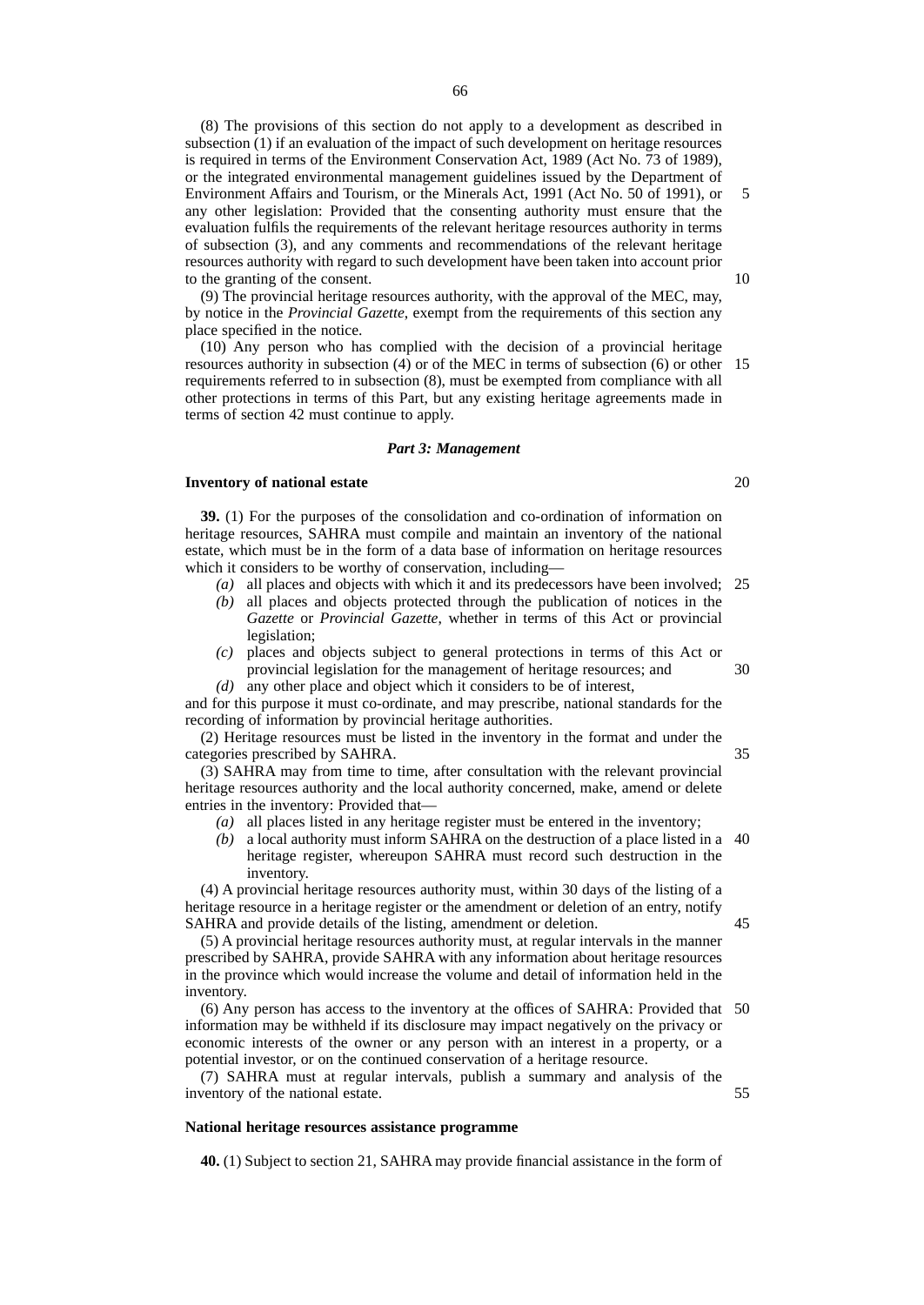a grant or a loan to an approved body or an individual for any project which contributes to the purpose, and is in accordance with the principles as prescribed.

(2) SAHRA must prescribe the procedures for applications for approval and granting of financial assistance and the criteria for the assessment of projects.

(3) A loan may be approved in such amount and subject to such terms and conditions as SAHRA determines: Provided that a loan must be— 5

- *(a)* at the rate of interest for the time being fixed by the Minister, in consultation with the Minister of Finance; or
- *(b)* if the Minister, in consultation with the Minister of Finance, so approves—
	- (i) at the rate of interest fixed by the Minister in respect of that loan; or (ii) without interest.

(4) Any financial assistance in terms of this section is to be provided out of a fund reserved by SAHRA for this purpose, which shall be called the National Heritage Resources Fund.

# **Restitution of heritage objects**

**41.** (1) When a community or body with a *bona fide* interest makes a claim for the restitution of a movable heritage resource which is part of the national estate and is held by or curated in a publicly funded institution, the institution concerned must enter into a process of negotiation with the claimants regarding the future of the resource.

(2) The Minister may make regulations regarding the establishment of *bona fide* 20 interest in terms of subsection (1) and the conditions under which such claims may be made.

(3) In the absence of an agreement on a heritage resource which is the subject of negotiations in terms of subsection (1), the claimants or the institution concerned may appeal to the Minister, who must, with due regard to subsection 5(4) and in a spirit of 25 compromise—

- *(a)* mediate between the parties concerned with the aim of finding a mutually satisfactory solution; and
- *(b)* in the absence of agreement between the parties concerned, make a final decision on the future of the resource, including any conditions necessary to 30 ensure its safety, the conditions of access of the claimants or the institution or any other interested party to the resource, or any other appropriate conditions.

# **Heritage agreements**

**42.** (1) *(a)* SAHRA, or a provincial heritage resources authority may negotiate and agree with a provincial authority, local authority, conservation body, person, or 35 community for the execution of a heritage agreement to provide for the conservation, improvement or presentation of a clearly defined heritage resource: Provided that the consent of the owner of such resource must be given.

*(b)* Such a heritage agreement must be in the form of a binding contract.

(2) A heritage agreement may include such terms and conditions as the parties think 40 fit, including provision for public access, and provision for financial or other assistance from the heritage authority concerned.

(3) Without limiting subsection (2), a heritage agreement may be expressed to have effect in perpetuity or for any specified term, or to terminate upon the happening of a specific event.

(4) A heritage agreement may, with the consent of the owner of the resource concerned, be varied or cancelled by agreement between the parties.

(5) The consent of the owner of the resource concerned to the heritage agreement or any variation of the heritage agreement may be given, subject to the inclusion in the heritage agreement of any additional provisions or modified provisions, or to the 50 deletion of such provisions, as the owner giving the consent considers necessary.

(6) Nothing in this Act requires a heritage resources authority to negotiate or agree with any person or authority to enter into or execute any heritage agreement.

(7) A heritage agreement in respect of a place attached to the land is binding on the owner of the place, as at the date of execution of the agreement while the agreement 55remains in force.

10

15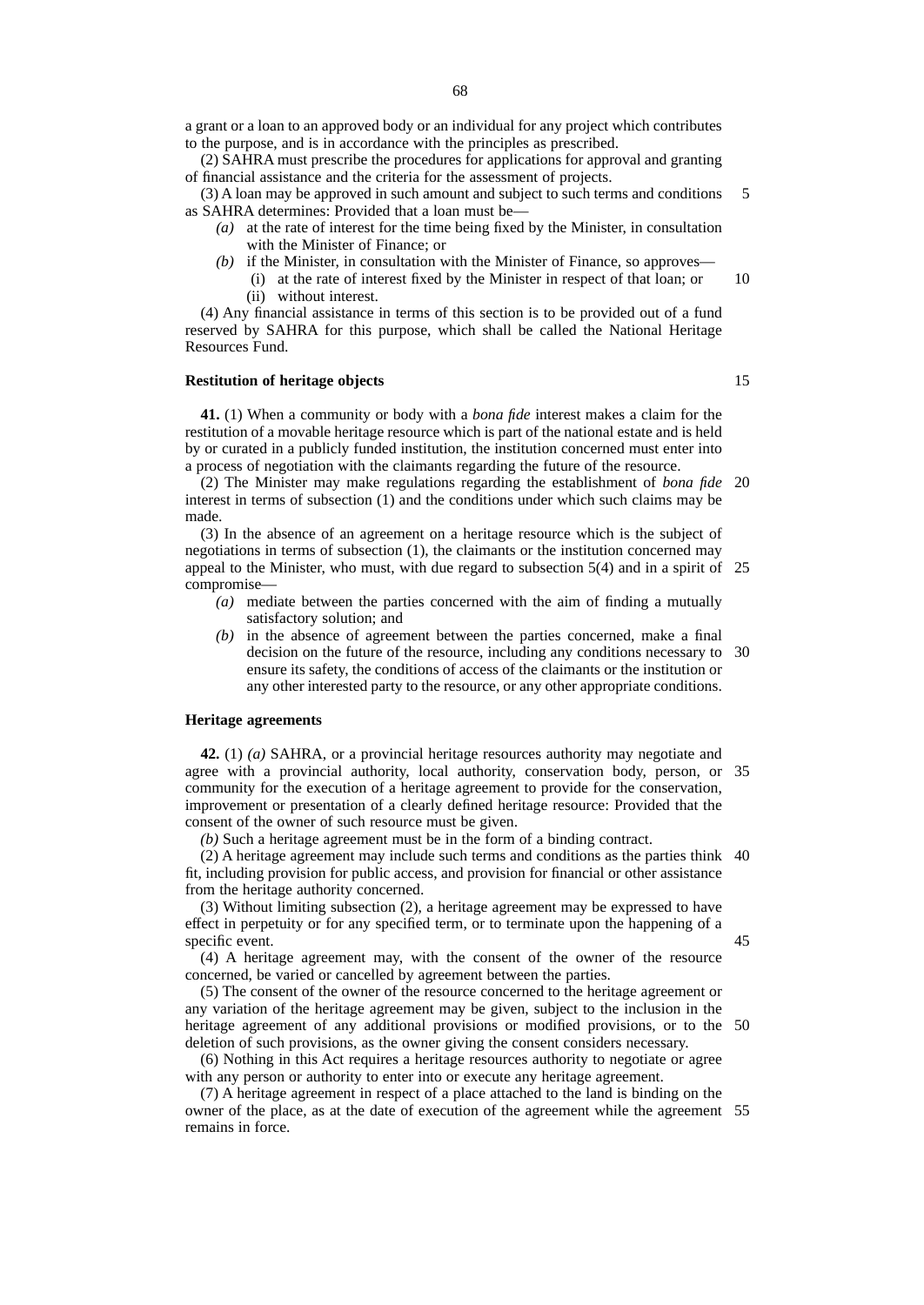(8) The owner of a national heritage site, a provincial heritage site or a place listed in a heritage register may, by a heritage agreement entered into with the heritage resources authority or local authority responsible for the protection of such place, or any person or body approved by such authority, appoint the heritage resources authority or the local authority or the person or body concerned, the guardian of the place.

- (9) The heritage agreement referred to in subsection (7) or (8) may provide for—
	- *(a)* the maintenance and management of the place;
	- *(b)* the custody of the place and the duties of any person who may be employed in connection therewith;
	- *(c)* the occupation or use of the place by the owner or otherwise;
	- *(d)* the restriction of the right of the owner or occupier to do certain acts or things on or near the place;
	- *(e)* the facilities of access to be permitted to the public and to persons deputed by the guardian to inspect or maintain the place;
	- *(f)* the presentation of the place;
	- *(g)* the notice to be given to the guardian in case the owner intends to offer the land on which the place is situated for sale, lease or other disposal, and the right to be reserved to the guardian to have first refusal of such sale, lease or other disposal;
	- *(h)* the payment of any expenses incurred by the owner or by the guardian in 20 connection with the maintenance of the place;
	- *(i)* any other matter connected with the protection or management of the place which is agreed to by the owner and the guardian;
	- *(j)* the duration of the agreement, with provision for the earlier termination thereof by any party thereto; and 25

*(k)* the procedure for the resolution of any dispute arising out of the agreement.

(10) The owner of a place which is under guardianship shall, except as expressly provided by this Act, continue to have the same estate, right, title and interest in and to the place as before.

(11) Every heritage agreement has effect according to its tenor but subject to the 30 provisions of this Act: Provided that—

- *(a)* the execution of a heritage resources agreement in respect of a heritage resource must not prevent the heritage authority responsible for its protection from exercising any powers in this Act in relation to that resources; and
- *(b)* nothing in terms of any heritage agreement shall permit or allow any person to 35 carry out any act contrary to this Act.

# **Incentives**

**43.** (1) On advice from SAHRA the Minister, in concurrence with the Minister of Finance, may publish regulations on financial incentives for the conservation of heritage resources which form part of the national estate, or otherwise promote the purpose of 40 this Act.

(2) An MEC or a local authority may in planning schemes or in by-laws under this Act or by any other means provide incentives for the conservation of heritage resources as provided for in subsection (1).

#### **Presentation of protected resources**

**44.** (1) Heritage resources authorities and local authorities must, wherever appropriate, co-ordinate and promote the presentation and use of places of cultural significance and heritage resources which form part of the national estate and for which they are responsible in terms of section 5 for public enjoyment, education, research and tourism, including—

- *(a)* the erection of explanatory plaques and interpretive facilities, including interpretive centres and visitor facilities;
- *(b)* the training and provision of guides;
- *(c)* the mounting of exhibitions;
- *(d)* the erection of memorials; and

50

45

10

15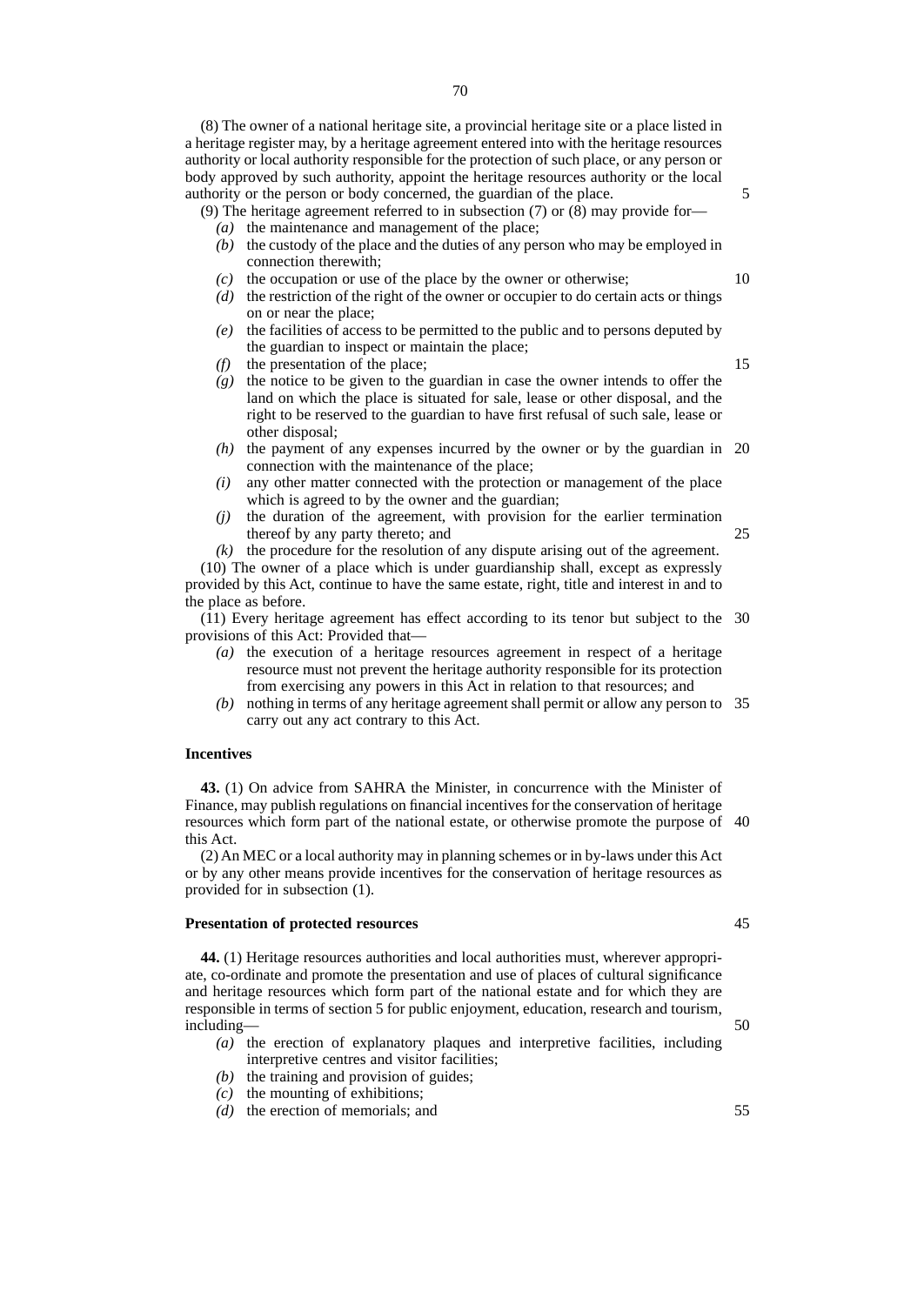*(e)* any other means necessary for the effective presentation of the national estate. (2) Where a heritage resource which is formally protected in terms of Part 1 of this Chapter is to be presented, the person wishing to undertake such presentation must, at least 60 days prior to the institution of interpretive measures or manufacture of associated material, consult with the heritage resources authority which is responsible for the protection of such heritage resource regarding the contents of interpretive material or programmes. 5

(3) A person may only erect a plaque or other permanent display or structure associated with such presentation in the vicinity of a place protected in terms of this Act in consultation with the heritage resources authority responsible for the protection of the 10 place.

# **Compulsory repair order**

**45.** (1) When the heritage resources authority responsible for the protection of a heritage site considers that such site—

- *(a)* has been allowed to fall into disrepair for the purpose of—
	- (i) effecting or enabling its destruction or demolition;
	- (ii) enabling the development of the designated land; or

(iii) enabling the development of any land adjoining the designated land; or

*(b)* is neglected to such an extent that it will lose its potential for conservation, the heritage resources authority may serve on the owner an order to repair or maintain 20 such site, to the satisfaction of the heritage resources authority, within a reasonable period of time as specified in the order: Provided that the heritage resources authority must specify only such work as, in its opinion, is necessary to prevent any further deterioration in the condition of the place.

(2) Subject to subsection (3), upon failure of the owner to comply with the terms of 25 an order under subsection (1) within the specified time, the authority which served the order may itself take such steps as may be necessary for the repair or maintenance thereof and recover the costs from the owner.

(3) If the owner can show good cause, he or she may, within 21 days of the service of a repair order under subsection (1)— 30

- *(a)* apply to the heritage resources authority which served the repair order for the extension of the time specified in the order; or
- *(b)* appeal to the Minister, in the manner prescribed under section 49.

# **Expropriation**

**46.** (1) The Minister may, on the advice of SAHRA and after consultation with the 35 Minister of Finance, purchase or, subject to compensation, expropriate any property for conservation or any other purpose under this Act if that purpose is a public purpose or is in the public interest.

(2) The Expropriation Act, 1975 (Act No. 63 of 1975), applies to all expropriations under this Act, and any reference to the Minister of Public Works in that Act must be 40 read as a reference to the Minister for the purposes of such expropriation.

(3) Notwithstanding the provisions of subsection (2), the amount of compensation and the time and manner of payment must be determined in accordance with section 25(3) of the Constitution, and the owner of the property in question must be given a hearing before any property is expropriated.

#### **General policy**

**47.** (1) SAHRA and a provincial heritage resources authority—

- *(a)* must, within three years after the commencement of this Act, adopt statements of general policy for the management of all heritage resources owned or controlled by it or vested in it; and
- *(b)* may from time to time amend such statements so that they are adapted to changing circumstances or in accordance with increased knowledge; and *(c)* must review any such statement within 10 years after its adoption.

(2) Each heritage resources authority must adopt for any place which is protected in terms of this Act and is owned or controlled by it or vested in it, a plan for the 55management of such place in accordance with the best environmental, heritage

15

50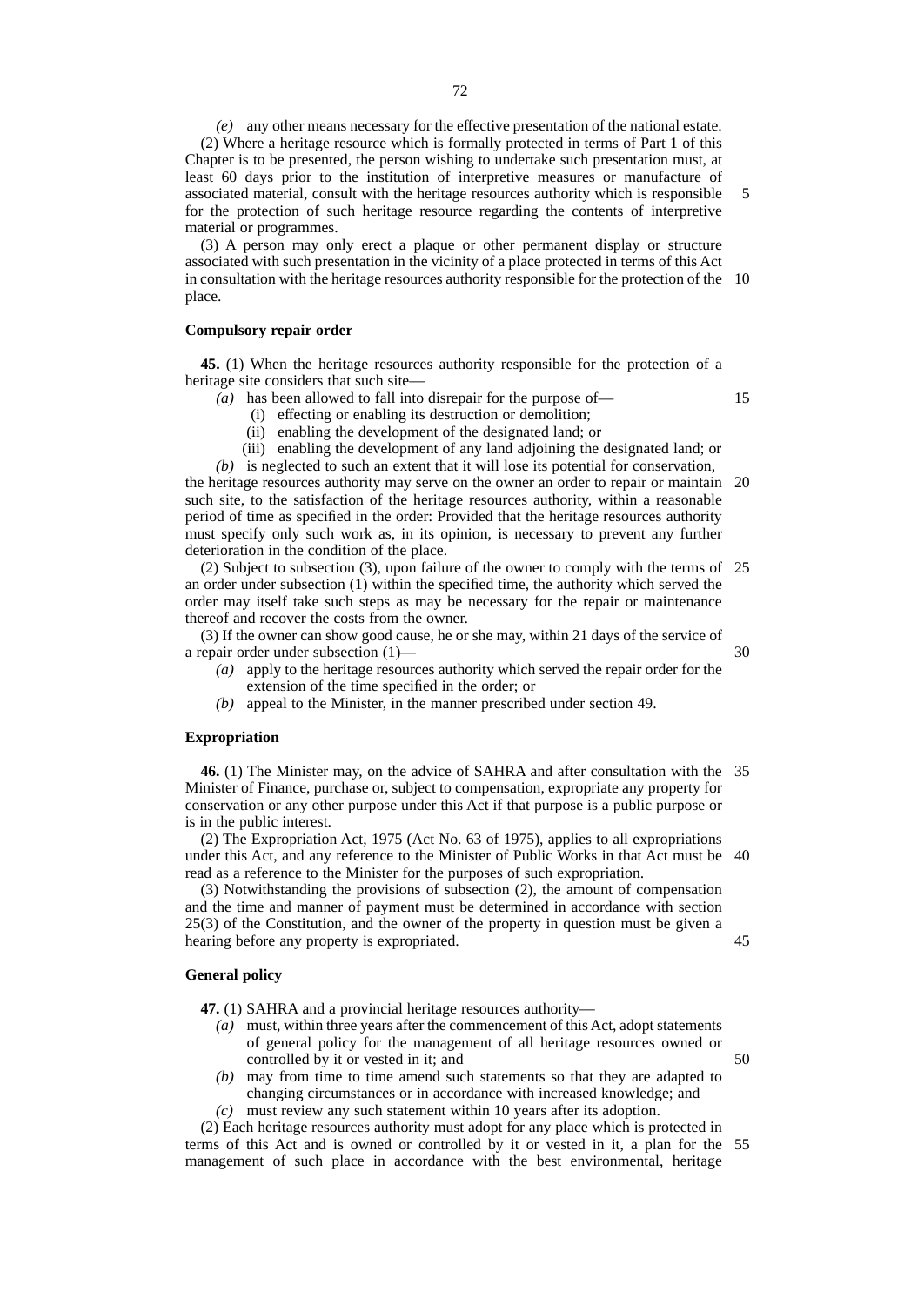conservation, scientific and educational principles that can reasonably be applied taking into account the location, size and nature of the place and the resources of the authority concerned, and may from time to time review any such plan.

(3) A conservation management plan may at the discretion of the heritage resources authority concerned and for a period not exceeding 10 years, be operated either solely by the heritage resources authority or in conjunction with an environmental or tourism authority or under contractual arrangements, on such terms and conditions as the heritage resources authority may determine. 5

(4) Regulations by the heritage resources authority concerned must provide for a process whereby, prior to the adoption or amendment of any statement of general policy or any conservation management plan, the public and interested organisations are notified of the availability of a draft statement or plan for inspection, and comment is invited and considered by the heritage resources authority concerned. 10

(5) A heritage resources authority may not act in any manner inconsistent with any statement of general policy or conservation management plan.

(6) All current statements of general policy and conservation management plans adopted by a heritage resources authority must be available for public inspection on request.

# **CHAPTER III**

# **GENERAL PROVISIONS**

*Part 1: Enforcement, appeals, offences and penalties*

#### **Permits**

**48.** (1) A heritage resources authority may prescribe the manner in which an application is made to it for any permit in terms of this Act and other requirements for permit applications, including—

- *(a)* any particulars or information to be furnished in the application and any documents, drawings, plans, photographs and fees which should accompany the application;
- *(b)* minimum qualifications and standards of practice required of persons making application for a permit to perform specified actions in relation to particular 30 categories of protected heritage resources;
- *(c)* standards and conditions for the excavation and curation of archaeological and palaeontological objects and material and meteorites recovered by authority of a permit;
- *(d)* the conditions under which, before a permit is issued, a financial deposit must 35 be lodged and held in trust for the duration of the permit or such period as the heritage resources authority may specify, and conditions of forfeiture of such deposit;
- *(e)* conditions for the temporary export and return of objects protected under section 32 or section 35;
- *(f)* the submission of reports on work done under authority of a permit; and
- *(g)* the responsibilities of the heritage resources authority regarding monitoring of work done under authority of a permit.

(2) On application by any person in the manner prescribed under subsection (1), a heritage resources authority may in its discretion issue to such person a permit to 45 perform such actions at such time and subject to such terms, conditions and restrictions or directions as may be specified in the permit, including a condition—

- *(a)* that the applicant give security in such form and such amount determined by the heritage resources authority concerned, having regard to the nature and extent of the work referred to in the permit, to ensure the satisfactory completion of such work or the curation of objects and material recovered during the course of the work; or 50
- *(b)* providing for the recycling or deposit in a materials bank of historical building materials; or
- *(c)* stipulating that design proposals be revised; or
- *(d)* regarding the qualifications and expertise required to perform the actions for which the permit is issued.

20

15

25

55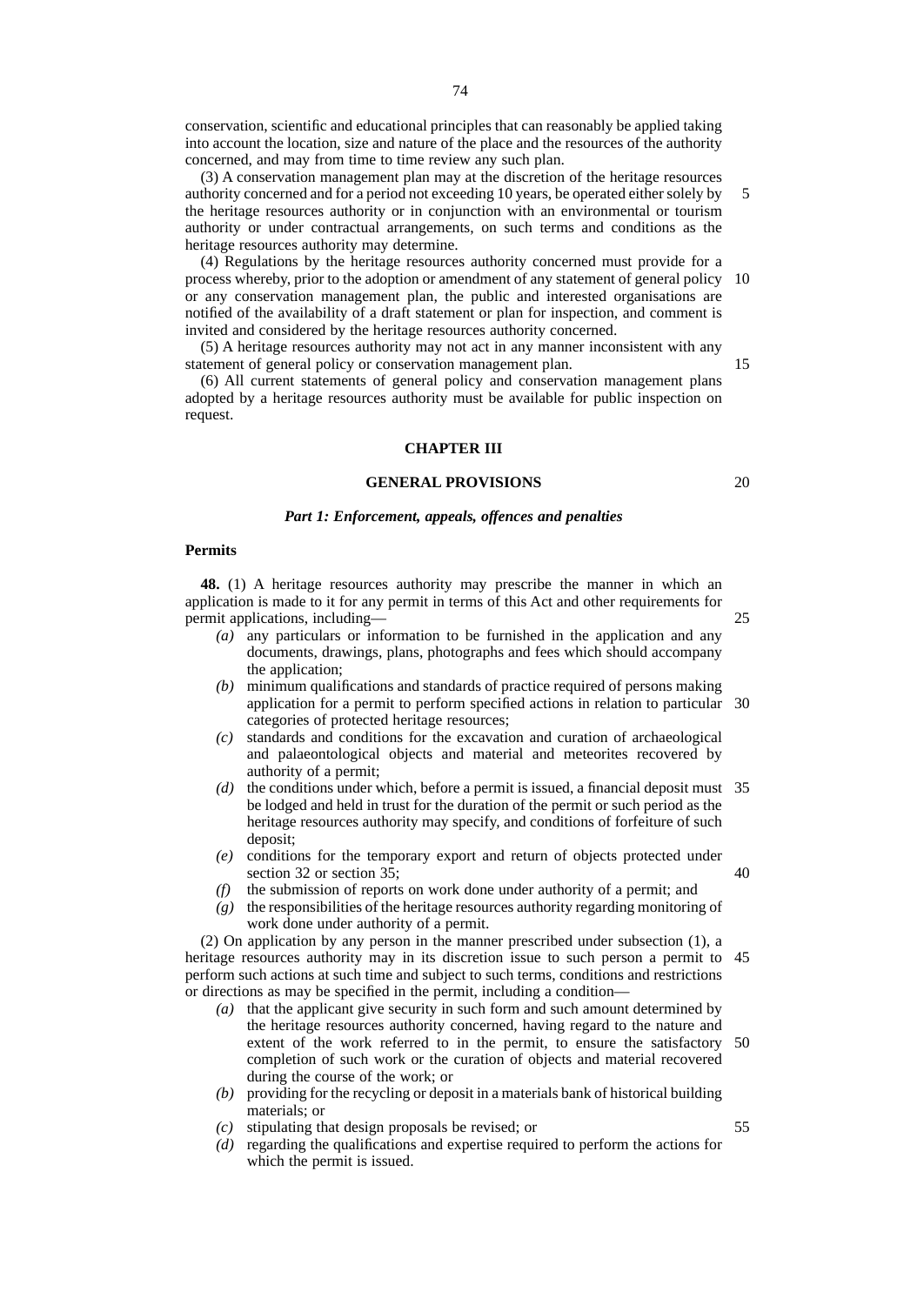(3) A heritage resources authority may at its discretion, in respect of any heritage resource protected by it in terms of the provisions of Chapter II, by notice in the *Gazette* or the *Provincial Gazette*, as the case may be, grant an exemption from the requirement to obtain a permit from it for such activities or class of activities by such persons or class of persons in such circumstances as are specified in the notice.

# **Appeals**

**49.** (1) Regulations by the Minister and the MEC must provide for a system of appeal to the SAHRA Council or a provincial heritage resources council against a decision of a committee or other delegated representative of SAHRA or a provincial heritage resources authority.

(2) Anybody wishing to appeal against a decision of the SAHRA Council or the council of a provincial heritage resources authority must notify the Minister or MEC in writing within 30 days. The Minister or MEC shall then appoint an independent tribunal, consisting of three experts, having expertise regarding the matter.

(3) The tribunal contemplated in subsection (2), in considering the appeal referred to 15 it by the Minister or the MEC, must have due regard to—

- *(a)* the cultural significance of the heritage resources in question;
- *(b)* heritage conservation principles; and
- *(c)* any other relevant factor which is brought to its attention by the appellant or the heritage resources authority.

#### **Appointment and powers of heritage inspectors**

**50.** (1) SAHRA or a provincial heritage resources authority may, in writing, appoint heritage inspectors: Provided that if a heritage inspector is a staff member of a government department or supported body, such appointment must only be made by agreement with the Minister or other person in charge of the administration of such 25 department or body.

(2) By force of this section, each member of the South African Police Services and each customs and excise officer is deemed to be a heritage inspector.

(3) The heritage resources authority must issue to each heritage inspector, other than a person referred to in subsection (2), an identity card containing a photograph and the 30 signature of the heritage inspector.

(4) For the purposes of this section, a reference to an identity card in relation to a person referred to in subsection (2), is a reference to written evidence of the fact that he or she is a member of the bodies referred to in subsection (2).

(5) A person who ceases to be a heritage inspector must forthwith return his or her 35 identity card to the heritage authority concerned.

(6) A heritage inspector, other than a customs and excise officer or a member of the South African Police Services in uniform, may not exercise his or her powers in terms of this Act in relation to another person unless the heritage inspector first produces the identity card for inspection by the other person: Provided that if the production of the identity card would endanger the health or safety of the heritage inspector, he or she must produce it as soon as is practicable to do so. 40

(7) Subject to the provisions of any other law, a heritage inspector or any person authorised by a heritage resources authority in writing, may at all reasonable times enter upon any land or premises for the purpose of inspecting any heritage resource protected 45 in terms of the provisions of this Act, or any other property in respect of which the heritage resources authority is exercising its functions and powers in terms of this Act, and may take photographs, make measurements and sketches and use any other means of recording information necessary for the purposes of this Act.

(8) A heritage inspector may at any time inspect work being done under a permit 50 issued in terms of this Act and may for that purpose at all reasonable times enter any place protected in terms of this Act.

(9) Where a heritage inspector has reasonable grounds to suspect that an offence in terms of this Act has been, is being, or is about to be committed, the heritage inspector may with such assistance as he or she thinks necessary—

*(a)* enter and search any place, premises, vehicle, vessel or craft, and for that purpose stop and detain any vehicle, vessel or craft, in or on which the heritage inspector believes, on reasonable grounds, there is evidence related to that offence;

20

55

5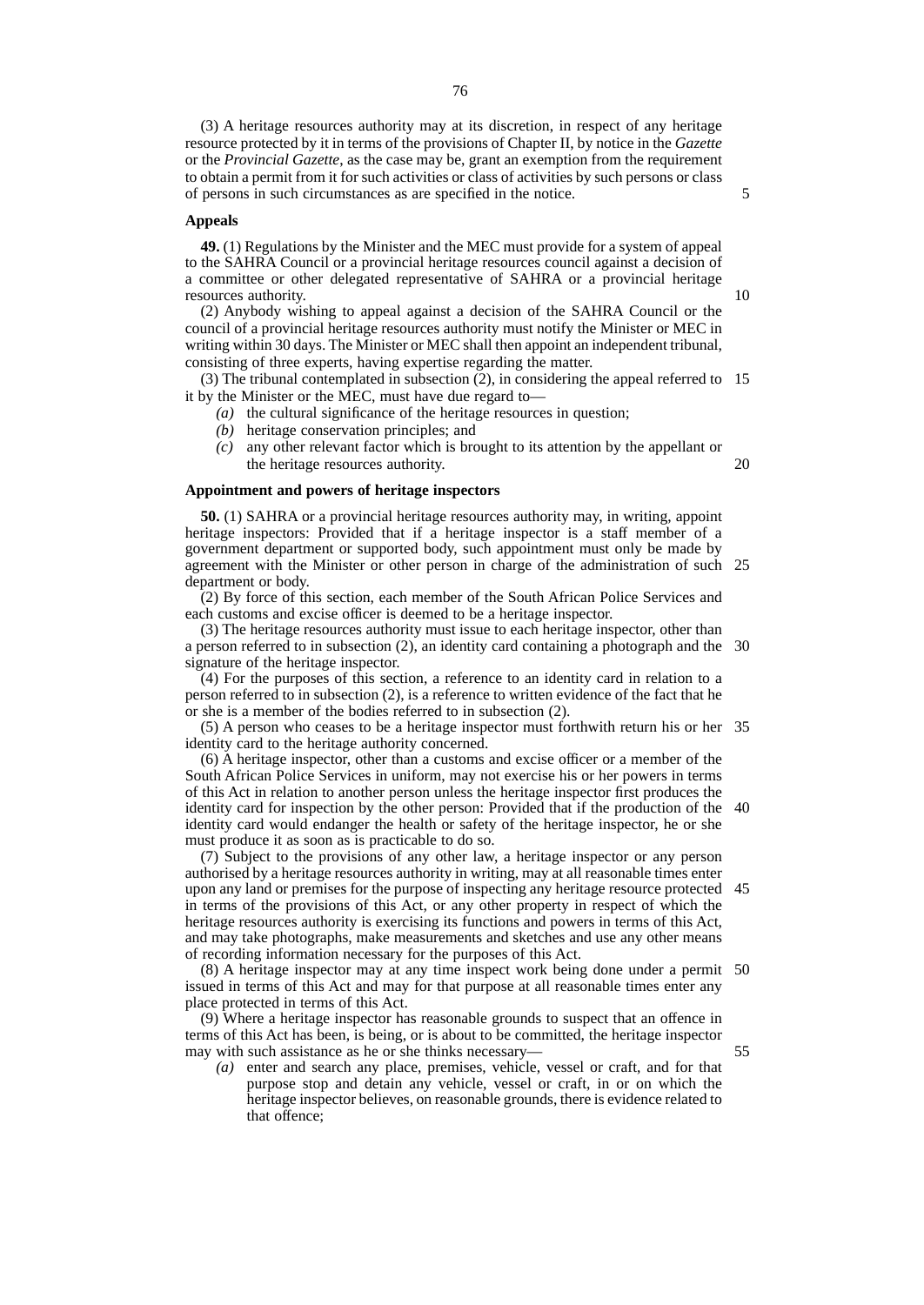- *(b)* confiscate and detain any heritage resource or evidence concerned with the commission of the offence pending any further order from the responsible heritage resources authority; and
- *(c)* take such action as is reasonably necessary to prevent the commission of an offence in terms of this Act.

(10) A heritage inspector may, if there is reason to believe that any work is being done or any action is being taken in contravention of this Act or the conditions of a permit issued in terms of this Act, order the immediate cessation of such work or action pending any further order from the responsible heritage resources authority.

(11) A heritage inspector may require any person who he or she has reason to believe 10 has committed an offence in terms of this Act to supply his or her name and address and reasonable evidence of his or her identity, and may arrest a person who refuses to comply with those requirements.

(12) A person—

- *(a)* must comply with a request or requirement lawfully made in terms of this 15 section to the extent that the person is capable of complying with it;
- *(b)* may not knowingly furnish information that is false or misleading; and
- *(c)* may not hinder or obstruct any heritage inspector in the exercise of his or her powers in terms of this section.

# **Offences and penalties**

**51.** (1) Notwithstanding the provisions of any other law, any person who contravenes—

- *(a)* sections 27(18), 29(10), 32(13) or 32(19) is guilty of an offence and liable to a fine or imprisonment or both such fine and imprisonment as set out in item 1 of the Schedule;
- *(b)* sections 33(2), 35(4) or 36(3) is guilty of an offence and liable to a fine or imprisonment or both such fine and imprisonment as set out in item 2 of the Schedule;
- *(c)* sections 28(3) or 34(1) is guilty of an offence and liable to a fine or imprisonment or both such fine and imprisonment as set out in item 3 of the 30 Schedule;
- *(d)* sections 27(22), 32(15), 33(1), 35(6) or 44(3) is guilty of an offence and liable to a fine or imprisonment or both such fine and imprisonment as set out in item 4 of the Schedule;
- *(e)* sections 27(23)*(b)*, 32(17), 35(3), 36(3) or 51(8) is guilty of an offence and 35 liable to a fine or imprisonment or both such fine and imprisonment as set out in item 5 of the Schedule;
- *(f)* sections 32(13), 32(16), 32(20), 35(7)*(a)*, 44(2), 50(5) or 50(12) is guilty of an offence and liable to a fine or imprisonment or both such fine and imprisonment as set out in item 6 of the Schedule. 40

(2) The Minister, with the concurrence of the relevant MEC, may prescribe a penalty of a fine or of imprisonment for a period not exceeding six months for any contravention or failure to comply with regulations by heritage resources authorities or by-laws by local authorities.

(3) The Minister or the MEC, as the case may be, may make regulations in terms of 45 which the magistrate of the district concerned may—

- *(a)* levy admission of guilt fines up to a maximum amount of R10 000 for infringement of the terms of this Act for which such heritage resources authority is responsible; and
- *(b)* serve a notice upon a person who is contravening a specified provision of this 50 Act or has not complied with the terms of a permit issued by such authority, imposing a daily fine of R50 for the duration of the contravention, subject to a maximum period of 365 days.

(4) The Minister may from time to time by regulation adjust the amounts referred to in subsection (3) in order to account for the effect of inflation.

55

- (5) Any person who—
	- *(a)* fails to provide any information that is required to be given, whether or not on the request of a heritage resources authority, in terms of this Act;
	- *(b)* for the purpose of obtaining, whether for himself or herself or for any other person, any permit, consent or authority in terms of this Act, makes any 60statement or representation knowing it to be false or not knowing or believing it to be true;

20

25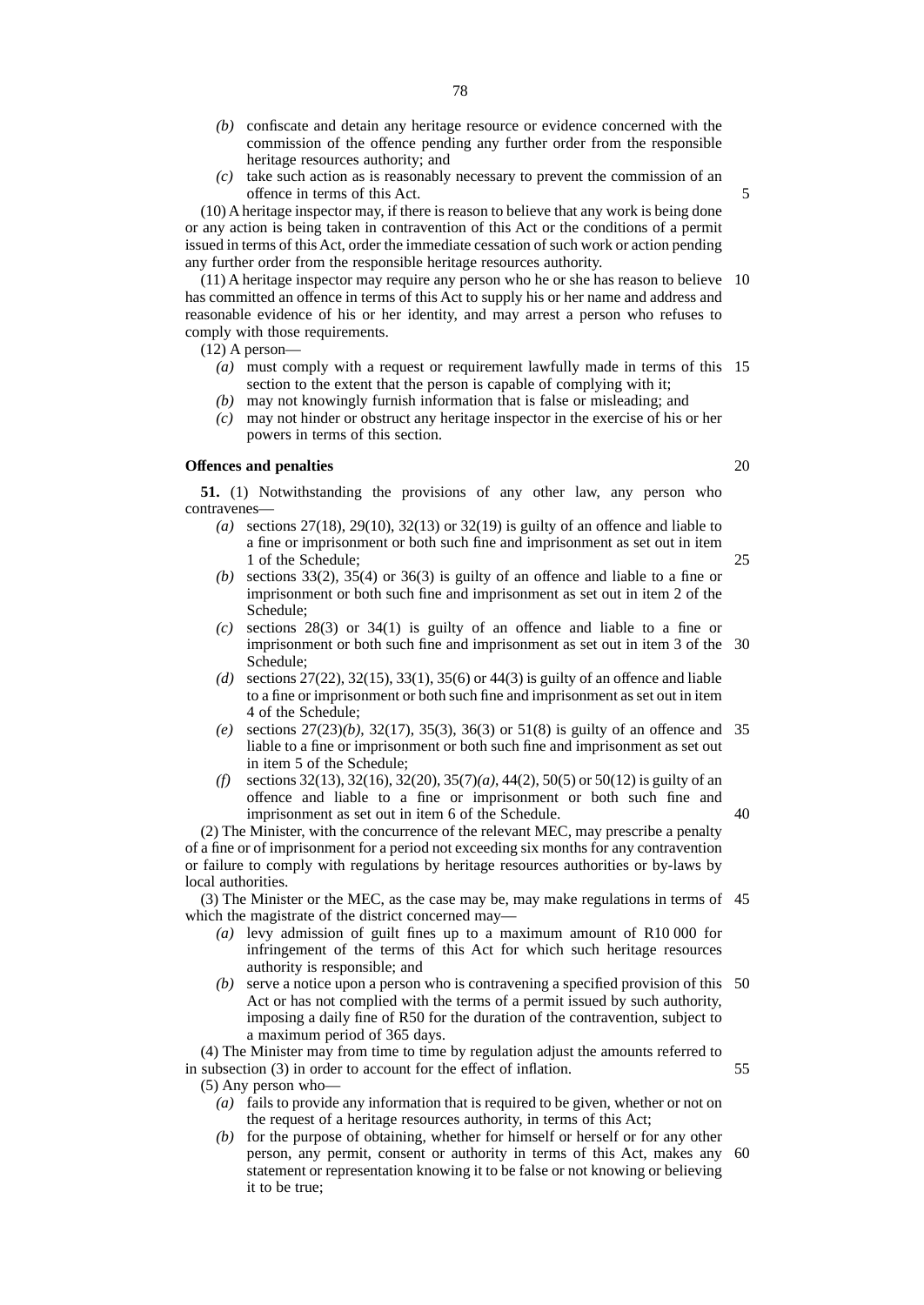- *(c)* fails to comply with or performs any act contrary to the terms, conditions, restrictions or directions subject to which any permit, consent or authority has been issued to him or her in terms of this Act;
- *(d)* obstructs the holder of a permit in terms of this Act in exercising a right granted to him or her by means of such a permit;
- *(e)* damages, takes or removes, or causes to be damaged, taken or removed from a place protected in terms of this Act any badge or sign erected by a heritage authority or a local authority under section  $25(2)(j)$  or section  $27(17)$ , any interpretive display or any other property or thing;
- *(f)* receives any badge, emblem or any other property or thing unlawfully taken or 10 removed from a place protected in terms of this Act; and
- *(g)* within the terms of this Act, commits or attempts to commit any other unlawful act, violates any prohibition or fails to perform any obligation imposed upon him or her by its terms, or who counsels, procures, solicits or employs any other person to do so,

shall be guilty of an offence and upon conviction shall be liable to such maximum penalties, in the form of a fine or imprisonment or both such fine and such imprisonment, as shall be specified in the regulations under subsection (3).

(6) Any person who believes that there has been an infringement of any provision of this Act, may lay a charge with the South African Police Services or notify a heritage 20 resources authority.

(7) A magistrate's court shall, notwithstanding the provisions of any other law, be competent to impose any penalty under this Act.

(8) When any person has been convicted of any contravention of this Act which has resulted in damage to or alteration of a protected heritage resource the court may—

- *(a)* order such person to put right the result of the act of which he or she was found guilty, in the manner so specified and within such period as may be so specified, and upon failure of such person to comply with the terms of such order, order such person to pay to the heritage resources authority responsible for the protection of such resource a sum equivalent to the cost of making 30 good; or
- *(b)* when it is of the opinion that such person is not in a position to make good damage done to a heritage resource by virtue of the offender not being the owner or occupier of a heritage resource or for any other reason, or when it is advised by the heritage resources authority responsible for the protection of 35 such resource that it is unrealistic or undesirable to require that the results of the act be made good, order such person to pay to the heritage resources authority a sum equivalent to the cost of making good.

(9) In addition to other penalties, if the owner of a place has been convicted of an offence in terms of this Act involving the destruction of, or damage to, the place, the 40 Minister on the advice of SAHRA or the MEC on the advice of a provincial heritage resources authority, may serve on the owner an order that no development of such place may be undertaken, except making good the damage and maintaining the cultural value of the place, for a period not exceeding 10 years specified in the order.

(10) Before making the order, the local authority and any person with a registered 45 interest in the land must be given a reasonable period to make submissions on whether the order should be made and for how long.

(11) An order of no development under subsection (9) attaches to the land and is binding not only on the owner as at the date of the order, but also on any person who becomes an owner of the place while the order remains in force.

(12) The Minister on the advice of SAHRA, may reconsider an order of no development and may in writing amend or repeal such order.

(13) In any case involving vandalism, and whenever else a court deems it appropriate, community service involving conservation of heritage resources may be substituted for, or instituted in addition to, a fine or imprisonment.

(14) Where a court convicts a person of an offence in terms of this Act, it may order

5

15

25

55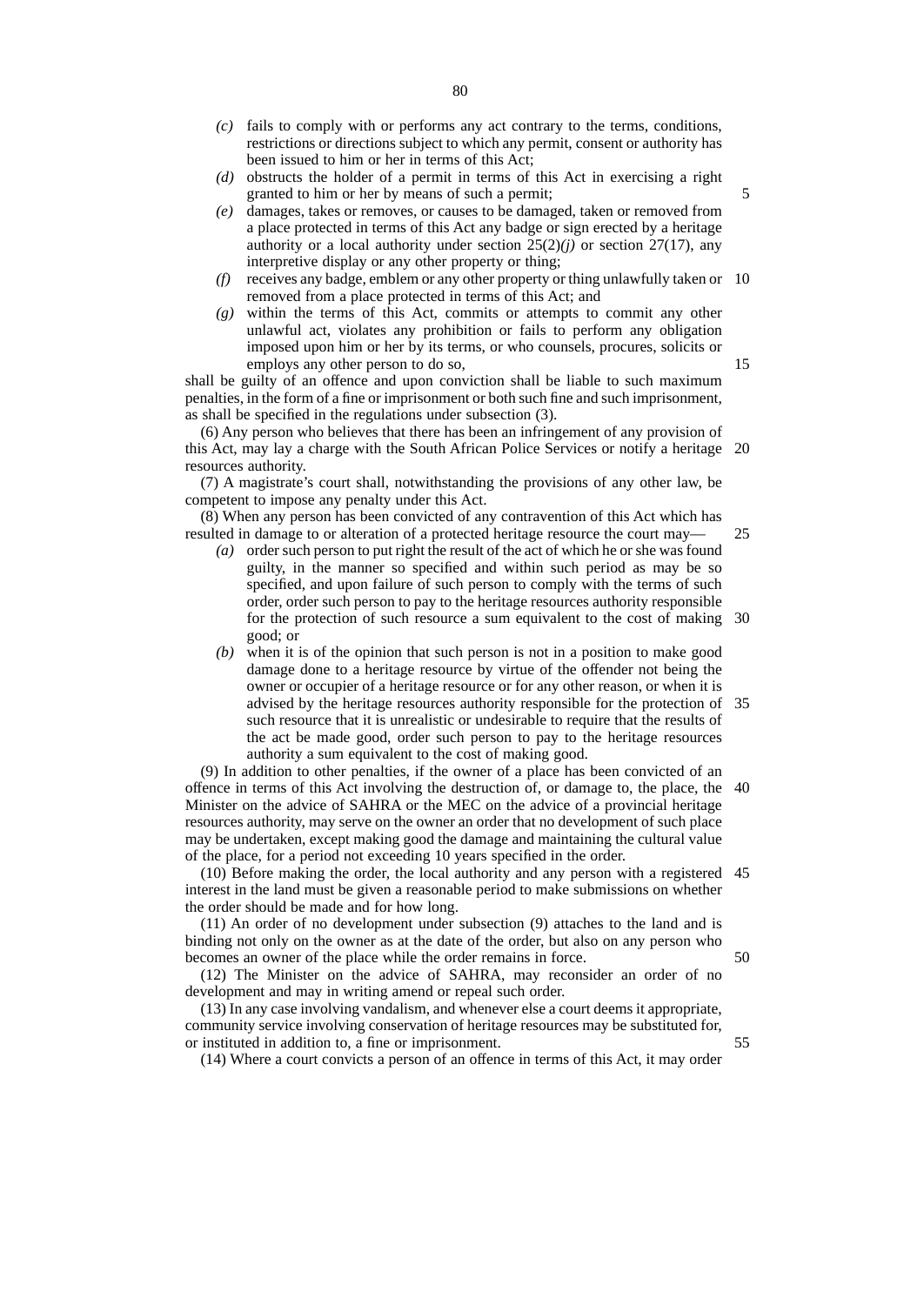the forfeiture to SAHRA or the provincial heritage resources authority concerned, as the case may be, of a vehicle, craft, equipment or any other thing used or otherwise involved in the committing of the offence.

(15) A vehicle, craft, equipment or other thing forfeited under subsection (14) may be sold or otherwise disposed of as the heritage resources authority concerned deems fit. 5

#### *Part 2: Miscellaneous*

# **Notices**

**52.** (1) SAHRA may, by publication of a further notice, amend or withdraw any notice which it has published in the *Gazette*.

(2) A provincial heritage resources authority may by publication of a further notice 10 amend or withdraw any notice which it has published in the *Provincial Gazette*.

(3) SAHRA or a provincial heritage resources authority may prescribe the manner in which legally enforceable property descriptions may be published in notices in the *Gazette* or in the *Provincial Gazette*, as the case may be, in terms of the provisions of this Act including—

*(a)* methods of technology permissible in measuring areas; and

*(b)* methods to be used in compensating for margins of error in measurement.

#### **Delegation of powers by Minister or MEC**

**53.** (1) The Minister may delegate any power, duty or function conferred or imposed upon him or her under this Act to the Deputy Minister or the incumbent of a designated 20 post in the Department.

(2) The Minister may delegate any power, duty or function conferred or imposed upon him or her under this Act to the incumbment of a designated post in the provincial department responsible for culture.

# **By-laws by local authorities**

**54.** (1) A local authority may, with the approval of the provincial heritage resources authority, make by-laws—

- *(a)* regulating the admission of the public to any place protected under this Act to which the public is allowed access and which is under its control, and the fees payable for such admission;
- *(b)* regulating the conditions of use of any place protected under this Act which is under its control;
- *(c)* for the protection and management of a protected area;
- *(d)* for the protection and management of places in a heritage register;
- *(e)* for the protection and management of heritage areas; and
- *(f)* providing incentives for the conservation of any place protected under this Act within its area of jurisdiction.

(2) Any by-laws made under this section may prescribe fines for contravention thereof or failure to comply therewith, not exceeding an amount prescribed by the Minister under section 51(2).

# **Limitation of liability**

**55.** No person is liable in respect of anything done in terms of this Act in good faith and without negligence.

# **Exercise of powers outside Republic**

**56.** (1) A heritage resources authority may assist and co-operate with heritage bodies 45 outside the Republic.

(2) If agreed upon between the Government of South Africa and the government of any other state, SAHRA has power, with the concurrence of the Minister, to perform in that state any functions which a heritage resources authority would be capable of performing in South Africa in terms of this Act.

(3) The Minister may make regulations concerning the application of any international convention, treaty or agreement relating to the protection of heritage resources which, in accordance with sections 231 to 233 of the Constitution of the

25

30

35

40

15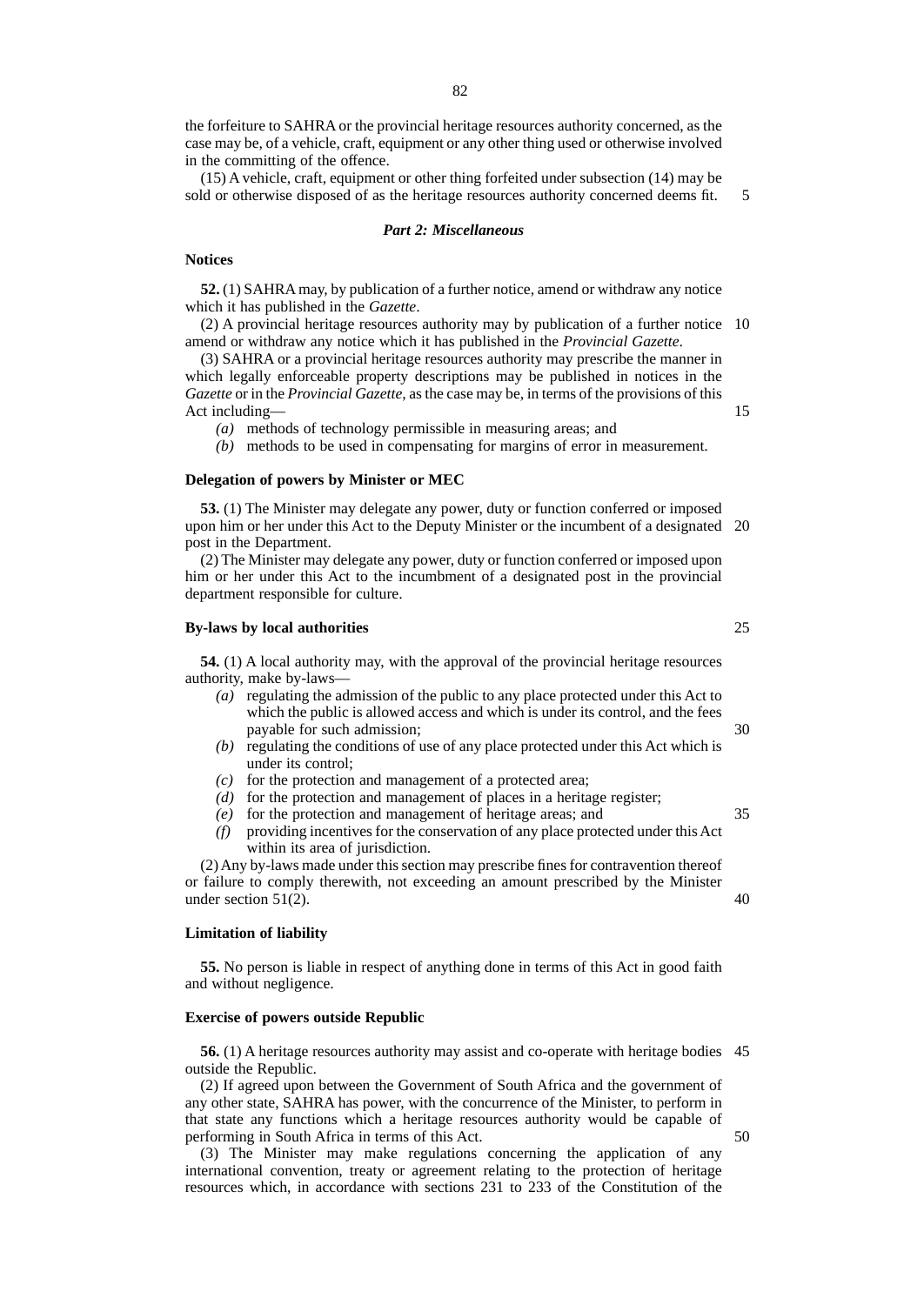# **Applicability of provincial legislation**

**57.** Without prejudice to the provisions of this Act, in any province which has enacted legislation for the establishment of a provincial heritage resources authority and the management of heritage resources at provincial level, the provisions of such legislation must, as far as they relate to provincial areas of competence, take precedence over the equivalent provisions of this Act. 5

# **Transitional provisions and consequential amendments**

**58.** (1) For the purposes of this section, "the previous Act" means the National 10 Monuments Act, 1969 (Act No. 28 of 1969).

(2) The National Monuments Council established by section 2 of the previous Act is hereby abolished and all its assets, rights, liabilities and obligations shall devolve upon SAHRA without formal transfer and without payment of any duties, taxes, fees or other charges. The officer in charge of registration of deeds registry must, on submission of the 15 title deed and on application by the authority concerned, endorse such a title deed with regard to such development.

(3) Any person who was in the employment of the Council referred to in subsection (2), is regarded to have been appointed under this Act.

(4) The remuneration and other conditions of service of an employee contemplated in 20 subsection (3) may not be less favourable than the remuneration and other conditions of service to which that employee was entitled to before.

(5) If a person appointed under subsection (3) or a person regarded to be so appointed, is dismissed, that person may within 14 days after the date of notification of the dismissal, appeal in writing against the dismissal to the Minister, who may confirm, vary 25 or set aside the dismissal.

(6) The National Monuments Council library shall become part of the national heritage resources library established under section 13(2)*(b)*.

(7) The committees established by section 3A of the previous Act are hereby abolished and all their assets, rights, liabilities and obligations shall devolve upon 30 SAHRA without formal transfer and without payment of any duties, taxes, fees or other charges.

(8) Unless it would in any particular case obviously be inappropriate, any reference in any law, document or register, to the National Monuments Council must be construed as a reference to SAHRA and any such reference to an officer or employee of the National 35 Monuments Council must be construed as a reference to an employee of SAHRA performing functions or exercising powers similar to those of the first-mentioned officer or employee.

(9) All trust funds for which the National Monuments Council acted as trustee, including the War Graves Trust Fund referred to in section 9A of the previous Act, shall 40 on the date of commencement of this Act become vested in SAHRA as part of the National Heritage Resources Fund referred to in section 40, and SAHRA must act as trustee on the same terms and conditions as existed prior to the commencement of this Act.

(10) On the establishment of a provincial heritage resources authority, arrangements 45 must be made for the transfer of such assets, rights, liabilities and obligations of SAHRA in that province to the provincial heritage resources authority as the Minister and the MEC deem fit.

(11) Sites and objects which prior to the commencement of this Act were protected by notices in the *Gazette* in terms of the previous Act, shall, subject to the provisions of any provincial legislation for heritage resources conservation and any agreement in that regard, and without the need for the publication of notices in the *Gazette*, continue to be protected in terms of the following provisions of this Act: 50

*(a)* Immovable national monuments in terms of section 10 of the previous Act shall be provincial heritage resources sites: Provided that within five years of 55 the commencement of this Act, the provincial heritage resources authorities in consultation with SAHRA, must assess the significance of such sites in accordance with the heritage assessment criteria set out in section 3(3) and prescribed under section 7(1) and SAHRA must declare any place which fulfils the criteria for Grade I status a national heritage site;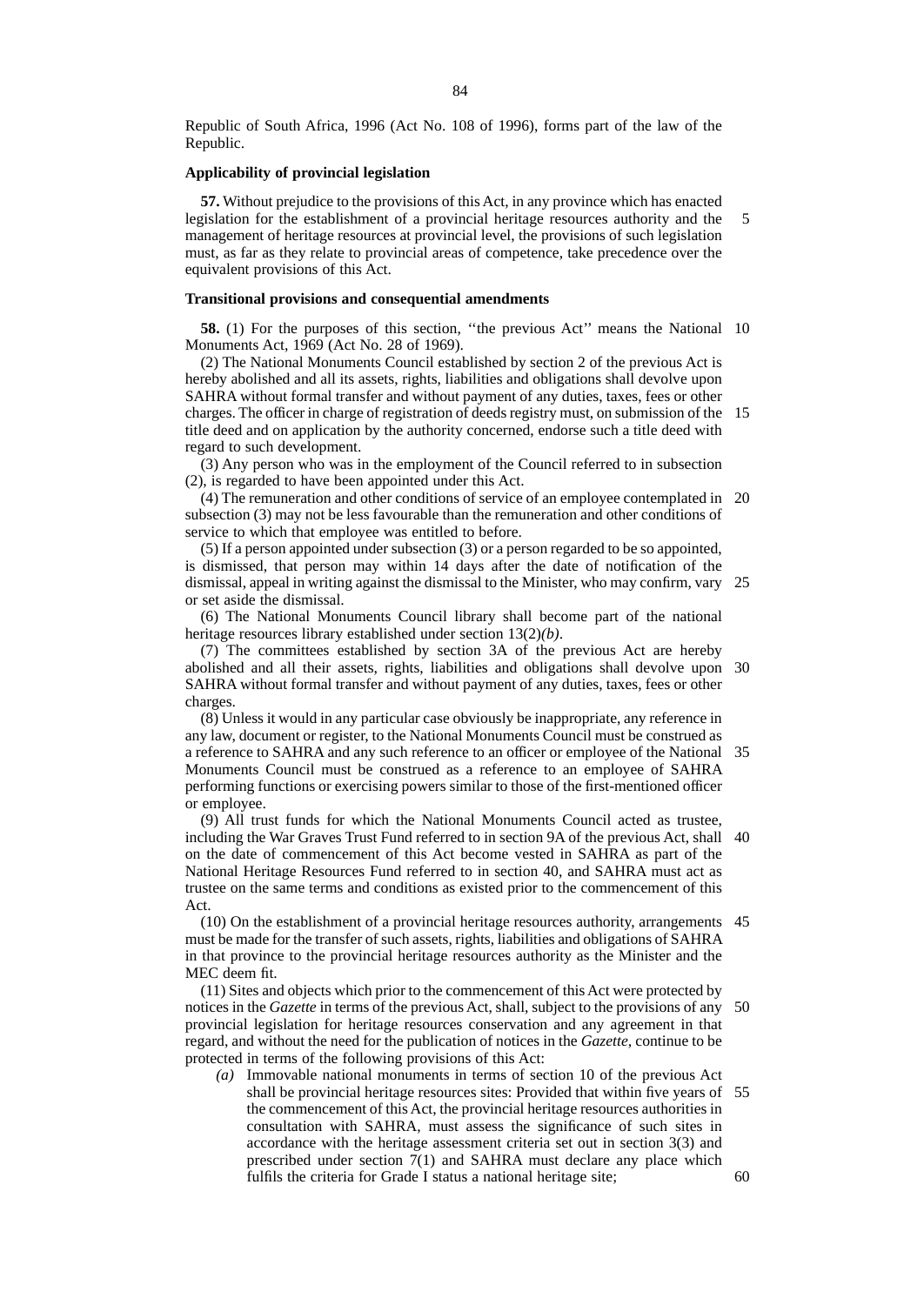- *(b)* immovable properties entered in the register in terms of section 5(1) of the previous Act must be entered in the heritage register for the province in which they are situated and in the inventory of the national estate;
- *(c)* conservation areas in terms of section 5(9) of the previous Act shall be heritage areas: Provided that where no provision has been made for the protection of such areas in by-laws under the previous Act or in a town or regional planning scheme— 5
	- (i) sections  $31(7)(a)$ , *(b)* and *(c)* of this Act automatically apply to such heritage areas; and
	- (ii) the local or other planning authority concerned must provide for the 10 protection of such area in accordance with the provisions of section 31 within three years of the commencement of this Act;
- *(d)* provisionally declared immovable properties in terms of section  $5(1)(c)$  of the previous Act are provisionally protected for such remaining period as specified in the notice of provisional declaration;
- *(e)* national gardens of remembrance in terms of section 9C of the previous Act are provincial heritage sites;
- *(f)* cultural treasures in terms of section 5*(c)* and movable national monuments in terms of section 10 of the previous Act are heritage objects.

 $(12)$  A notice under section  $10(3)(a)$  or  $5(5)(b)$  of the previous Act which was served 20 within six months prior to the commencement of this Act shall be deemed to be a notice served by a provincial heritage resources authority in terms of section 27(8) or section  $29(1)$  and (2) of this Act, as the case may be.

(13) A permit issued under the previous Act shall be deemed to be a permit issued by the responsible heritage authority under the relevant section of this Act. 25

#### **Regulations**

**59.** The Minister may, by notice in the *Gazette* make regulations regarding—

- *(a)* any matter which may or shall be prescribed in terms of this Act;
- *(b)* any other matter which may be necessary or expedient in order to achieve the objects of this Act. 30

# **Repeal**

**60.** The National Monuments Act, 1969 (Act No. 28 of 1969), and section 41(2) of the Environment Conservation Act, 1989 (Act No. 73 of 1989), are hereby repealed.

# **Short title and commencement**

**61.** This Act shall be called the National Heritage Resources Act, 1999, and shall 35come into operation on a date to be fixed by the President by proclamation in the *Gazette*.